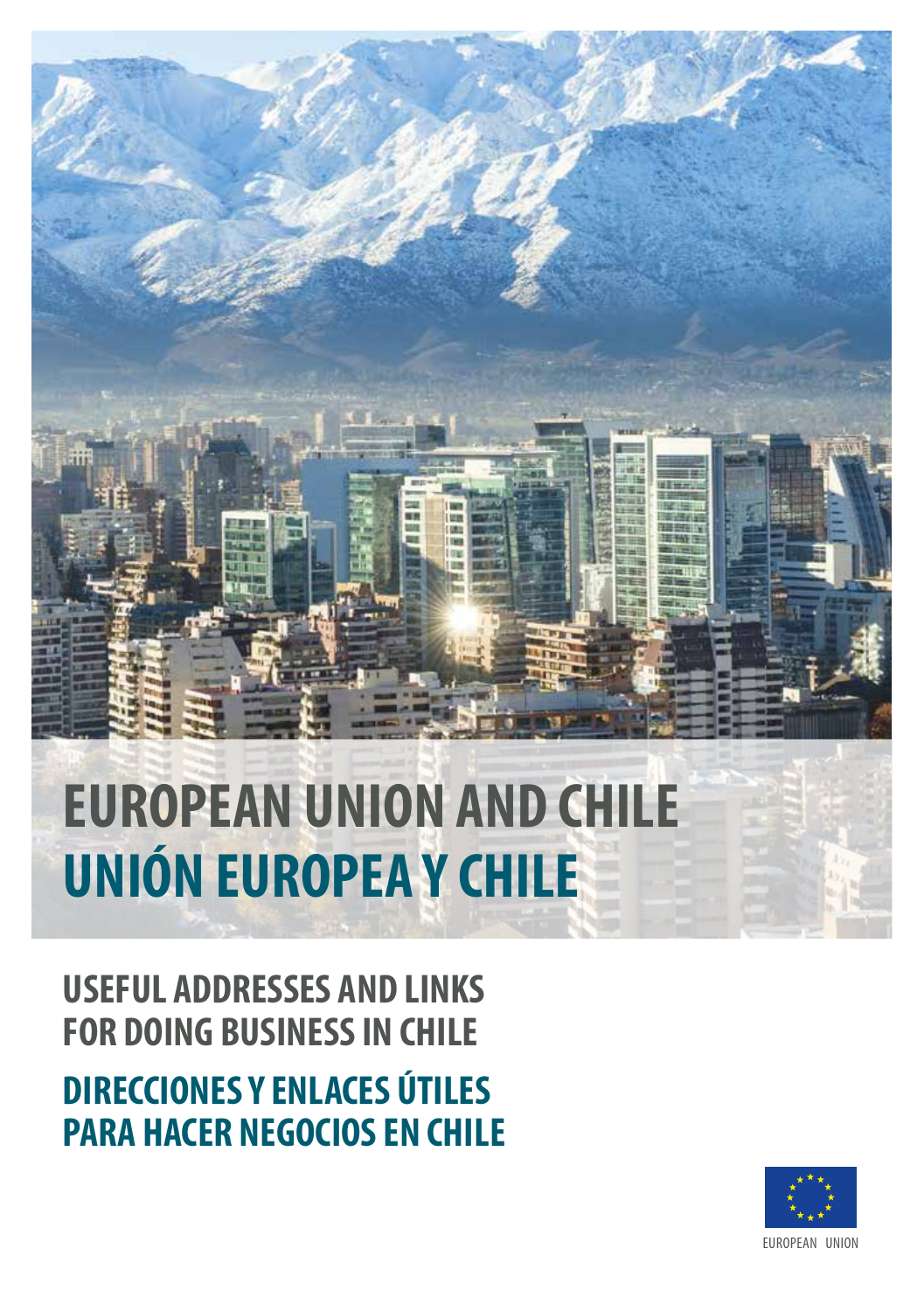**Europe Direct is a service to help you find answers to your questions about the European Union.**

### **Freephone number (\*): 00 800 6 7 8 9 10 11**

(\*) The information given is free, as are most calls (though some operators, phone boxes or hotels may charge you).

More information on the European Union is available on the Internet ([http://europa.eu\)](http://europa.eu).

Luxembourg: Publications Office of the European Union, 2014

ISBN 978-92-79-43015-2 doi:10.2781/87806

Photo credits: <iStockphoto.com/progat>, cover page [iStockphoto.com/mediaphotos,](iStockphoto.com/mediaphotos) page 4

© European Union, 2014

Reproduction is authorised provided the source is acknowledged.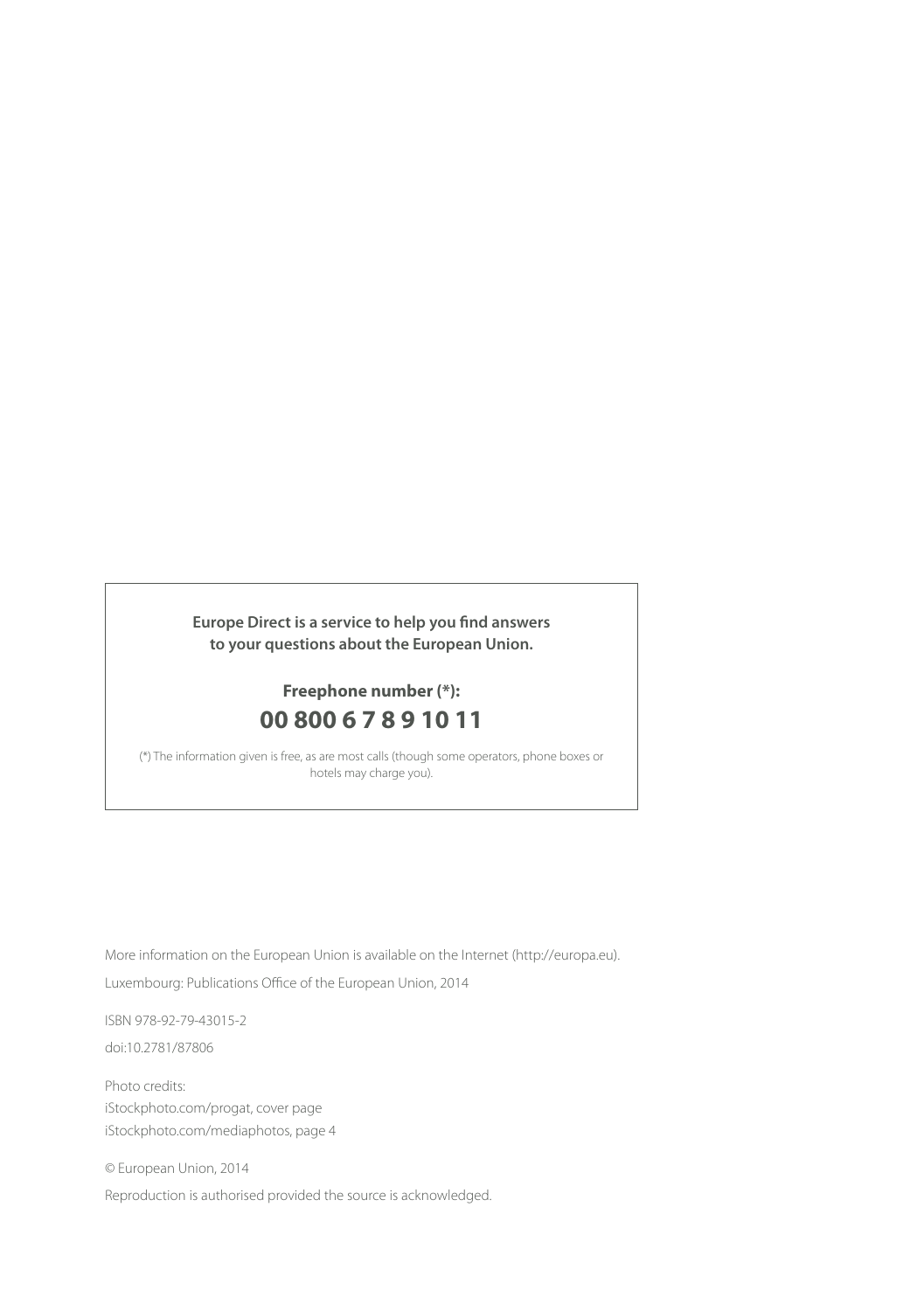## **EUROPEAN UNION AND CHILE UNIÓN EUROPEA Y CHILE**

**USEFUL ADDRESSES AND LINKS FOR DOING BUSINESS IN CHILE DIRECCIONES Y ENLACES ÚTILES PARA HACER NEGOCIOS EN CHILE**

PUBLISHED BY THE TRADE SECTION OF THE DELEGATION OF THE EUROPEAN UNION TO CHILE PUBLICADO POR LA SECCIÓN DE COMERCIO DE LA DELEGACIÓN DE LA UNIÓN EUROPEA EN CHILE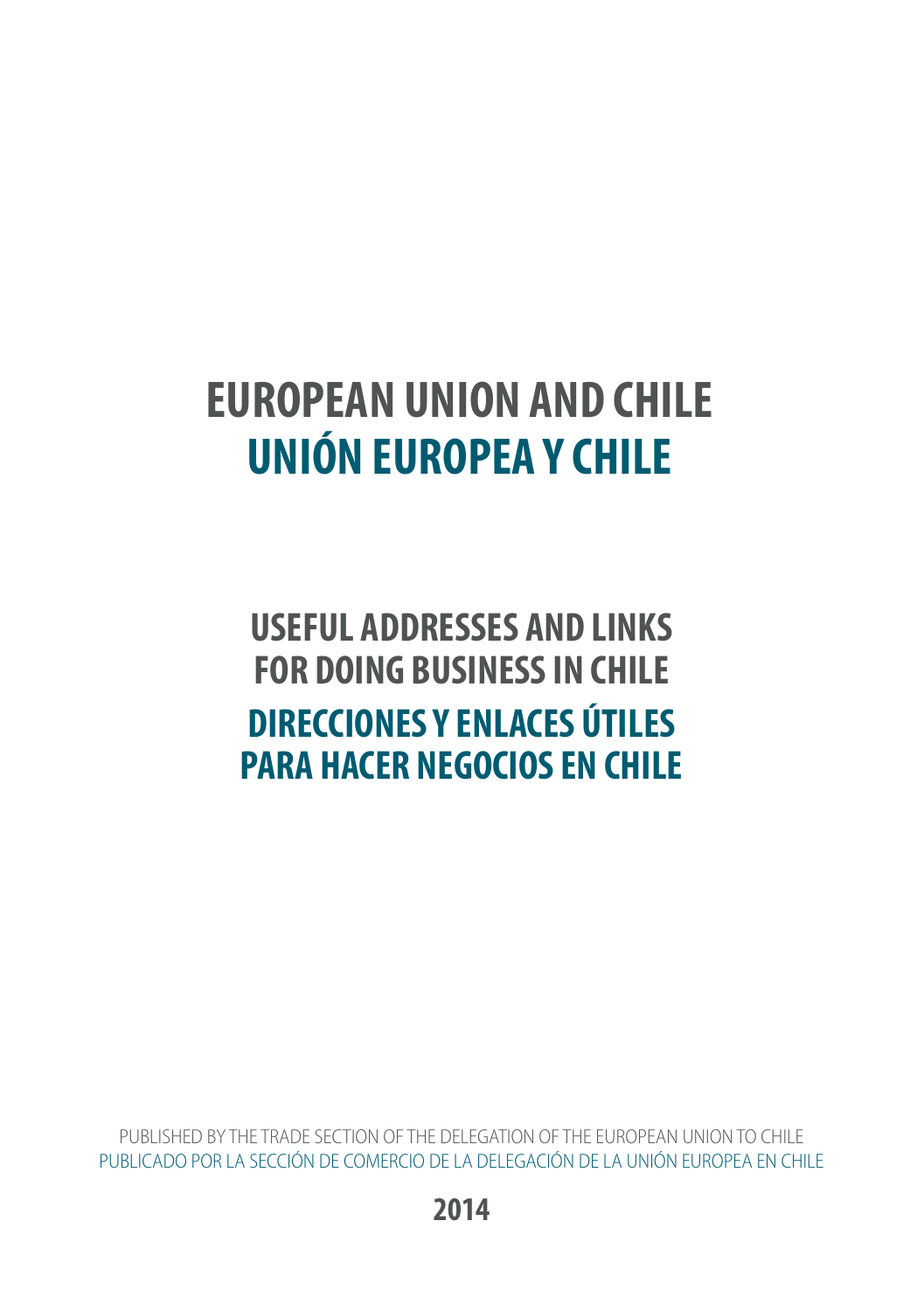# **CONTENTS/ÍNDICE**

| <b>INTRODUCTION/INTRODUCCIÓN</b>                                                                                                                                                                                              | 4  |
|-------------------------------------------------------------------------------------------------------------------------------------------------------------------------------------------------------------------------------|----|
| <b>CHAPTER 1 - EU ORGANISATIONS/</b><br><b>CAPÍTULO 1. ORGANIZACIONES DE LA UE</b>                                                                                                                                            | 5  |
| Chambers of commerce of the EU Member States/<br>Cámaras de comercio de los Estados miembros de la UE                                                                                                                         | 6  |
| EU delegation, embassies of EU Member States, consulates and<br>trade offices and European Business Centres/<br>Delegación de la UE, embajadas europeas, consulados, oficinas<br>comerciales y centros empresariales europeos | 8  |
| <b>CHAPTER 2 - CHILEAN ORGANISATIONS/</b><br><b>CAPÍTULO 2. ORGANIZACIONES CHILENAS</b>                                                                                                                                       | 13 |
| Chambers of commerce/<br>Cámaras de comercio                                                                                                                                                                                  | 14 |
| Main business associations/<br>Principales asociaciones empresariales                                                                                                                                                         | 17 |
| SME business associations/<br>Asociaciones empresariales de pymes                                                                                                                                                             | 21 |
| Useful government contacts for business and investment/<br>Contactos gubernamentales útiles para negocios e inversiones                                                                                                       | 23 |
| Arriba mi pyme                                                                                                                                                                                                                | 24 |
| Promotion and investment agencies/<br>Agencias de promoción e inversión                                                                                                                                                       | 25 |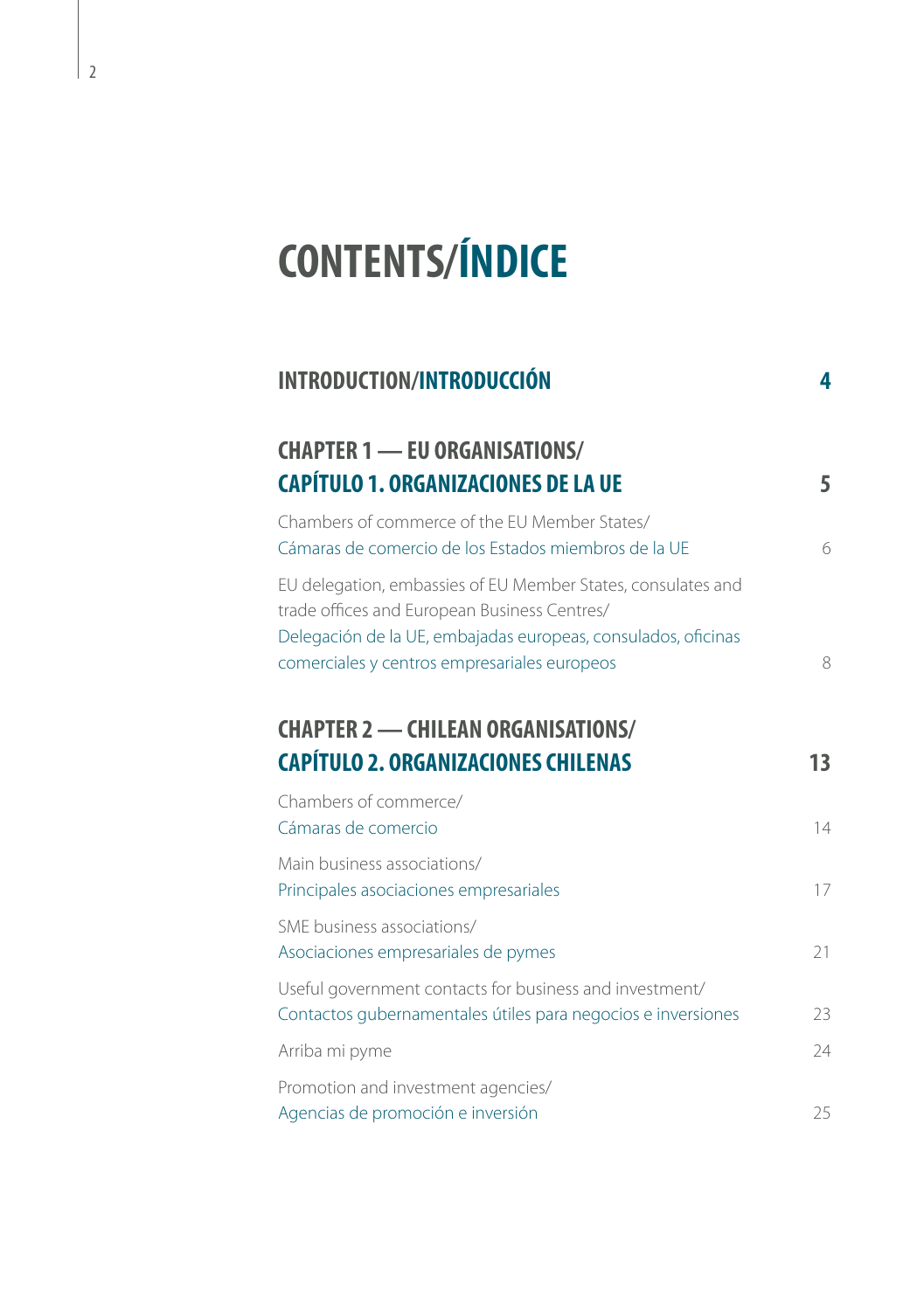### **[CHAPTER 3 — OTHER USEFUL INFORMATION](#page-30-0)  [\(VISAS, IDENTITY CARDS, TAX NUMBERS\), USEFUL LINKS](#page-30-0)  [AND LEGAL FRAMEWORK FOR EU–CHILE TRADE RELATIONS/](#page-30-0)  [CAPÍTULO 3. OTRAS INFORMACIONES ÚTILES](#page-30-0)  [\(VISADOS, CARNET DE IDENTIDAD Y REGISTRO ÚNICO](#page-30-0)  [TRIBUTARIO\), ENLACES ÚTILES Y MARCO LEGAL](#page-30-0)  [DE LAS RELACIONES COMERCIALES UE-CHILE](#page-30-0) 29**

| Other useful information/<br>Otras informaciones útiles                                 | 30 |
|-----------------------------------------------------------------------------------------|----|
| Useful links/<br>Enlaces útiles                                                         | 33 |
| Useful Chilean government websites/<br>Páginas web útiles del Gobierno chileno          | 34 |
| Ministries/<br><b>Ministerios</b>                                                       | 35 |
| Other public services and agencies/<br>Otros organismos y agencias públicos             | 36 |
| Chilean legislation/<br>Legislación chilena                                             | 38 |
| European Commission/<br>Comisión Europea                                                | 39 |
| Legal framework for EU-Chile trade relations/<br>Marco legal de las relaciones UE-Chile | 41 |
|                                                                                         |    |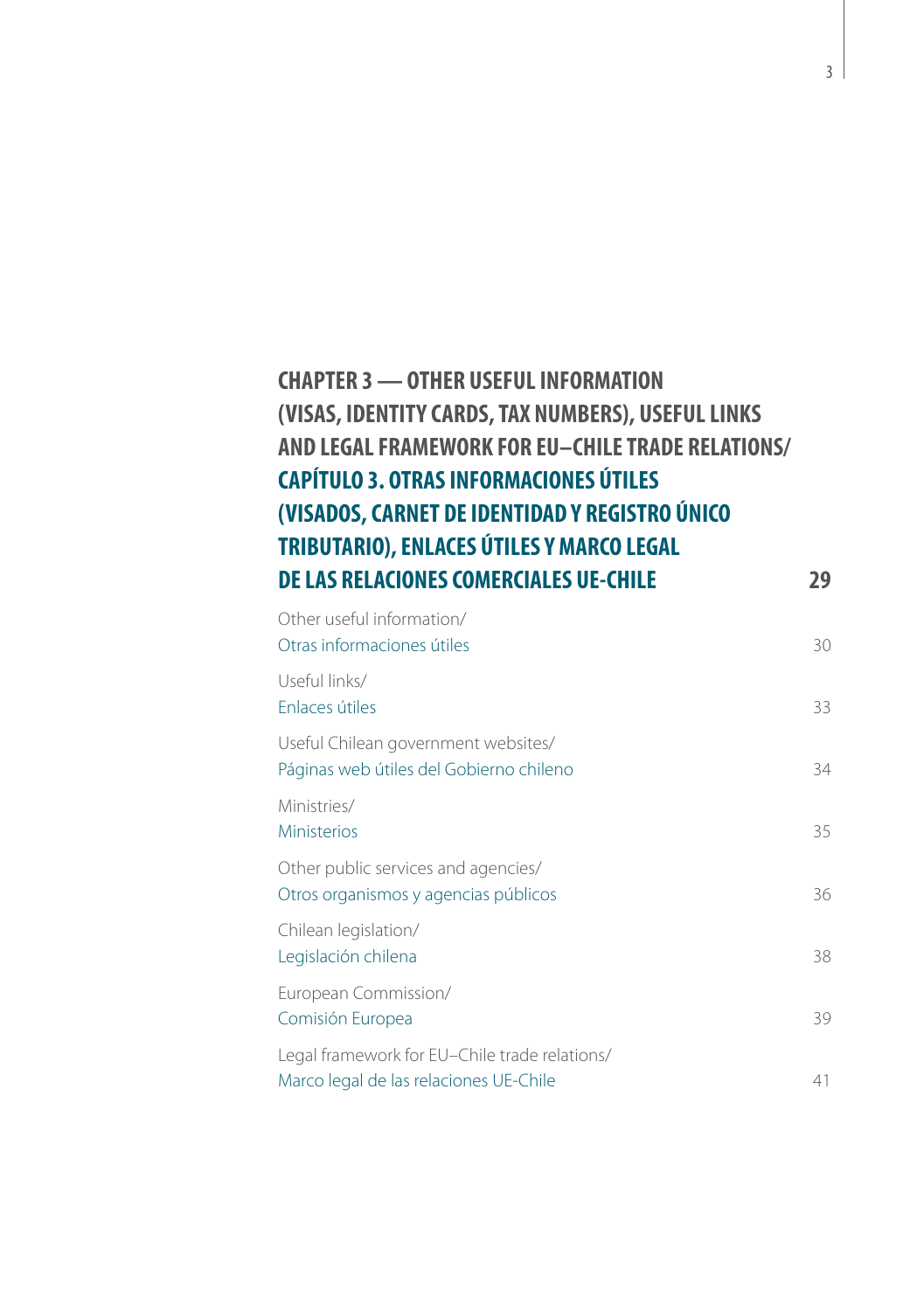<span id="page-5-0"></span>

## **INTRODUCTION**

*Useful addresses and links for doing business in Chile* is a publication which aims to present useful information to facilitate the activities of European companies interested in doing business in Chile.

This publication does not intend to replace other more specialised guides to regulations and country indicators available on the Internet, such as those which are available on the EU delegation's website. The aim is to provide information on where to go, or who to contact, for more specialised information which can facilitate business for European companies.

Should you require more information, please do not hesitate to contact the Trade Section of the EU Delegation to Chile: [delegation-chile@eeas.europa.eu](mailto:delegation-chile%40eeas.europa.eu?subject=)

.

## **INTRODUCCIÓN**

*Direcciones y enlaces útiles para hacer negocios en Chile* es una publicación cuyo objetivo es reunir información útil para las empresas europeas interesadas en hacer negocios en Chile con el fin de facilitar sus actividades.

Esta publicación no pretende sustituir otros folletos más especializados sobre regulaciones e informaciones sobre el país que se encuentran disponibles en internet, como las publicaciones a las cuales se puede acceder a través de la página web de la Delegación de la Unión Europea en Chile. El objetivo es brindar información sobre dónde y a quién contactar para obtener información más especializada, con el fin de facilitar los negocios para las empresas europeas.

De necesitar mayor información, por favor no dude en contactar con la Sección de Comercio de la Delegación de la Unión Europea en Chile: [delegation-chile@eeas.europa.eu](mailto:delegation-chile%40eeas.europa.eu?subject=)

.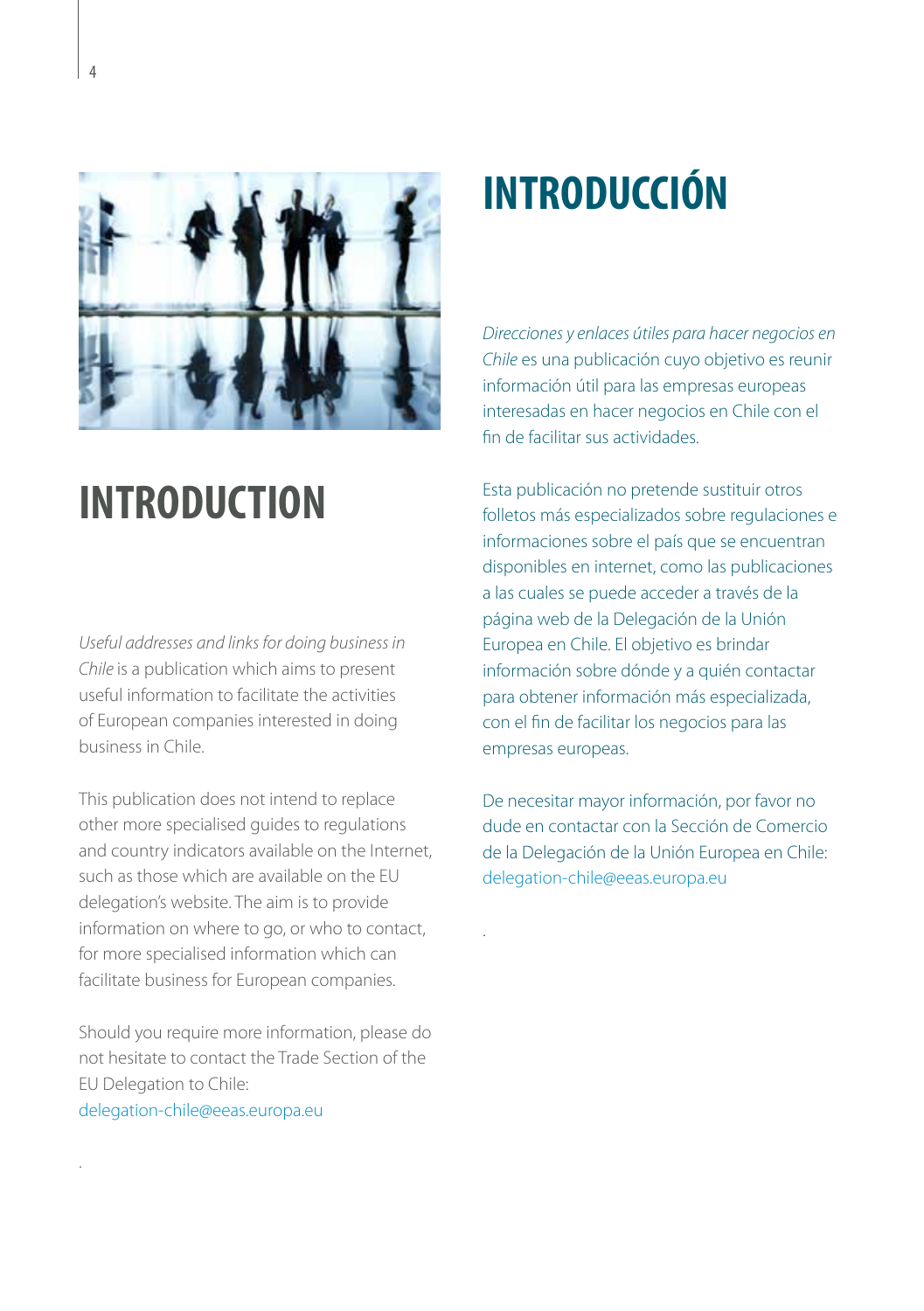# <span id="page-6-0"></span>CHAPTER 1 CAPÍTULO 1 **EU ORGANISATIONS ORGANIZACIONES DE LA UE**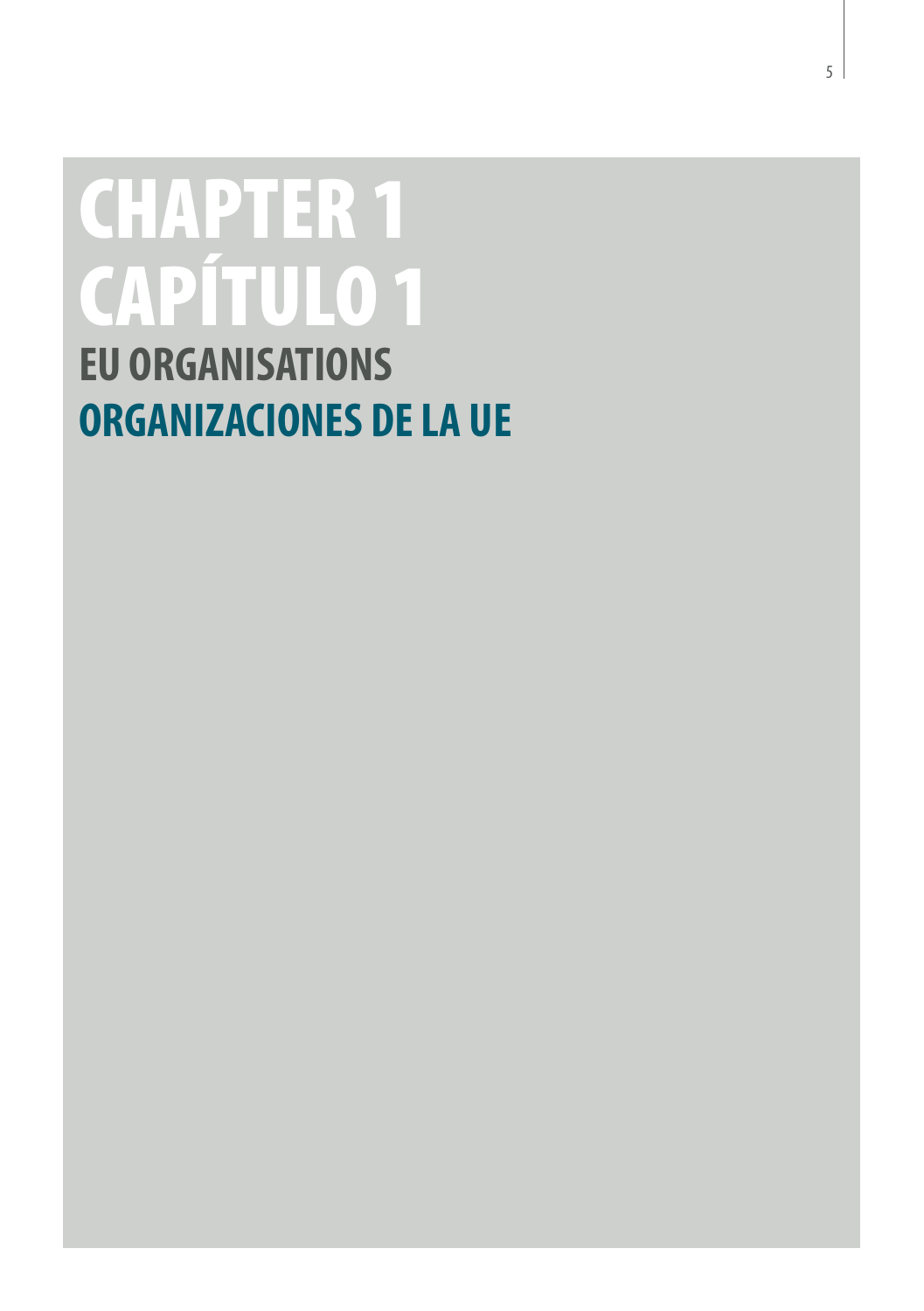### <span id="page-7-0"></span>**CHAMBERS OF COMMERCE OF THE EU MEMBER STATES CÁMARAS DE COMERCIO DE LOS ESTADOS MIEMBROS DE LA UE**

### **Belgian and Luxembourgish–Chilean Chamber of Commerce/Cámara Chileno Belgo Luxemburguesa de Comercio**

Av. Providencia 2653, oficina 1103, Providencia, Santiago Tel. (+56-9) 6919 7663 E-mail: [contacto@camarabelgolux.cl](mailto:contacto@camarabelgolux.cl) Internet: http:/[/www.camarabelgolux.cl](http://www.camarabelgolux.cl)

### **British–Chilean Chamber of Commerce/ Cámara Chileno Británica de Comercio**

Av. El Bosque Norte 0125, piso 2, Las Condes, Santiago Tel. (+56-2) 2370 4106 E-mail: [info@britcham.cl](mailto:info@britcham.cl) Internet: http:/[/www.britcham.cl](http://www.britcham.cl/)

### **Croatian–Chilean Chamber of Commerce and Tourism/Cámara Chileno Croata de Comercio y Turismo**

Av. Vitacura 8049, Vitacura, Santiago Tel. (+56-2) 2236 8607, (+56-9) 6599 3427 Internet: [www.crocham.cl](http://www.crocham.cl) 

### **[Czech](http://en.wikipedia.org/wiki/Czech_language) and [Slovak–](http://en.wikipedia.org/wiki/Slovak_language)Chilean Chamber of Commerce/Cámara de Comercio Chileno Checa y Eslovaca**

Av. Ricardo Lyon 1317, oficina 42, Providencia, Santiago Tel. (+56-2) 2204 8139, (+56-9) 8219 6443 E-mail: [lexaalvarez@gmail.com](mailto:lexaalvarez@gmail.com)

### **Chilean–Danish Chamber of Commerce/ Cámara Chileno Danesa de Comercio**

Jacques Cazotte 5531, Vitacura, Santiago Tel. (+56-2) 2941 5100 E-mail: [verped@um.dk](mailto:verped@um.dk) 

### **Chilean–Dutch Chamber of Commerce/ Cámara Chileno Holandesa de Comercio**

Merced 230, Santiago Tel. (+56-9) 9758 5617 E-mail: [informaciones@camarachileholanda.cl](mailto:informaciones@camarachileholanda.cl)  Internet: http://[www.camarachileholanda.cl](http://www.camarachileholanda.cl/)

### **Finnish–Chilean Chamber of Commerce/ Cámara Chileno Finlandesa de Comercio**

E-mail: [presidente@camarafinlandia.cl](mailto:presidente%40camarafinlandia.cl?subject=) Internet:<http://www.camarafinlandia.cl>

### **French–Chilean Chamber of Commerce/ Cámara Franco Chilena**

Marchant Perreira 201, oficina 701, Providencia, Santiago Tel. (+56-2) 2225 5547 E-mail: [info@camarafrancochilena.cl](mailto:info@camarafrancochilena.cl)  Internet: http://[www.camarafrancochilena.cl](http://www.camarafrancochilena.cl)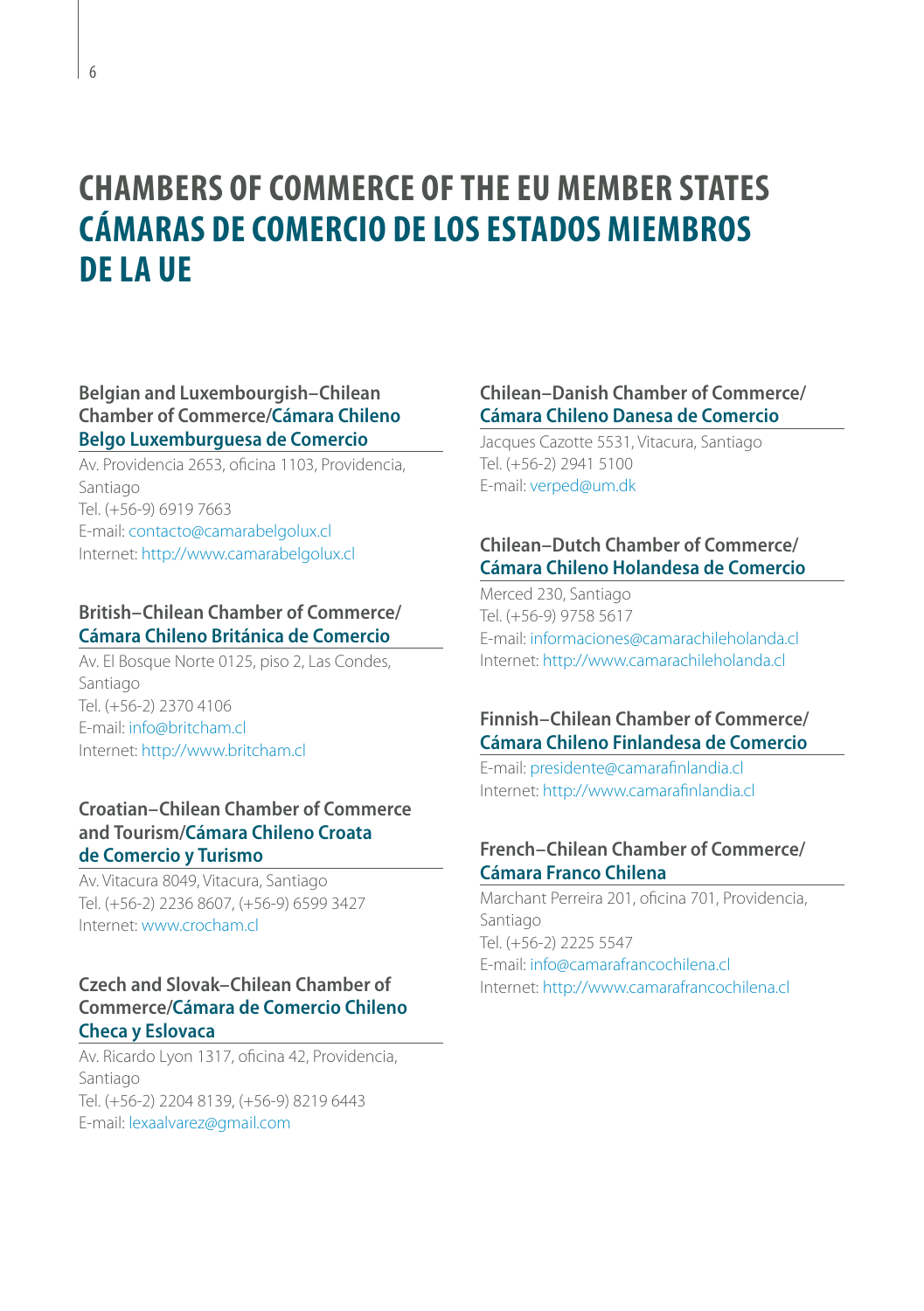### **German–Chilean Chamber of Commerce and Industry/Cámara Chileno Alemana de Comercio e Industria (Camchal)**

Av. El Bosque Norte 0440, oficina 601, Las Condes, Santiago Tel. (+56-2) 2203 5320 E-mail: [chileinfo@camchal.cl](mailto:chileinfo@camchal.cl) Internet: http:/[/www.camchal.cl](http://www.camchal.cl/)

### **Greek–Chilean Chamber of Commerce/ Cámara Chileno Helénica de Comercio y Cultura**

Centro de Estudios Griegos, Universidad de Chile, Av. José Pedro Alessandri 774, Santiago Tel. (+56-2) 2717 4946 E-mail: [avassiliadis@mi.cl](mailto:avassiliadis@mi.cl) Internet: http:/[/www.greciachile.cl/camara.htm](http://www.greciachile.cl/camara.htm)

### **Chilean–Hungarian Chamber of Commerce/ Cámara Chileno Húngara de Comercio**

Huérfanos 1117, oficina 31B, Santiago Tel. (+56-2) 2672 3736 E-mail: [info@chilenohungara.cl](mailto:info@chilenohungara.cl)  Internet: [www.chilenohungara.cl](http://www.chilenohungara.cl/) 

### **Irish–Chilean Chamber of Commerce/ Cámara Chileno Irlandesa de Comercio**

Marchant Perreira 221, oficina 32, Providencia, Santiago Tel. (+56-2) 2754 7757, (+56-2) 2233 5297 E-mail: [mzegers@attglobal.net;](mailto:mzegers@attglobal.net) [ana\\_sanj@hotmail.com](mailto:ana_sanj@hotmail.com)

### **Italian Chamber of Commerce in Chile/ Cámara de Comercio Italiana de Chile**

Av. Luis Thayer Ojeda 073, piso 12, Providencia, Santiago Tel. (+56-2) 2233 5296 E-mail: [secretaria@camit.cl](mailto:secretaria@camit.cl)  Internet: http:/[/www.camit.cl](http://www.camit.cl)

### **Polish–Chilean Chamber of Commerce/ Cámara Chileno Polaca de Comercio**

Av. Andres Bello 2777, oficina 704, Providencia, Santiago Tel. (+56-2) 2203 3645 E-mail: administración@rclabogados.cl

### **Portuguese–Chilean Chamber of Commerce/ Cámara Chileno Portuguesa de Comercio**

Miraflores 276, oficina 53, Santiago Tel. (+56-2) 2639 6451 E-mail: [lusochile@terra.cl](mailto:lusochile@terra.cl)

### **Spanish Chamber of Commerce in Chile/ Cámara Oficial Española de Comercio en Chile**

Carmen Sylva 2306, Providencia, Santiago Tel. (+56-2) 2231 7160 E-mail: [camacoes@camacoes.cl](mailto:camacoes@camacoes.cl) Internet: http://[www.camacoes.cl](http://www.camacoes.cl/) 

### **Swedish–Chilean Chamber of Commerce/ Cámara Chileno Sueca de Comercio**

Av. Vicuña Mackenna 1602, Ñuñoa, Santiago Tel. (+56-2) 2471 4629 E-mail: [info@camarasueca.cl](mailto:info@camarasueca.cl) Internet: http://[www.camarasueca.cl](http://www.camarasueca.cl/)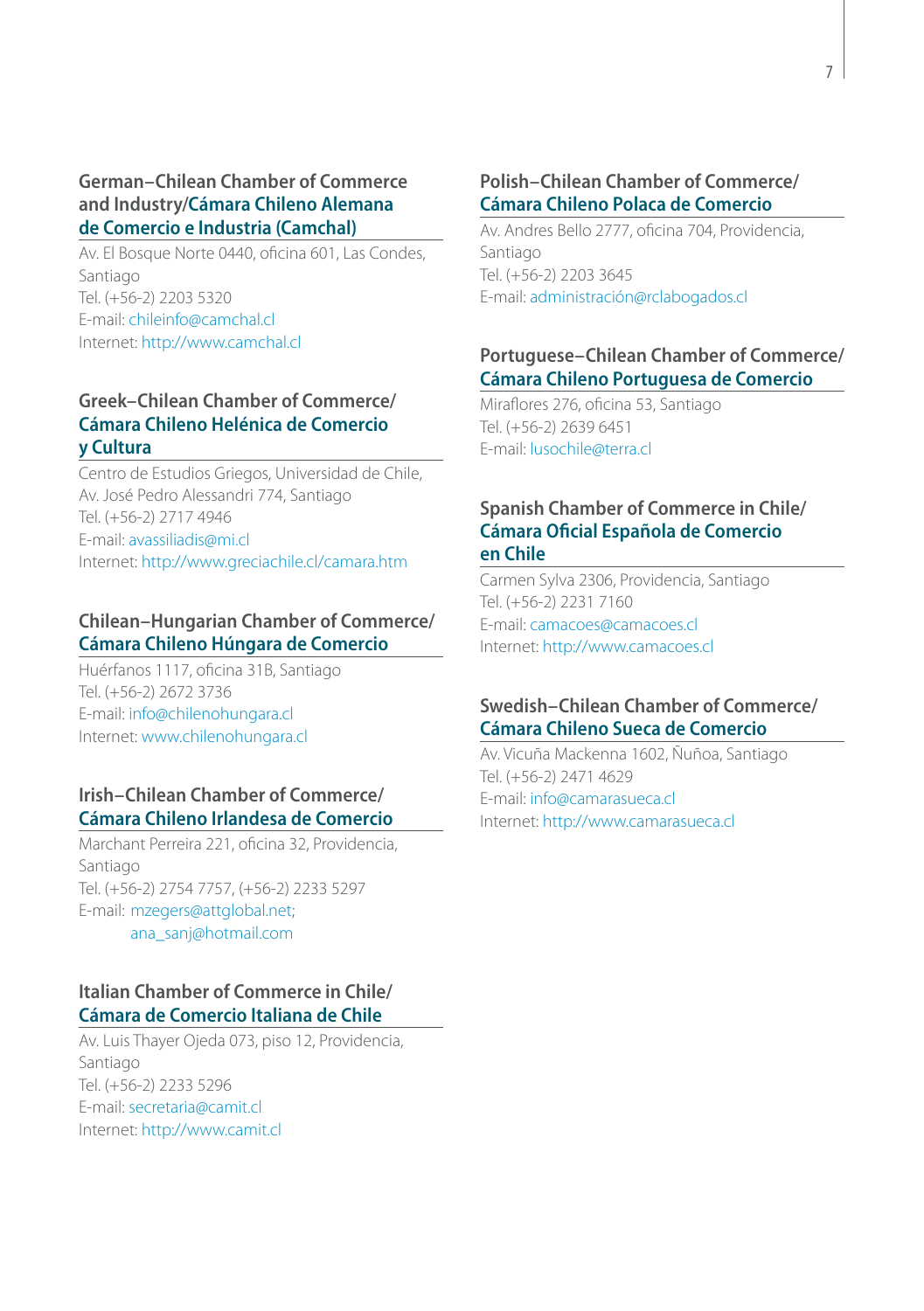### <span id="page-9-0"></span>**EU DELEGATION, EMBASSIES OF EU MEMBER STATES, CONSULATES, TRADE OFFICES AND EUROPEAN BUSINESS CENTRES/DELEGACIÓN DE LA UNIÓN EUROPEA, EMBAJADAS, CONSULADOS, OFICINAS COMERCIALES Y CENTROS EMPRESARIALES EUROPEOS**

### EUROPEAN UNION/ UNIÓN EUROPEA

### **Delegation of the European Union to Chile/ Delegación de la Unión Europea en Chile**

Av. Ricardo Lyon 222, piso 3, Providencia, 7510125 Santiago Tel. (+56-2) 2335 2450 — Fax (+56-2) 2335 1779

E-mail: [delegation-chile@eeas.europa.eu](mailto:delegation-chile@eeas.europa.eu) Internet:<http://eeas.europa.eu/delegations/chile>

### AUSTRIA

### **Embassy of the Republic of Austria/ Embajada de la República de Austria**

Barros Errázuriz 1968, piso 3, Providencia, Santiago Tel. (+56-2) 2223 4774 — Fax (+56-2) 2204 9382 E-mail: [santiago-de-chile-ob@bmeia.gv.at](mailto:santiago-de-chile-ob@bmeia.gv.at) Internet: http:/[/www.bmeia.gv.at/es/embajada/](http://www.bmeia.gv.at/es/embajada/santiago-de-chile) [santiago-de-chile](http://www.bmeia.gv.at/es/embajada/santiago-de-chile)

### **Trade Office of Austria/ Oficina Comercial de Austria**

Av. Isidora Goyenechea 2934, oficina 601, Las Condes, Santiago Tel. (+56-2) 2233 0557 — Fax (+56-2) 2233 6971 E-mail: [santiago@advantageaustria.org](mailto:santiago@advantageaustria.org) Internet: http:/[/www.advantageaustria.org/cl](http://www.advantageaustria.org/cl)

### BELGIUM/BÉLGICA

### **Embassy of the Kingdom of Belgium/ Embajada del Reino de Bélgica**

Av. Providencia 2653, oficina 1103, Providencia, Santiago Tel. (+56-2) 2694 0400 — Fax (+56-2) 2232 1073 E-mail: [santiago@diplobel.fed.be](mailto:santiago@diplobel.fed.be) Internet:<http://diplomatie.belgium.be/chile/>

### **Flanders Investment & Trade/ Agregaduría Comercial Flamenca**

Av. Providencia 2653, oficina 1103, Providencia, Santiago Tel. (+56-2) 2334 3565 — Fax (+56-2) 2334 3564 E-mail: [santiago@fitagency.com](mailto:santiago@fitagency.com) Internet:<http://www.flandersinvestmentandtrade.com>

### **Wallonia Foreign Trade and Investment Agency/Oficina Comercial Región Valona de Bélgica (AWEX)**

Carmencita 25, oficina 112, Las Condes, Santiago Tel.(+56-2) 2333 3849 — Fax (+56-2) 2333 4180 E-mail: [walonia@entelchile.net](mailto:walonia@entelchile.net); [awex@entelchile.net](mailto:awex@entelchile.net) Internet: http://[www.belgicavaloniabruselas.cl](http://www.belgicavaloniabruselas.cl)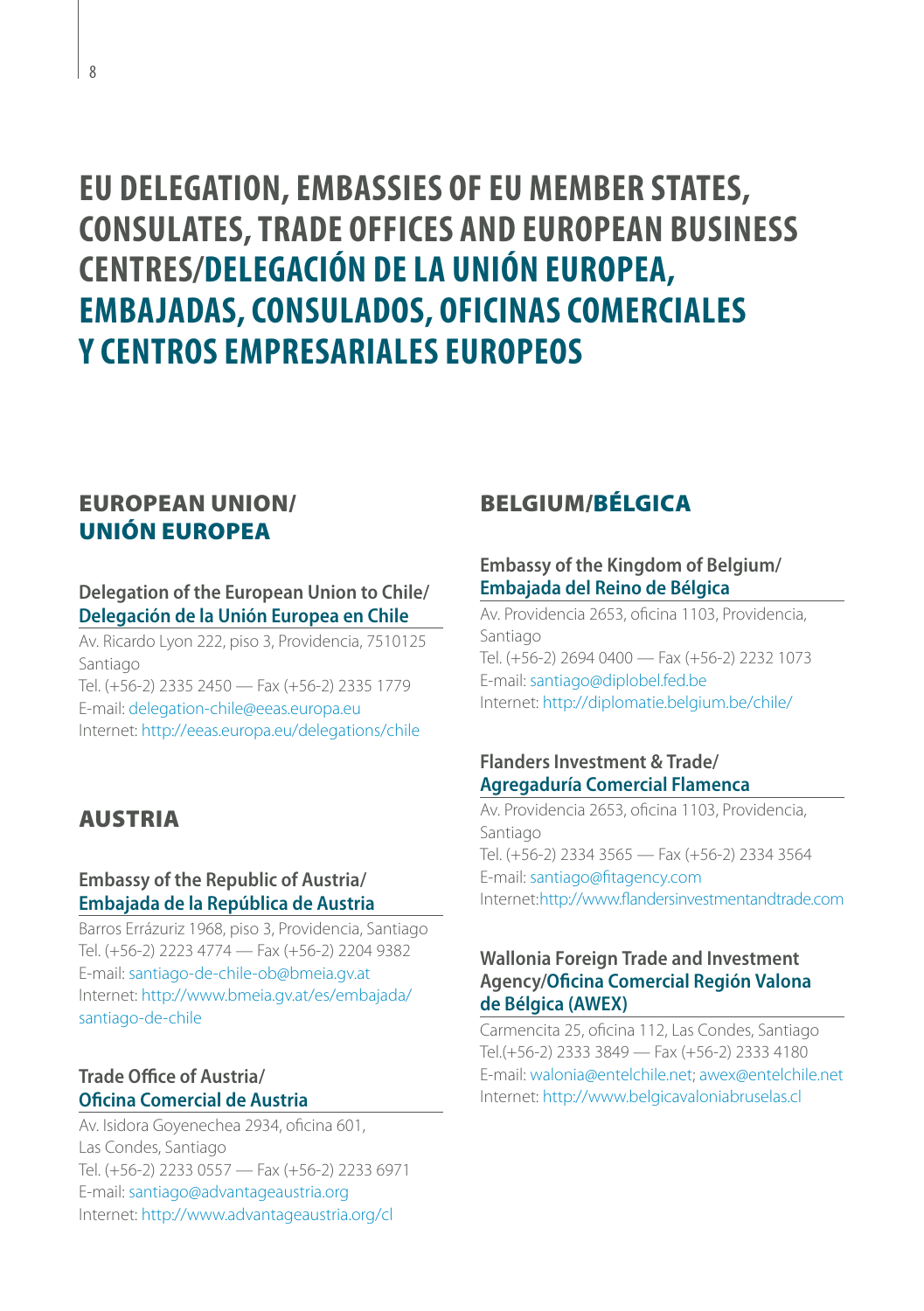### CROATIA/CROACIA

### **Embassy of the Republic of Croatia/ Embajada de la República de Croacia**

Ezequías Alliende 2370, Providencia, Santiago Tel. (+56-2) 2269 6141 — Fax (+56-2) 2269 6092 E-mail: [croemb.santiago@mvep.hr](mailto:croemb.santiago@mvep.hr)

### CZECH REPUBLIC/ REPÚBLICA CHECA

### **Embassy of the Czech Republic/ Embajada de la República Checa**

Av. El Golf 254, Las Condes, Santiago Tel. (+56-2) 2231 1910 — Fax (+56-2) 2232 0707 E-mail: [santiago@embassy.mzv.cz](mailto:santiago@embassy.mzv.cz) Internet: http:/[/www.mzv.cz/santiago/es](http://www.mzv.cz/santiago/es)

### DENMARK/DINAMARCA

### **Royal Danish Embassy/ Embajada Real de Dinamarca**

Jacques Cazotte 5531, Vitacura, Santiago Tel. (+56-2) 2941 5100 — Fax (+56-2) 2218 1736 E-mail: [sclamb@um.dk](mailto:sclamb@um.dk) Internet: [http://chile.um.dk](http://chile.um.dk/)

### **Chilean–Danish Business Council/ Consejo Chileno Danés de Comercio**

Jacques Cazotte 5531, Vitacura Tel. (+56-2) 2941 5100 E-mail: [sclamb@um.dk](mailto:sclamb%40um.dk?subject=) Internet: [http://chile.um.dk/es/servicios](http://chile.um.dk/es/servicios-comerciales/chilean-danish-business-council/)[comerciales/chilean-danish-business-council/](http://chile.um.dk/es/servicios-comerciales/chilean-danish-business-council/)

### FINLAND/FINLANDIA

### **Embassy of the Republic of Finland/ Embajada de la República de Finlandia**

Alcántara 200, oficina 201, Las Condes, Santiago Tel. (+56-2) 2263 4917 — Fax (+56-2) 2263 4701 E-mail: [sanomat.snt@formin.fi](mailto:sanomat.snt@formin.fi) Internet: http://[www.finland.cl](http://www.finland.cl)

#### **Finpro Trade Office/Oficina Comercial Finpro**

Luis Thayer Ojeda 166, oficina 306, Providencia, Santiago Tel. (+56-2) 2374 2902 — Fax (+56-2) 2378 9427 E-mail: [chile@finpro.fi](mailto:chile@finpro.fi)  Internet: http://[www.finpro.fi/web/english-pages/](http://www.finpro.fi/web/english-pages/global-locations/chile) [global-locations/chile](http://www.finpro.fi/web/english-pages/global-locations/chile)

### FRANCE/FRANCIA

### **French Embassy/Embajada de Francia**

Economic Service / Servicio Económico Carmencita 79, Las Condes, Santiago Tel. (+56-2) 2 2756 3200 E-mail: [santiago@dgtresor.gouv.fr](mailto:santiago%40dgtresor.gouv.fr?subject=) Internet:<www.tresor.economie.gouv.fr/se/chili>

### **French Embassy and Consulate/ Embajada y Consulado de Francia**

Av. Condell 65, Providencia, Santiago Tel. (+56-2) 2470 8000 — Fax (+56-2) 2470 8053 E-mail: [consulat.santiago@gmail.com](mailto:consulat.santiago@gmail.com); [visas.santiago-amba@diplomatie.gouv.fr](mailto:visas.santiago-amba@diplomatie.gouv.fr)

Internet: http://[www.ambafrance-cl.org](http://www.ambafrance-cl.org)

### **Ubifrance Trade Office/ Oficina Comercial Ubifrance**

Carmencita 79, Las Condes, Santiago Tel. (+56-2) 2756 3250 — Fax (+56-2) 2756 3227 E-mail: [santiago@missioneco.org](mailto:santiago@missioneco.org) Internet: http://[www.tresor.economie.gouv.fr/se/](http://www.tresor.economie.gouv.fr/se/chili) [chili](http://www.tresor.economie.gouv.fr/se/chili)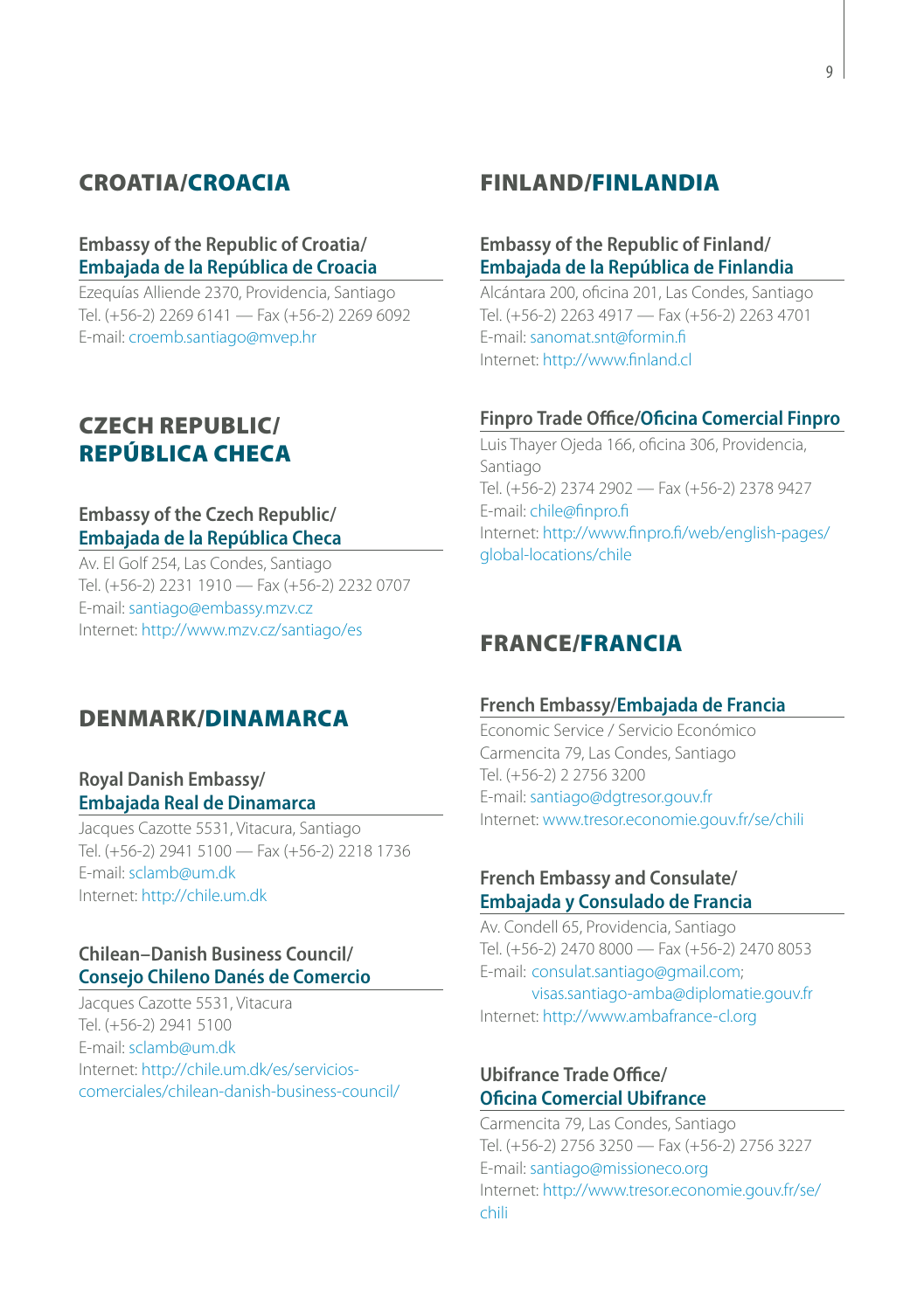### GERMANY/ALEMANIA

#### **Embassy of the Federal Republic of Germany/ Embajada de la República Federal de Alemania**

Las Hualtatas 5677, Vitacura, Santiago Tel. (+56-2) 2463 2500 — Fax (+56-2) 2463 2525 E-mail: [info@santiago-de-chile.diplo.de](mailto:info%40santiago-de-chile.diplo.de?subject=) Internet: http:/[/www.santiago.diplo.de](http://www.santiago.diplo.de)

### **Italian Consulate/Consulado de Italia**

Román Díaz 1270, Providencia, Santiago Tel. (+56-2) 2470 8400 — Fax (+56-2) 2470 8470 E-mail: [consolato.santiago@esteri.it](mailto:consolato.santiago@esteri.it) Internet: http://[www.ambsantiago.esteri.it/](http://www.ambsantiago.esteri.it/ambasciata_santiago) [ambasciata\\_santiago](http://www.ambsantiago.esteri.it/ambasciata_santiago)

### **Italian Trade Office/ Oficina Comercial de Italia**

Román Díaz 1270, Providencia, Santiago Tel. (+56-2) 2470 8415 — Fax (+56-2) 2269 7659 E-mail: [commerciale.santiago@esteri.it](mailto:commerciale.santiago@esteri.it)

### GREECE/GRECIA

### **Greek Embassy/Embajada de Grecia**

Jorge VI 306 , Las Condes, Santiago Tel. (+56-2) 2212 7900 — Fax (+56-2) 2212 8048 E-mail: [gremb.san@mfa.gr](mailto:gremb.san%40mfa.gr?subject=) Internet: http:/[/www.mfa.gr/missionsabroad/es/](http://www.mfa.gr/missionsabroad/es/chile-es) [chile-es](http://www.mfa.gr/missionsabroad/es/chile-es)

### NETHERLANDS/PAÍSES BAJOS

### **Embassy of the Kingdom of the Netherlands/ Embajada del Reino de los Países Bajos**

Av. Apoquindo 3500, piso 13, Las Condes, Santiago Tel. (+56-2) 2756 9200 — Fax (+56-2) 2756 9226 E-mail: [stg-ea@minbuza.nl](mailto:stg-ea%40minbuza.nl?subject=) Internet:<http://chile.nlembajada.org/>

### HUNGARY/HUNGRÍA

#### **Hungarian Embassy/Embajada de Hungría**

Av. Los Leones 2279, Providencia, Santiago Tel. (+56-2) 2274 2210 E-mail: [mission.stg@mfa.gov.hu](mailto:mission.stg@mfa.gov.hu)

### ITALY/ITALIA

### **Embassy of the Italian Republic/ Embajada de la República Italiana**

Clemente Fabres 1050, Providencia, Santiago Tel. (+56-2) 2470 8400 — Fax (+56-2) 2223 2467 E-mail: [segreteria.santiago@esteri.it](mailto:segreteria.santiago@esteri.it) Internet: http:/[/www.ambsantiago.esteri.it/](http://www.ambsantiago.esteri.it/ambasciata_santiago) [ambasciata\\_santiago](http://www.ambsantiago.esteri.it/ambasciata_santiago)

### POLAND/POLONIA

### **Embassy of the Republic of Poland/ Embajada de la República de Polonia**

Mar del Plata 2055, Providencia, Santiago Tel. (+56-2) 2204 1213 — Fax (+56-2) 2204 9332 E-mail: [santiagodechile.embajada@msz.gov.pl](mailto:santiagodechile.embajada@msz.gov.pl) Internet: http://[www.santiagodechile.msz.gov.pl](http://www.santiagodechile.msz.gov.pl)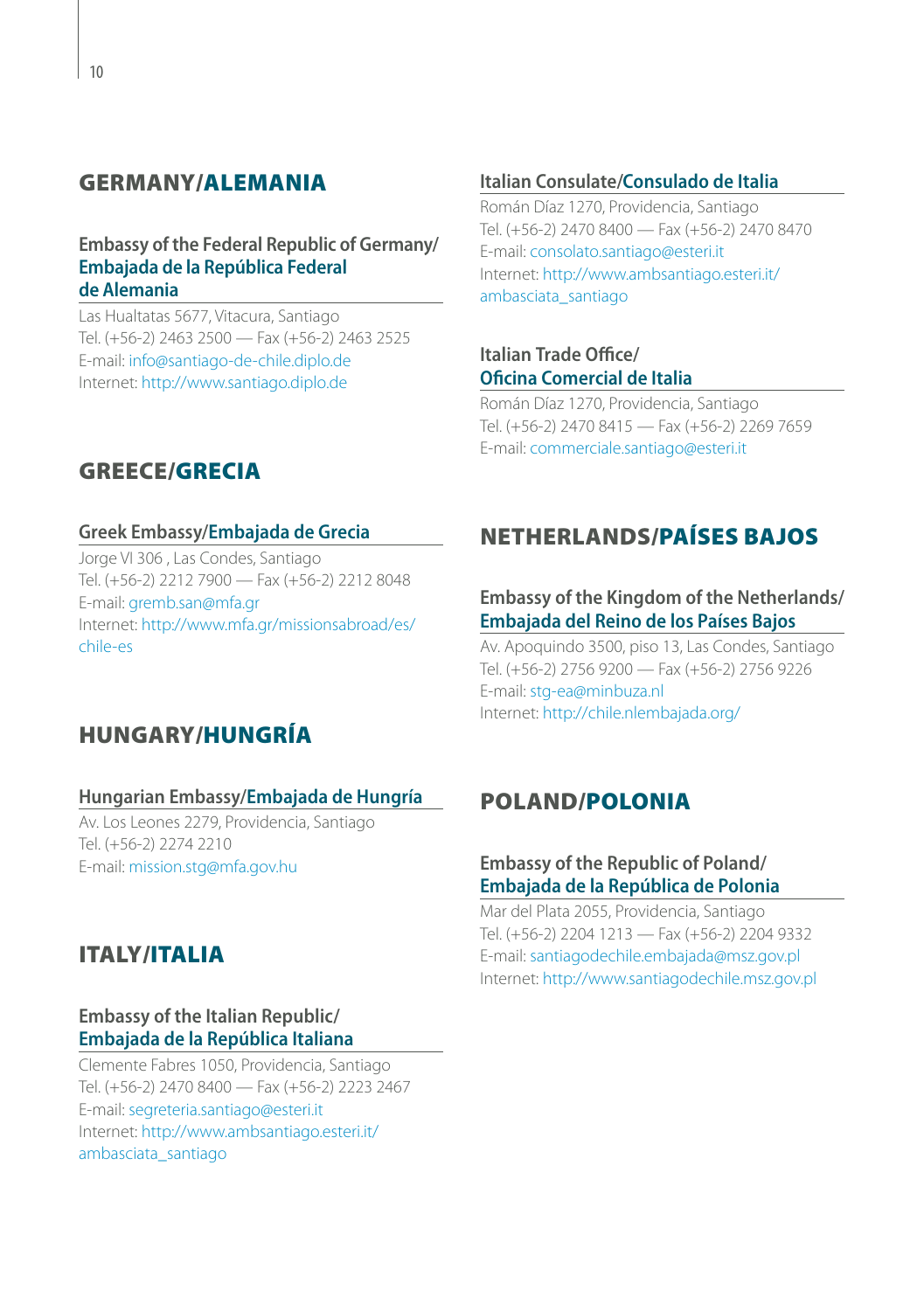### PORTUGAL

### **Embassy of the Portuguese Republic/ Embajada de la República Portuguesa**

Av. Nueva Tajamar 555, Torre Costanera, piso 16, Las Condes, Santiago Tel. (+56-2) 2203 0542 — Fax (+56-2) 2203 0545 E-mail: [embajada@embportugal.tie.cl](mailto:embajada@embportugal.tie.cl)

### **Portuguese Consulate/ Consulado de Portugal**

Av. Nueva Tajamar 555, Torre Costanera, piso 16, Las Condes, Santiago Tel. (+56-2) 2203 6615 — Fax (+56-2) 2203 0545 E-mail: [consulado@embportugal.tie.cl](mailto:consulado@embportugal.tie.cl)

### **Portugal Global Trade and Investment Agency /Agencia para la Inversión y Comercio Exterior de Portugal (AICEP)**

Av. Nueva Tajamar 555, Torre Costanera, piso 16, Las Condes, Santiago Tel. (+56-2) 2431 0180 — Fax (+56-2) 2431 0181 E-mail: [aicep.santiago@portugalglobal.pt](mailto:aicep.santiago@portugalglobal.pt) Internet: http:/[/www.portugalglobal.pt](http://www.portugalglobal.pt)

### ROMANIA/RUMANÍA

#### **Romanian Embassy/Embajada de Rumanía**

Benjamín 2955, Las Condes, Santiago Tel. (+56-2) 2231 1893 — Fax (+56-2) 2231 2325 E-mail: [embajada@rumania.tie.cl](mailto:embajada@rumania.tie.cl) Internet:<http://santiagodechile.mae.ro/es>

### **Romanian Trade and Economic Promotion Office/Oficina de Promoción Comercial y Económica de Rumanía**

Benjamín 2955, Las Condes, Santiago Tel. (+56-2) 2891 2499 — Fax (+56-2) 2886 7974 E-mail: [oficina\\_comercial@vtr.cl](mailto:oficina_comercial@vtr.cl) Internet: [http://santiagodechile.mae.ro/es/](http://santiagodechile.mae.ro/es/node/874) [node/874](http://santiagodechile.mae.ro/es/node/874) 

### SPAIN/ESPAÑA

### **Embassy of the Kingdom of Spain/ Embajada del Reino de España**

Av. Andrés Bello 1895, Providencia, Santiago Tel. (+56-2) 2235 2754 — Fax (+56-2) 2235 1049 E-mail: [emb.santiagodechile@maec.es](mailto:emb.santiagodechile@maec.es) Internet: [http://www.exteriores.gob.es/embajadas/](http://www.exteriores.gob.es/embajadas/santiagodechile/es/Paginas/inicio.aspx) [santiagodechile](http://www.exteriores.gob.es/embajadas/santiagodechile/es/Paginas/inicio.aspx)

### **Spanish General Consulate/ Consulado General de España**

Av. Nueva Providencia 2353, piso 9, Providencia, Santiago Tel. (+56-2) 2663 3000 — Fax (+56-2) 2234 3024 E-mail: [consuladoespa@tie.cl](mailto:consuladoespa@tie.cl) Internet: http://[www.maec.es/consulados/](http://www.maec.es/consulados/santiagodechile) [santiagodechile](http://www.maec.es/consulados/santiagodechile)

### **Spanish Trade Office/ Oficina Comercial de España**

Av. Nueva Providencia 1901, piso 8, Providencia, Santiago Tel. (+56-2) 2204 9786 — Fax (+56-2) 2204 5814 E-mail: [santiagochile@comercio.mineco.es](mailto:santiagochile%40comercio.mineco.es?subject=)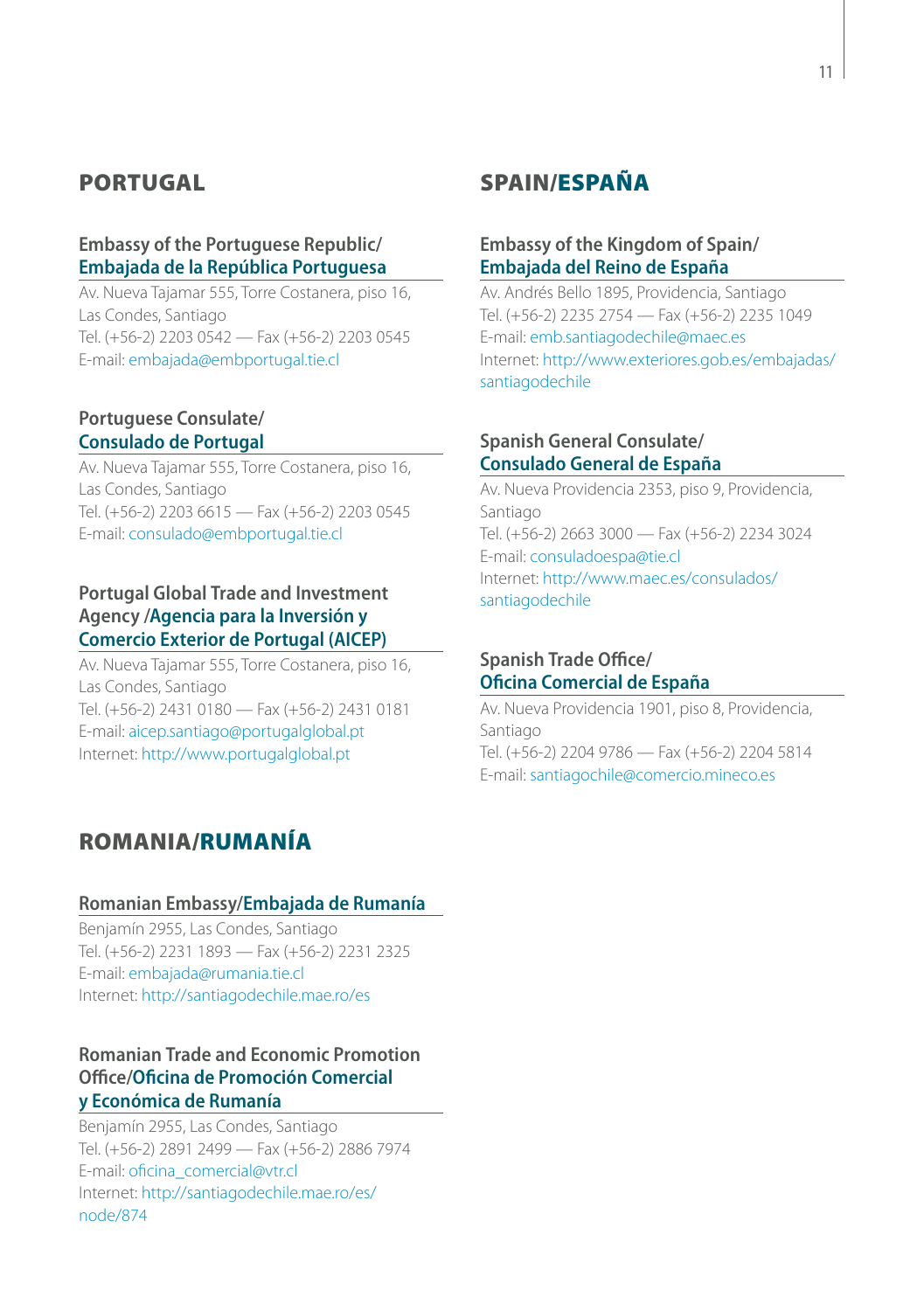### SWEDEN/SUECIA

### **Embassy of the Kingdom of Sweden/ Embajada del Reino de Suecia**

Av. Nueva Providencia 2353, piso 4, Torre San Ramón, Providencia, Santiago Tel. (+56-2) 2940 1700 — Fax (+56-2) 2940 1730 E-mail: [ambassaden.santiago-de-chile@gov.se](mailto:ambassaden.santiago-de-chile@gov.se) Internet: [http://www.swedenabroad.com/](http://www.swedenabroad.com/santiagodechile) [santiagodechile](http://www.swedenabroad.com/santiagodechile)

### **Trade Office of Sweden — Business Sweden/ Oficina Comercial de Suecia**

Rosario Norte 615, oficina 1101, Edificio Mistral, Las Condes, Santiago Tel. (+56-2) 2925 1900 E-mail: [chile@business-sweden.se](mailto:chile@business-sweden.se) Internet: http:/[/www.business-sweden.se](http://www.business-sweden.se)

### UNITED KINGDOM/ REINO UNIDO

### **Embassy of the United Kingdom/ Embajada del Reino Unido**

Av. El Bosque Norte 0125, piso 2, Las Condes, Santiago Tel. (+56-2) 2370 4100 — Fax (+56-2) 2370 4160 E-mail: [embsan@britemb.cl](mailto:embsan@britemb.cl) Internet:<http://www.britemb.cl/>

### **UK Trade and Investment Chile/Oficina Comercial de la Embajada del Reino Unido**

Av. El Bosque Norte 0125, piso 2, Las Condes, Santiago Tel. (+56-2) 2370 4100 — Fax (+56-2) 2370 4160 E-mail: [commercial.santiago@fco.gov.uk](mailto:commercial.santiago@fco.gov.uk) Internet: http://[www.gov.uk/government/world/](http://www.gov.uk/government/world/organisations/uk-trade-investment-chile) [organisations/uk-trade-investment-chile](http://www.gov.uk/government/world/organisations/uk-trade-investment-chile)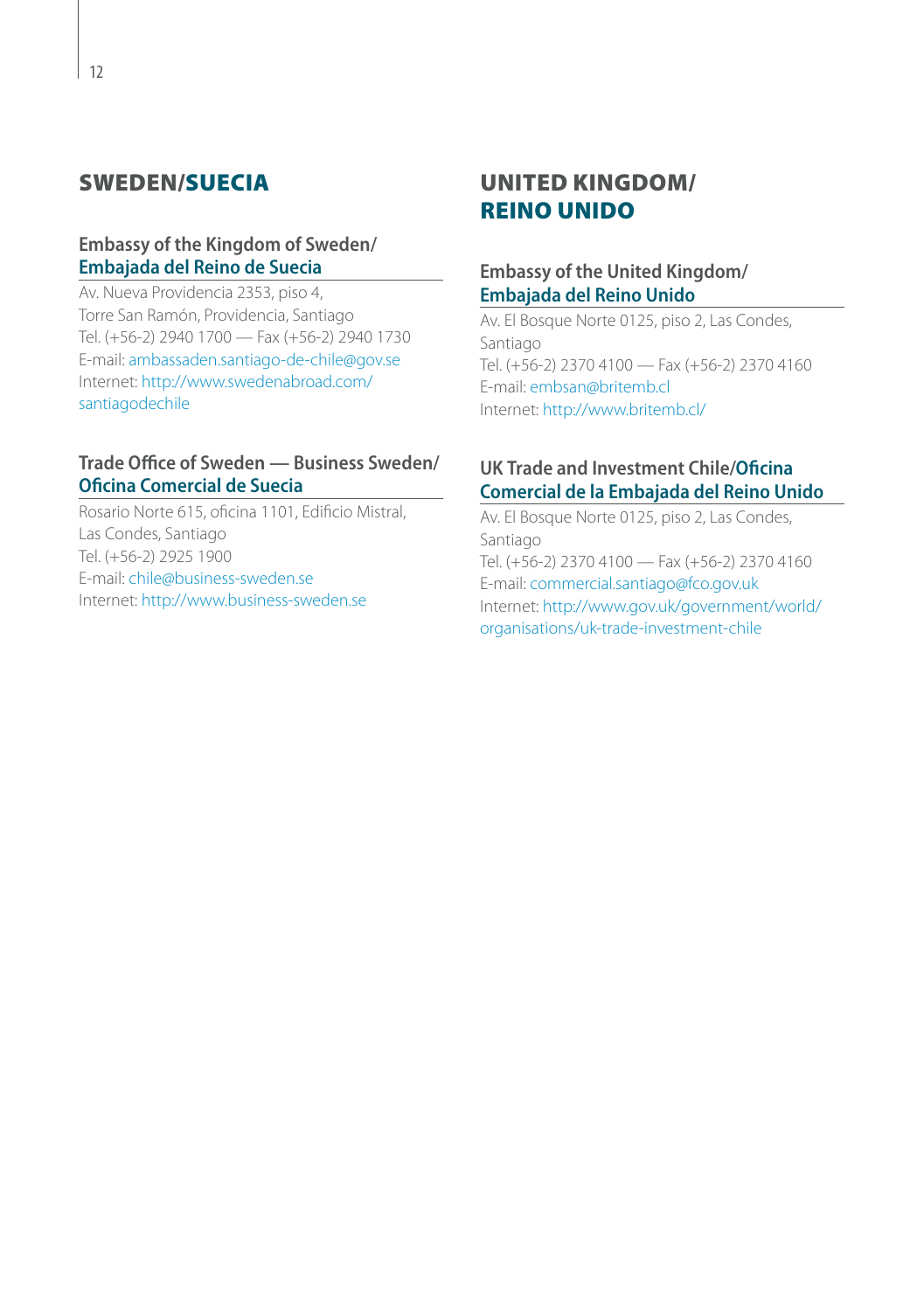# <span id="page-14-0"></span>CHAPTER 2 CAPÍTULO 2 **CHILEAN ORGANISATIONS ORGANIZACIONES CHILENAS**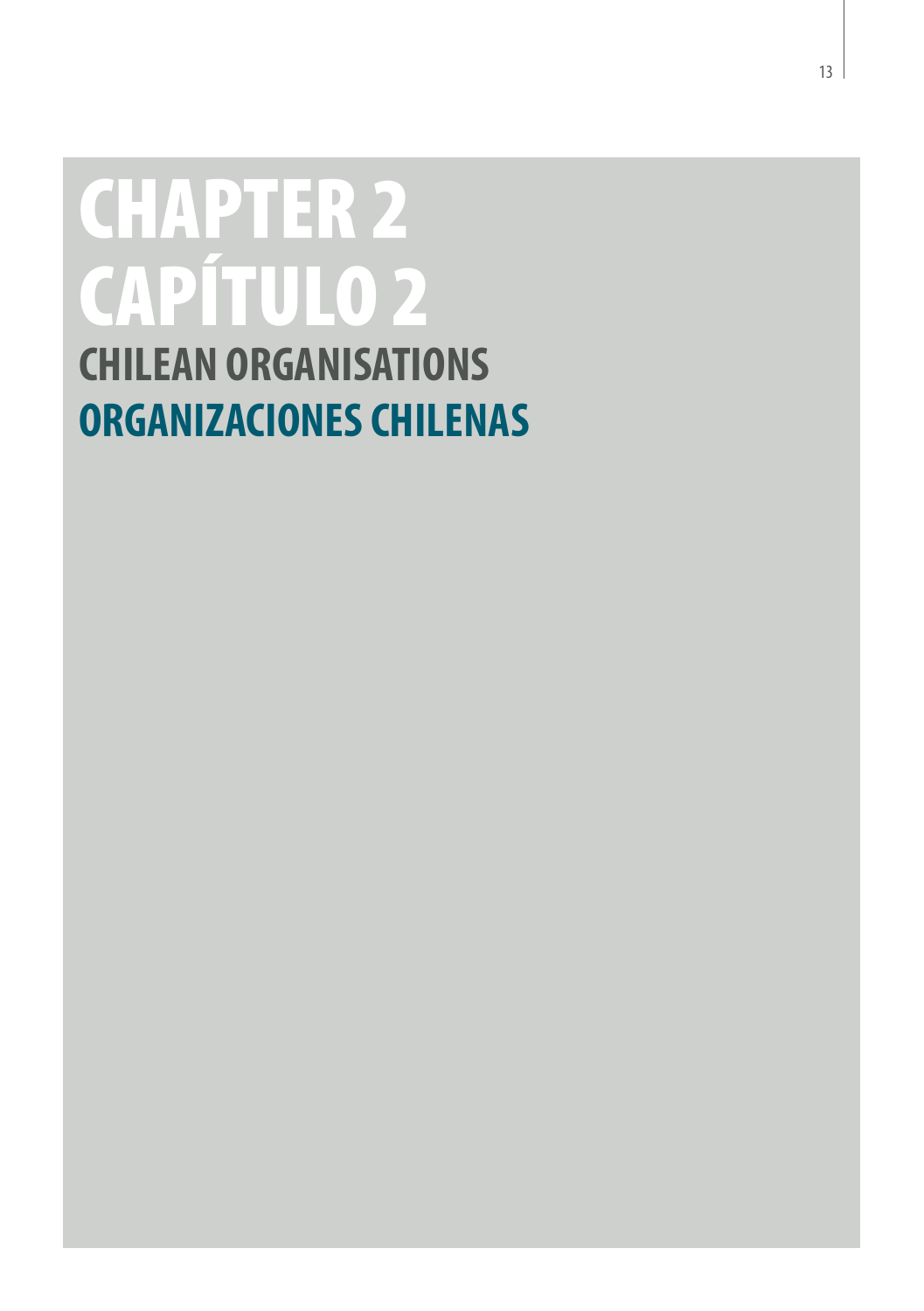### <span id="page-15-0"></span>**CHAMBERS OF COMMERCE/CÁMARAS DE COMERCIO**

**National Chamber of Commerce, Services and Tourism of Chile/Cámara Nacional de Comercio, Servicios y Turismo de Chile (CNC)**

The National Chamber of Commerce, Services and Tourism of Chile is a national non-profit organisation that brings together companies and associations related to these three economic sectors. It groups 20 regional chambers, 12 binational chambers, 27 specialised associations and 17 partner companies.

La Cámara Nacional de Comercio, Servicios y Turismo de Chile es una federación gremial nacional sin fines de lucro que reúne a empresas y gremios vinculados a estos tres sectores económicos del país. Agrupa a 20 cámaras territoriales, 12 cámaras binacionales, 27 asociaciones especializadas y 17 empresas socias.

### **CONTACT/CONTACTO**

Merced 230, Santiago Tel: (+56-2) 2365 4000 E-mail: [cnc@cnc.cl](mailto:cnc@cnc.cl) Internet:<http://www.cnc.cl>

### **Santiago Chamber of Commerce/Cámara de Comercio de Santiago (CCS)**

Monjitas 392, Santiago Tel. (+56-2) 2360 7000 E-mail: [cpn@ccs.cl](mailto:cpn@ccs.cl) Internet:<http://www.ccs.cl>

### **Chamber of Commerce, Industry, Services and Tourism of Arica/Cámara de Comercio, Industrias, Servicios y Turismo de Arica A.G.**

Sotomayor 252, Arica Tel. (+56-58) 225 62 99 — Fax (+56-58) 225 37 18 E-mail: [info@ccarica.cl](mailto:info@ccarica.cl) Internet:<http://www.ccarica.cl>

### **Chamber of Commerce, Industry, Services and Tourism of Iquique/Cámara de Comercio, Industrias, Servicios y Turismo de Iquique A.G.**

San Martín 255, Edificio Empresarial, oficina 81-82-83, piso 8, Iquique Tel. (+56-57) 241 40 85/47 36 55 Fax (+56-57) 241 40 90 E-mail: [info@ccii.cl](mailto:info@ccii.cl) Internet:<http://ccii.cl>

### **Chamber of Commerce, Services and Tourism of Antofagasta/Cámara de Comercio, Servicios y Turismo de Antofagasta**

Latorre 2580, oficina 21, Antofagasta Tel. (+56-55) 222 51 75 E-mail: [secretaria@ccantof.cl](mailto:secretaria@ccantof.cl)

### **Development Cooperation for the Atacama Region/Corporación para el Desarrollo de la Región de Atacama (Corproa)**

Atacama 840, Copiapó Tel. (+56-52) 220 34 00 E-mail: [corproa@corproa.cl](mailto:corproa@corproa.cl)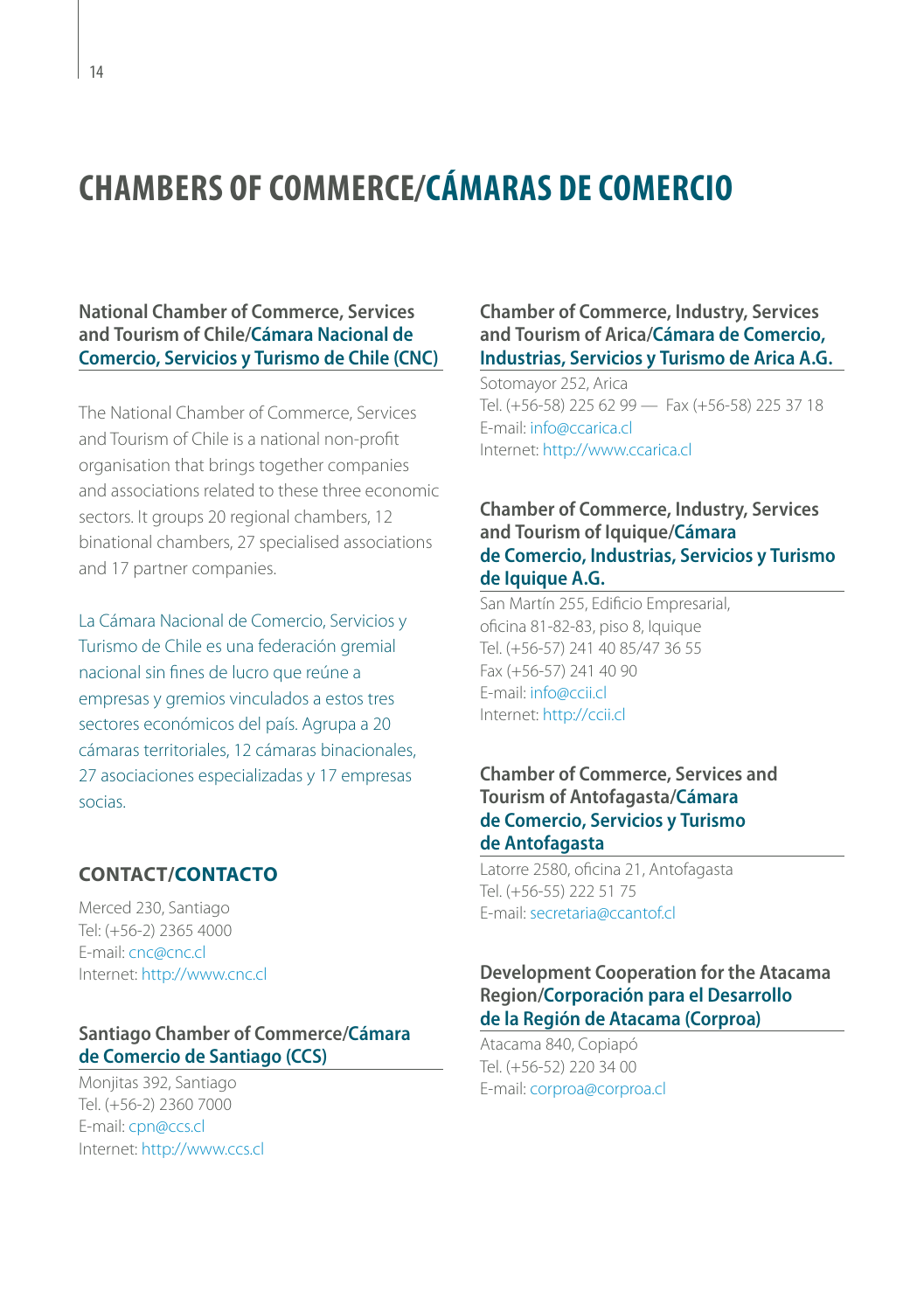### **Chamber of Commerce and Tourism of La Serena/Cámara de Comercio y Turismo de La Serena**

Brasil 381, La Serena Tel.(+56-51) 222 46 65 E-mail: [camara@comerciolaserena.cl](mailto:camara@comerciolaserena.cl) Internet:<http://www.comerciolaserena.cl>

### **Chamber of Commerce, Industry, Services and Tourism of San Antonio/Cámara de Comercio, Industria, Servicios y Turismo de San Antonio A.G.**

Santa Lucia nº 350, San Antonio Fono: (+56-35) 228 88 89 E-mail: [gerencia@ccisa.cl](mailto:gerencia@ccisa.cl) Internet:<http://www.ccisa.cl>

### **Chamber of Commerce of Valparaiso/ Cámara Regional del Comercio de Valparaíso - V Región**

Pasaje Ross 149, entrepiso, Valparaíso Tel. (+56-32) 235 40 00 E-mail: [camcopro@crcvalpo.cl](mailto:camcopro@crcvalpo.cl) Internet:<http://www.crcpvalpo.cl>

### **Chamber of Commerce, Services and Tourism of the Metropolitan Region/ Cámara de Comercio, Servicios y Turismo de la Región Metropolitana A.G. (Sideco)**

Mac Iver 22, oficina 403, Santiago Tel. (+56-2) 2633 1108 E-mail: [sideco@tie.cl](mailto:sideco@tie.cl) Internet:<http://www.cec-sideco.cl>/

### **Chamber of Commerce, Services and Tourism of Rancagua and O'Higgins/ Cámara Regional de Comercio, Servicios y Turismo de Rancagua y O'Higgins A.G.**

Germán Riesco 177, Rancagua Tel. (+56-72) 258 57 10 E-mail: [contacto@camararegional.cl](mailto:contacto@camararegional.cl) Internet:<http://www.camararegional.cl>

### **Chamber of Commerce, Services and Tourism of Talca/Cámara de Comercio, Servicios y Turismo de Talca**

2 Sur #1061, Talca Tel.(+56-71) 223 56 34 — Fax (+56-71) 223 35 69 E-mail: [info@cct.cl](mailto:info@cct.cl) Internet:<http://www.cct.cl>

### **Chamber of Commerce, Industry, Tourism and Services of Chillán-Ñuble/ Cámara de Comercio, Industrias, Turismos y Servicios de Chillán-Ñuble A.G.**

El Roble 625, Chillán Tel. (+56-42) 221 12 89 Fax (+56-42) 221 98 89 E-mail: [secretaria@camarchi.cl](mailto:secretaria@camarchi.cl)  Internet:<www.camarchi.cl>

### **Chamber of Production and Commerce of Concepción/Cámara de la Producción y del Comercio de Concepción A.G.**

Caupolicán 567, oficina 201, Concepción Tel. (+56-41) 224 1440 E-mail: [cpcc@cpcc.cl](mailto:cpcc@cpcc.cl) Internet:<http://www.cpcc.cl>

### **Chamber of Commerce of Talcahuano/ Cámara de Comercio de Talcahuano A.G.**

Colón 772, Talcahuano Tel. (+56-41) 254 17 75 E-mail: [camaracomerciothno@gmail.com](mailto:camaracomerciothno@gmail.com)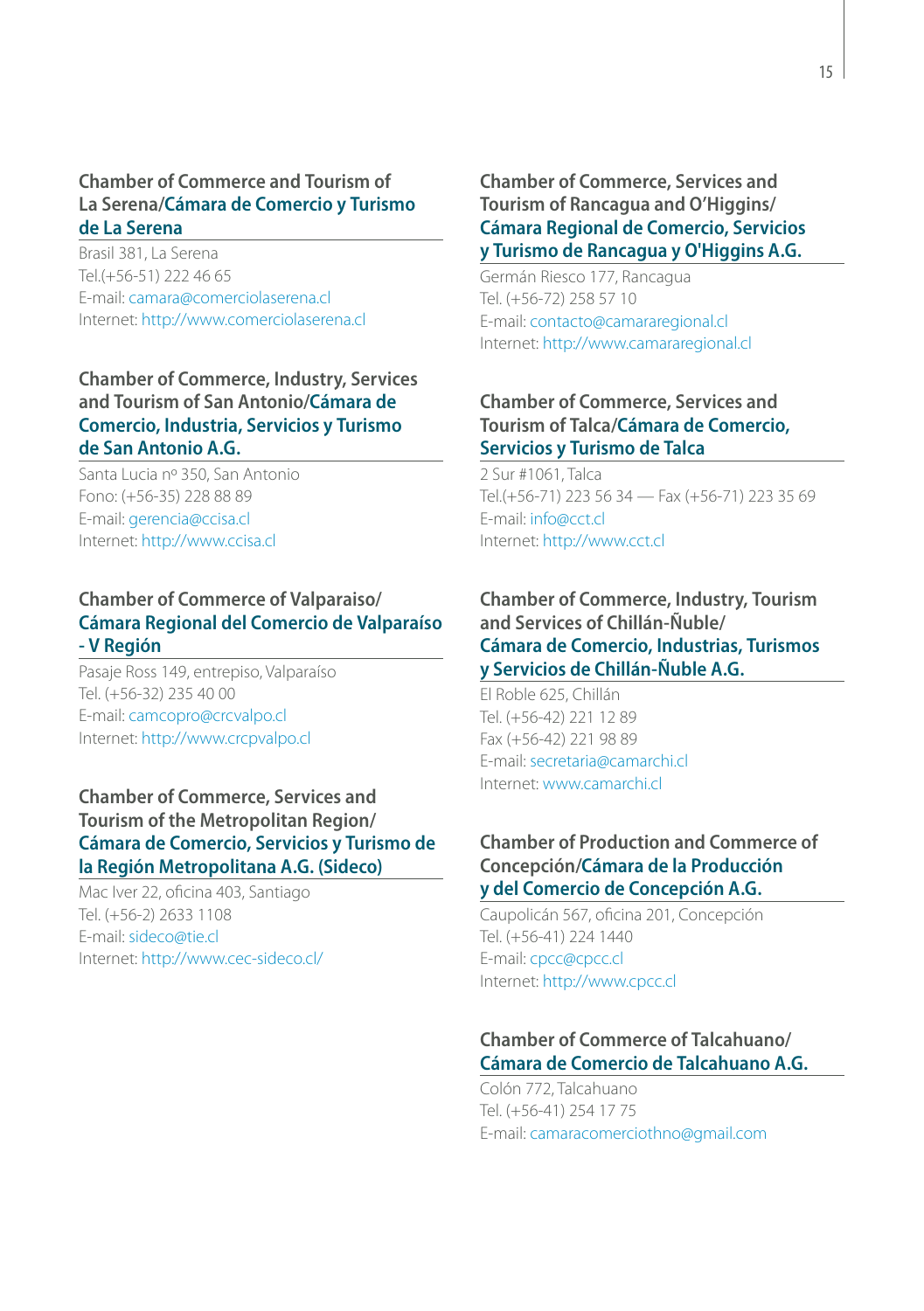### **Chamber of Commerce, Services and Tourism of Los Ángeles/Cámara de Comercio, Servicios y Turismo de Los Ángeles**

Lautaro 267 (Interior), Los Ángeles Tel. (+56-43) 263 05 80 E-mail: [informacionesccla@gmail.com](mailto:informacionesccla@gmail.com)  Internet:<http://www.ccla.cl>

### **Chamber of Commerce, Services and Tourism of Temuco/ Cámara de Comercio, Servicios y Turismo de Temuco A.G.**

Vicuña Mackenna 396, Temuco Tel. (+56-45) 221 08 18 – Fax (+56-45) 223 70 47 E-mail: [secretaria@camaratemuco.cl](mailto:secretaria@camaratemuco.cl) Internet:<http://www.camaratemuco.cl>

### **Chamber of Commerce and Industry of Osorno A.G./Cámara de Comercio e Industria de Osorno A.G.**

Mackenna 1026, Osorno Tel. (+56-64) 223 30 24 E-mail: [info@camaraosorno.com;](mailto:info@camaraosorno.com) [ccio.info@gmail.](mailto:ccio.info@gmail.com) [com](mailto:ccio.info@gmail.com) Internet: [http://ccio.webnode.cl/](http://ccio.webnode.cl)

### **Chamber of Commerce and Industry of Valdivia/Cámara de Comercio e Industrias de Valdivia A.G.**

Maipú 187, oficina 33, piso 3, Valdivia Tel. (+56-63) 221 32 88 E-mail: [cciv@cciv.cl](mailto:cciv@cciv.cl) Internet:<http://www.cciv.cl>

### **Chamber of Commerce, Industry and Tourism of Puerto Montt/Cámara de Comercio, Industria y Turismo de Puerto Montt A.G.**

Antonio Varas 525, oficina 207, Puerto Montt Tel. (+56-65) 225 23 60 E-mail: [contacto@camarapuertomontt.cl](mailto:contacto@camarapuertomontt.cl) Internet:<http://www.camarapuertomontt.cl>

### **Chamber of Commerce, Services, Industry and Tourism of Coyhaique/Cámara de Comercio, Servicios, Industrias y Turismo de Coyhaique A.G.**

Arturo Prat 348, Coyhaique Tel. (+56-67) 223 95 23, (+56-67) 223 19 18 E-mail: [contacto@camaracoyhaique.cl](mailto:contacto@camaracoyhaique.cl) Internet:<http://www.camaracoyhaique.cl>

### **Chamber of Commerce and Industry of Magallanes/Cámara de Comercio e Industrias de Magallanes A.G.**

Bernardo O'Higgins 942, Punta Arenas Tel. (+56-61) 261 45 51, (+56-61) 261 45 52 E-mail: [ccmagallanes@123.cl](mailto:ccmagallanes@123.cl)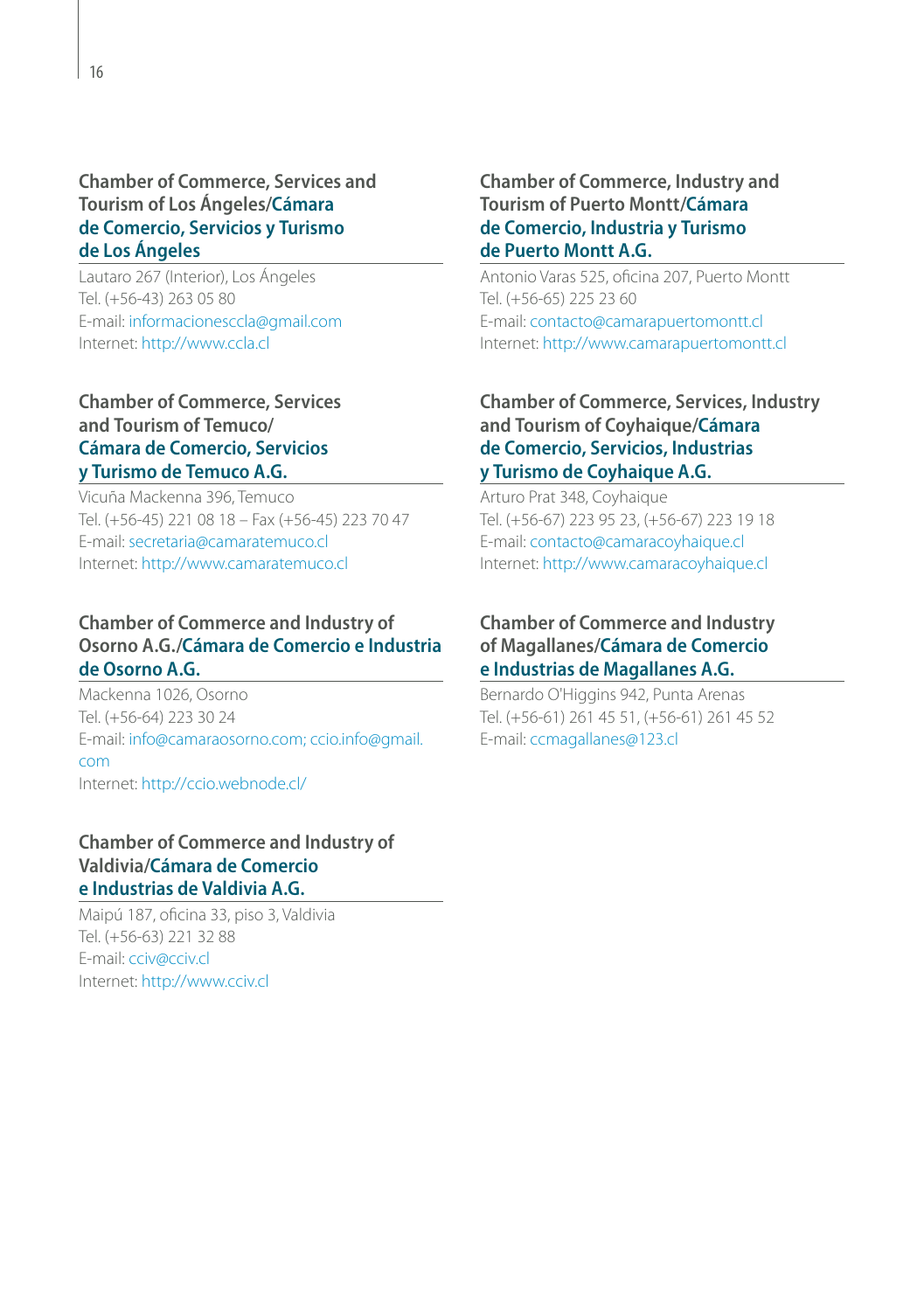### <span id="page-18-0"></span>**MAIN BUSINESS ASSOCIATIONS/ PRINCIPALES ASOCIACIONES EMPRESARIALES**

The main business associations in Chile are listed below. Please note that there are many other business organisations for different sectors and products.

A continuación se detallan las principales asociaciones gremiales en Chile. Tenga en cuenta que existen múltiples otras asociaciones por sector o producto.

### **Eurochile Business Foundation/ Fundación Empresarial Eurochile**

Eurochile's mission is to create, promote and strengthen the economic, commercial and technological links between entrepreneurs and public and private institutions both in Europe and Chile.

La misión de Eurochile es crear, promover y consolidar los vínculos económicos, comerciales y tecnológicos entre empresarios e instituciones tanto públicas como privadas de Europa y Chile.

### **CONTACT/CONTACTO**

Calle Galvarino Gallardo 1690, Providencia, Santiago Tel (+56-2) 2787 8400 — Fax (+56-2) 2274 1511 E-mail: mailto[:info@eurochile.cl](mailto:info@eurochile.cl) Internet:<http://www.eurochile.cl>

### **Confederation for Production and Commerce/Confederación de la Producción y del Comercio (CPC)**

The Confederation for Production and Commerce (CPC), founded in 1935, is the association that groups together and represents the Chilean business community. Representing the country's main productive sectors, it is composed of the following six branches: National Agriculture Society (SNA); National Chamber of Commerce, Services and Tourism (CNC); National Mining Society (Sonami); Chilean Federation of Industry (Sofofa); Chilean Chamber of Construction (CCHC); Association of Banks and Financial Institutions (ABIF).

La Confederación de la Producción y del Comercio (CPC) es el organismo gremial del empresariado chileno. Fue fundada en 1935. Reúne a los principales sectores productivos del país y está integrada por las siguientes seis ramas: Sociedad Nacional de Agricultura (SNA); Cámara Nacional de Comercio, Servicios y Turismo (CNC); Sociedad Nacional de Minería (Sonami); Sociedad de Fomento Fabril (Sofofa); Cámara Chilena de la Construcción (CChC); Asociación de Bancos e Instituciones Financieras (ABIF).

### **CONTACT/CONTACTO**

Monseñor Sótero Sanz 182, Providencia, Santiago Tel: (+56-2) 2231 9764 — Fax (+56-2) 2231 9808 E-mail: [edagach@cpc.cl](mailto:edagach@cpc.cl) Internet:<http://www.cpc.cl>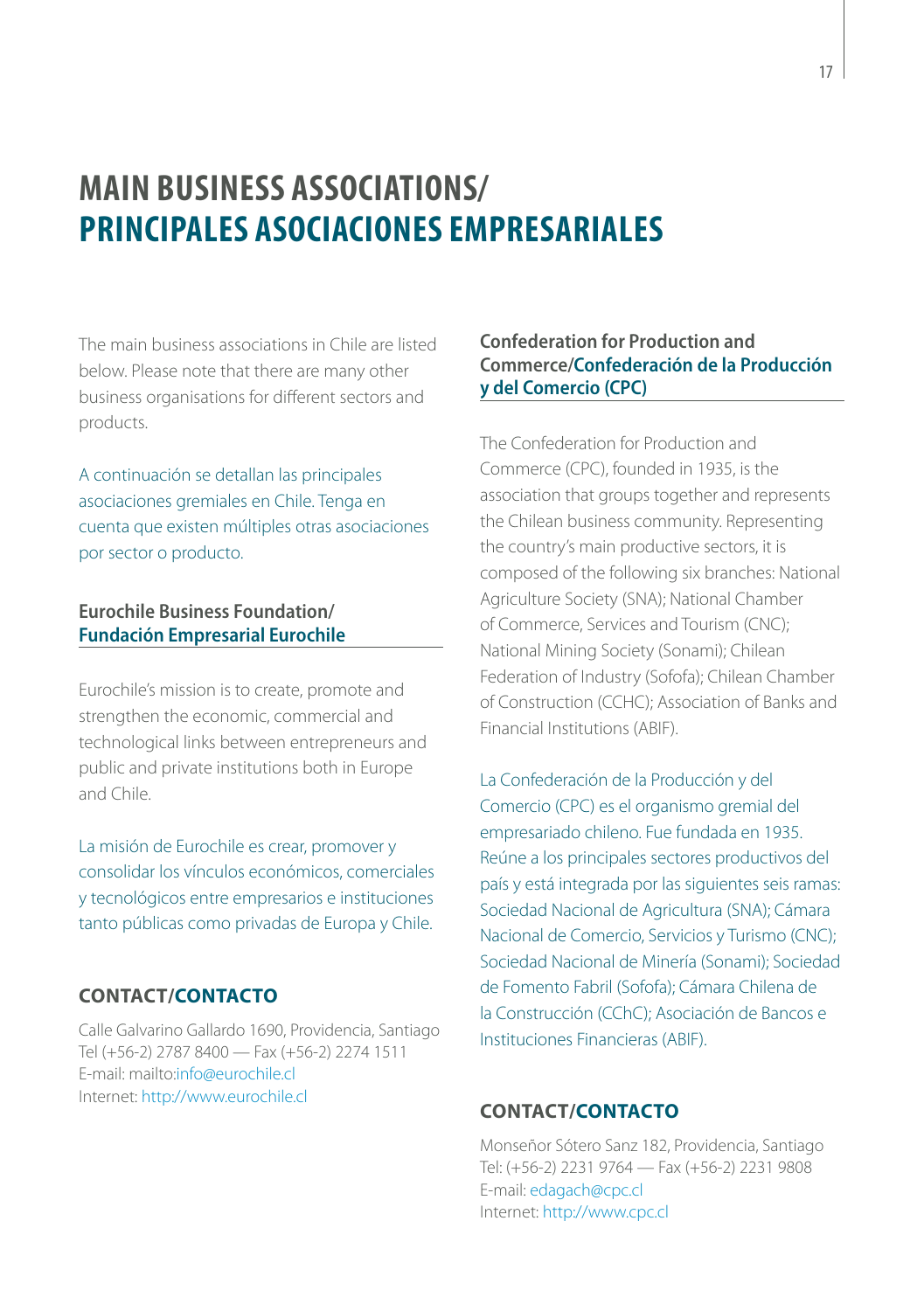### **Association of Banks and Financial Institutions/Asociación de Bancos e Instituciones Financieras (ABIF)**

The Chilean Association of Banks and Financial Institutions was founded in 1945. It includes private banks and financial institutions as well as foreign financial firms that have offices in Chile.

La Asociación de Bancos e Instituciones Financieras, fundada en 1945, es una organización gremial que agrupa a todos los bancos y entidades financieras privados establecidos en el país, así como a bancos extranjeros que mantienen en Chile oficinas de representación.

### **CONTACT/CONTACTO**

Avda. Nueva Costanera 4091, piso 4, Vitacura, Santiago Tel. (+56-2 ) 2892 2800 — Fax (56-2) 2892 2826 Internet:<http://www.abif.cl>

### **Chilean Customs Chamber/ Cámara Aduanera de Chile**

The Chilean Customs Chamber is an organisation that represents and defends the professional interests of customs agents. Founded in 1939, it currently brings together 208 customs brokers

La Cámara Aduanera de Chile es un organismo que representa y defiende los intereses gremiales de los agentes de aduana. Fue fundada en 1939 y actualmente reúne a 208 agentes de aduanas.

### **CONTACT/CONTACTO**

O'Higgins 1266, Valparaíso Tel. (+56-32) 255 5300 — Fax (+56-32) 255 5333 E-mail: [info@caduanera.cl](mailto:info@caduanera.cl)  Internet: [http://www.cadch.cl/web/](http://www.cadch.cl/web)

### **Maritime and Port Chamber of Chile/ Cámara Marítima y Portuaria de Chile A.G.**

The Maritime and Port Chamber of Chile is an association which aims to address any problems affecting the efficient flow of people, cargo and vessels both at ports and on their way to the final destination. It currently has 34 active partners.

Cámara Marítima y Portuaria de Chile A. G. es una asociación gremial que tiene por finalidad preocuparse y procurar resolver todos los problemas que afectan al flujo expedito de las personas, cargas y naves en el ámbito portuario y en su trayecto hasta el destinatario final. Cuenta con 34 socios activos.

### **CONTACT/CONTACTO**

Blanco 869, Valparaíso Tel. (+56-32) 225 3443 — Fax (+56-32) 225 0231 E-mail: [info@camport.cl](mailto:info@camport.cl) Internet:<http://www.camport.cl>

### **Federation of Chilean Industry/ Sociedad de Fomento Fabril (Sofofa)**

Founded in 1883, the Federation of Chilean Industry (Sofofa) is a private, non-profit trade association representing the views and interests of Chilean industry. Sofofa has 2 500 corporate affiliates, 37 sector association affiliates and 8 regional affiliates. Its members account for 80 % of Chilean industrial output and 30 %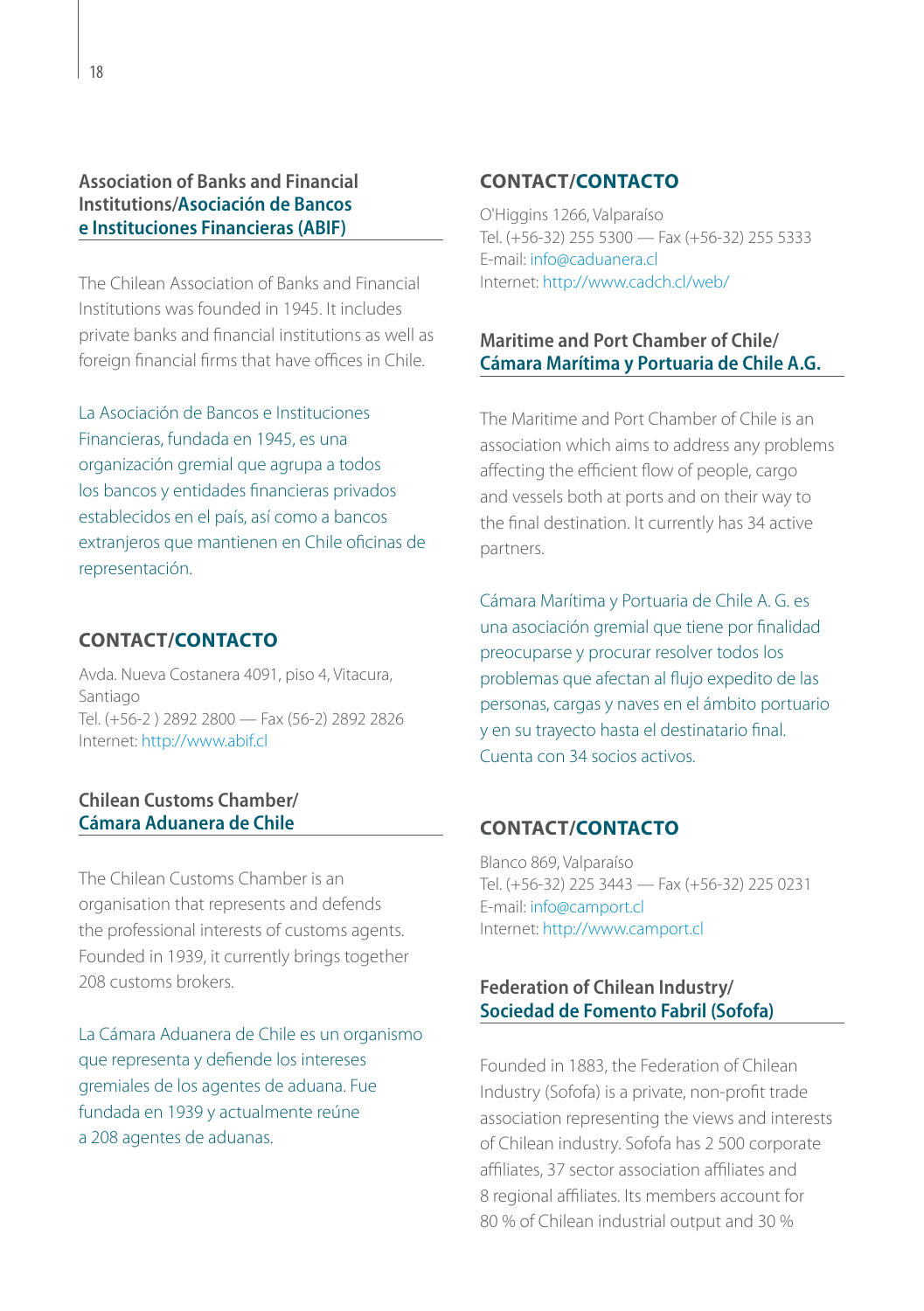of GDP. In addition to manufacturers, Sofofa represents industry sectors ranging from energy, telecommunications, water and sewerage, and information technology to port services and air, maritime and rail transport, among others.

Sofofa is also the entity in charge of issuing certificates of origin (e.g. EUR.1) ([http://web.](http://web.sofofa.cl/comercio-exterior/certificacion) [sofofa.cl/comercio-exterior/certificacion](http://web.sofofa.cl/comercio-exterior/certificacion)-deorigen/).

Sofofa es una federación gremial, sin fines de lucro, que reúne a empresas y gremios vinculados al sector industrial chileno. Agrupa a cerca de 2 500 empresas, 37 asociaciones sectoriales y 8 gremios empresariales regionales. Todos estos miembros en conjunto engloban el 80 % de la actividad industrial de Chile y el 30 % del PIB. Además del sector manufacturero, Sofofa representa a las industrias de los sectores de la energía, las telecomunicaciones, agua y servicios sanitarios, tecnologías de la información, puertos y transporte marítimo, aéreo y ferroviario, entre otros.

Sofofa es la entidad encargada de emitir los certificados de reglas de origen (por ejemplo, EUR.1) ([http://web.sofofa.cl/comercio-exterior/](http://web.sofofa.cl/comercio-exterior/certificacion) [certificacion](http://web.sofofa.cl/comercio-exterior/certificacion)-de-origen/).

### **CONTACT/CONTACTO**

Av. Andrés Bello 2777, piso 3, Las Condes, Santiago Tel. (+56-2) 2391 3100 – Fax (+56-2) 2391 3200 E-mail: [sofofa@sofofa.cl](mailto:sofofa@sofofa.cl) Internet:<http://web.sofofa.cl>

### **National Mining Society/ Sociedad Nacional de Minería (Sonami)**

Chile's National Mining Society (Sonami) is a trade organisation that brings together and represents large, medium and small-scale metallic and non-metallic mining companies. It was founded in 1883. Sonami currently represents over 70 mining companies ranging from small operations to large-scale mining complexes, mining-related suppliers and 38 regional mining associations that represent over 3 000 small mining operations.

La Sociedad Nacional de Minería (Sonami) es la institución gremial que agrupa y representa en Chile a la actividad minera de gran, mediana y pequeña escala, metálica y no metálica. Fue fundada en 1883. Actualmente reúne a 70 compañías de la mediana y gran minería y empresas proveedoras, así como a 38 asociaciones mineras regionales, que representan a más de 3 000 pequeños empresarios mineros.

#### **CONTACT/CONTACTO**

Av. Apoquindo 3000, piso 5, Las Condes, Santiago Tel.(+56-2) 2820 7000 — Fax (+56-2) 2820 7053 Internet:<http://www.sonami.cl>

### **National Society of Agriculture/ Sociedad Nacional de Agricultura (SNA)**

The National Society of Agriculture was founded in 1838 to represent the interests, wishes and needs of farmers and agro-industrialists in Chile. It has approximately 5 000 members. They include farmers, agricultural companies and trade unions, which represent producers from different areas. The SNA is committed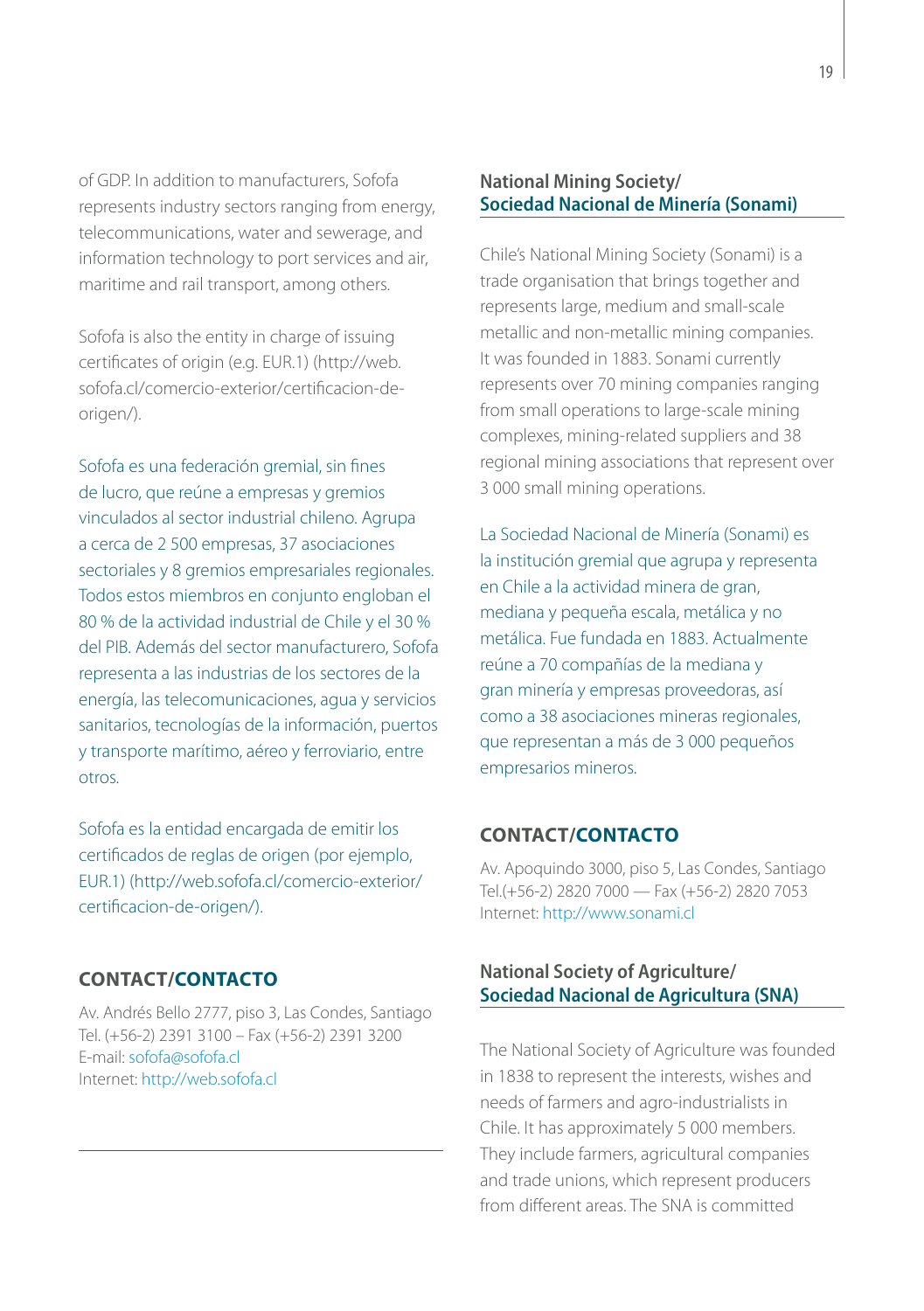to undertaking actions which benefit the agricultural sector, boost competitiveness, entrepreneurship and human capital fomation, and foster good labour relations.

La Sociedad Nacional de Agricultura (SNA), fundada en 1838, reúne a gran parte los productores, profesionales, asociaciones y federaciones vinculadas a la agricultura y la agroindustria chilena, con el objetivo de velar por los intereses generales del sector, representar a los agricultores en la defensa de sus intereses comunes, promover políticas públicas que fomenten la competitividad y el emprendimiento en el agro, impulsar la formación y capacitación de capital humano e incentivar buenas relaciones laborales.

### **CONTACT/CONTACTO**

Tenderini 187, Santiago Tel. (+56-2) 2585 3300 — Fax (+56-2) 2585 3370 E-mail: [comunicaciones@sna.cl](mailto:comunicaciones@sna.cl) Internet:<http://www.sna.cl>

### **National Fisheries Society/Sociedad Nacional de Pesca (Sonapesca)**

Established in 1949, the National Fisheries Society is the leading voice representing the fishing industry before the government. It is the only fisheries association with a national basis and is composed of representatives of shipping companies and of various areas in fish production throughout the country (canned, salted and smoked fish, fish oils, surimi and algae), plus the largest shipyards dealing with fishing vessels.

Fundada en 1949, la Sociedad Nacional de Pesca es la voz principal de la industria pesquera ante los poderes públicos. Es la única agrupación pesquera con carácter nacional. La integran empresas armadoras e industrias pesqueras que representan diversos rubros de producción a lo largo del país (conservas, aceites de pescado, salados, ahumados, surimi y algas), además de los principales astilleros de naves pesqueras.

### **CONTACT/CONTACTO**

Barros Errázuriz 1954, oficina 206, Providencia, Santiago Tel. (+56-2) 2596 0690 — Fax (+56-2) 2269 2616 E-mail: [secretaria@sonapesca.cl](mailto:secretaria@sonapesca.cl) Internet:<http://www.sonapesca.cl>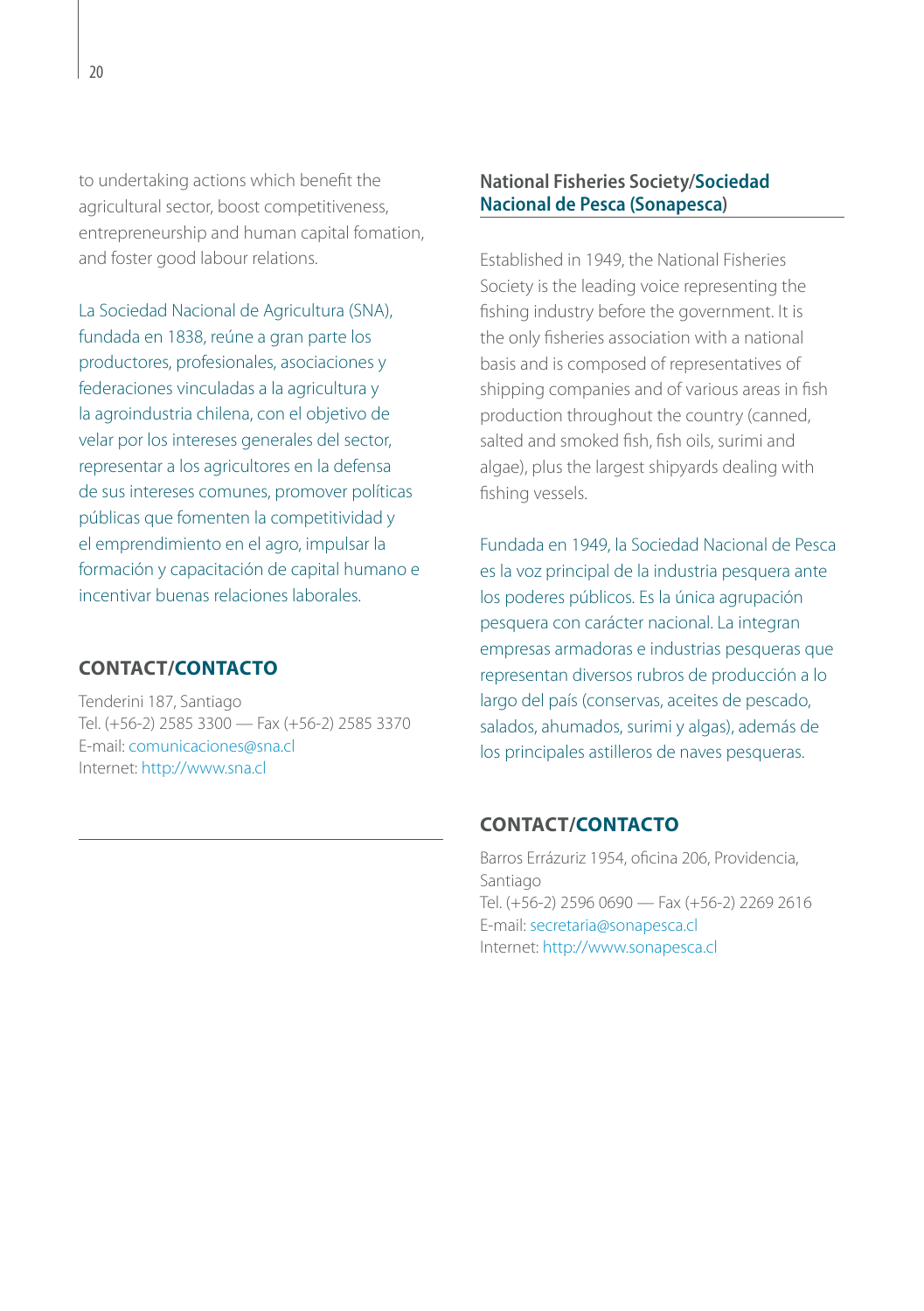### <span id="page-22-0"></span>**SME BUSINESS ASSOCIATIONS/ ASOCIACIONES EMPRESARIALES DE PYMES**

**National Confederation of Micro, Small and Medium Enterprises in Chile /Confederación Nacional de la Micro, Pequeña y Mediana Empresa de Chile (Conapyme)**

Established in 1999 to bring together the United National Confederation of Small and Medium Industry of Chile (Conupia), the National Confederation of Truck Owners of Chile, the Confederation of Retail Trade and Tourism of Chile (Confedech), the National Federation of Buses and Auto buses of Chile and the Exporters Association of Manufacturers (Asexma), without losing their autonomy. Conapyme represents more than 600 000 micro, small and mediumsized entrepreneurs from the following sectors: freight and passenger transportation; small and medium industries and crafts; retail trade and tourism; services; and exports. It also has small sectors dealing with agriculture, mining and fishing.

Creada en 1999 para agrupar a la Confederación Nacional Unida de la Pequeña y Mediana Industria de Chile (Conupia); la Confederación Nacional de Dueños de Camiones de Chile; la Confederación del Comercio Detallista y Turismo de Chile (Confedech); la Federación Nacional de Buses y Autobuses de Chile y la Asociación de Exportadores de Manufacturas (Asexma), sin perder sus respectivas autonomías. Son más de 600 000 los empresarios micropymes representados en la Conapyme, que agrupa en la actualidad a empresarios micropymes del

transporte de carga, y de pasajeros; la pequeña y mediana industria y artesanado; el comercio detallista y turismo; servicios; exportación; asimismo se cuenta con los sectores de la pequeña agricultura, minería y la pesca.

### **CONTACT/CONTACTO**

Merced nº 380, oficina 74, Santiago Tel. (+56-2) 2639 1264/2639 5719 Fax (+56-2) 2638 0338 E-mail: [conapyme@conapyme.cl](mailto:conapyme@conapyme.cl) Internet:<http://www.conapyme.cl>

**United National Confederation of Small and Medium Industry of Chile/Confederación Nacional Unida de la Pequeña y Mediana Industria de Chile (Conupia)**

### **CONTACT/CONTACTO**

Pasaje Phillips 40, oficina 63, Santiago Tel. (+56-2) 2633 1492/2664 7298 Internet:<http://www.conupia.cl>

#### **Propyme Chile**

This initiative by SME entrepreneurs is a network of 60 institutions working with SMEs throughout the country through the organisation of Pro-Business meetings, regional seminars, SME trade fairs and a web portal (where a wide range of individuals and companies, as well as the general public, can learn about support mechanisms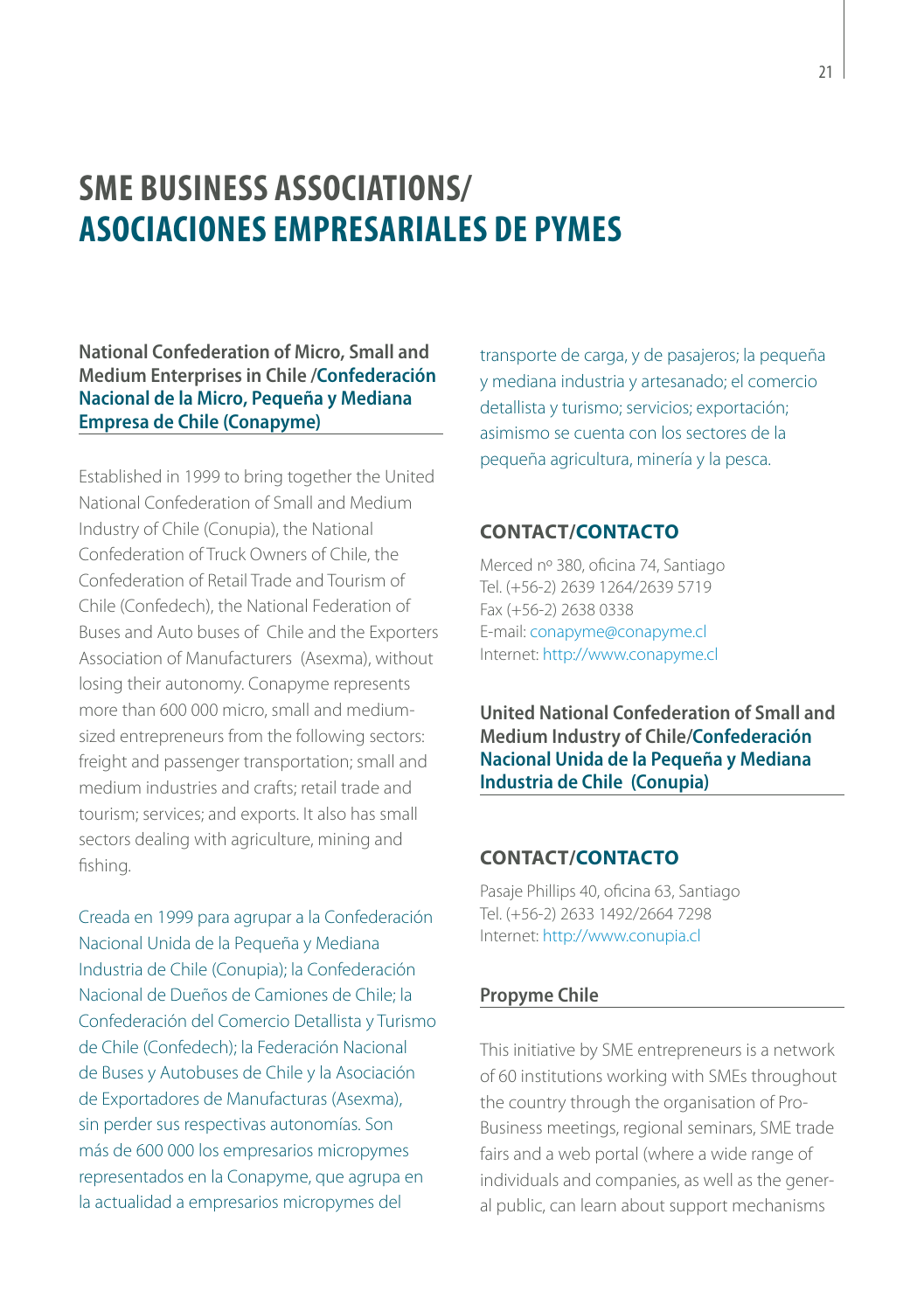for SMEs). Their monthly newsletter reaches over 30 000 entrepreneurs and over 26 000 of them have attended Propyme events.

Iniciativa de emprendedores PYME que ha conformado una red trabajo de la cual son parte más de 60 instituciones a lo largo del país que trabajan con la PYME. Por medio de la realización de encuentros proempresas, seminarios regionales, del salón PYME y su portal informativo (donde un amplio abanico de personas, empresas y la opinión pública pueden informarse sobre los mecanismos de apoyo para las pymes). Su boletín informativo mensual llega a más de 30 000 empresarios y sus actividades han contado con la participación de más de 26 000 empresarios.

### **CONTACT/CONTACTO**

<http://www.propymechile.com>

**Chilean Association for Entrepreneurs/ Asociación de Emprendedores de Chile (ASECH)**

Established in 2011, ASECH is the largest entrepreneurs' association in Chile, grouping some 12 500 members from varied sectors throughout the country. ASECH's vision is to turn Chile into the best place to start a business, where there is freedom to create without barriers. Its mission is to promote and defend entreprenuerial interests and generate optimum conditions to promote the development of new ideas. The association has an innovative working model based on five areas: information, training, networking, public policy and legal defence.

Fundada en 2011, es la asociación de emprendedores más grande de Chile, que reúne a más de 12 500 socios de diversos rubros a lo largo del país. Su visión es hacer de Chile el mejor lugar para emprender, donde haya libertad para crear, sin obstáculos que limiten el emprendimiento. La misión es de promover y defender a los emprendedores, y de generar las condiciones óptimas para fomentar el desarrollo de nuevas ideas. La asociación cuenta con un innovador modelo de trabajo basado en cinco áreas: información, formación, redes de contacto, políticas públicas y defensa legal.

### **CONTACT/CONTACTO**

[http://www.asech.cl/contacto/](http://www.asech.cl/contacto)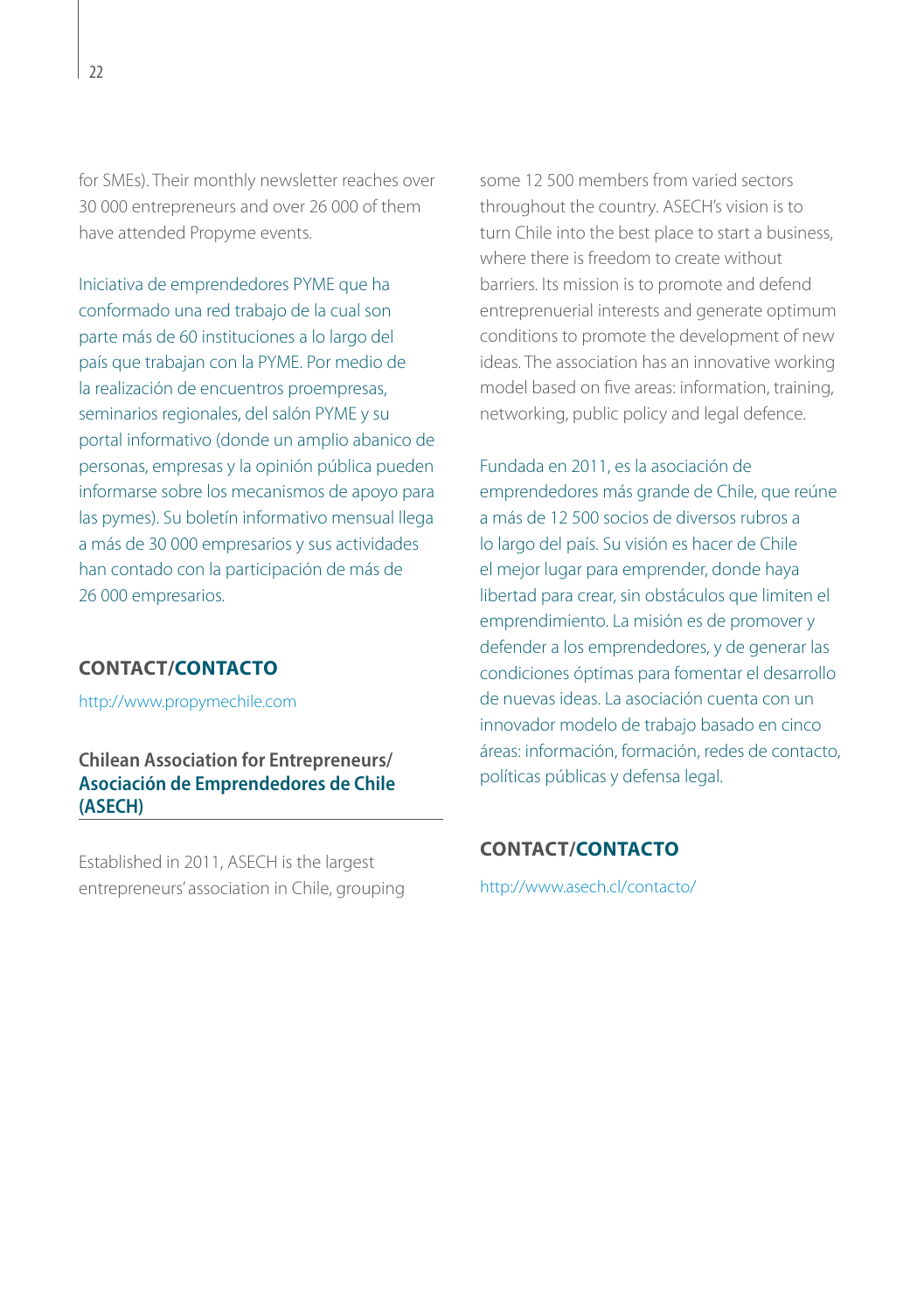### <span id="page-24-0"></span>**USEFUL GOVERNMENT CONTACTS FOR BUSINESS AND INVESTMENT/CONTACTOS GUBERNAMENTALES ÚTILES PARA NEGOCIOS E INVERSIONES**

### **Centros Chile Emprende**

Information centres throughout the country where entrepreneurs can find guidance, general information and personalised attention to facilitate the creation and development of their businesses.

Centros de información a lo largo del país donde los emprendedores y/o empresarios encontrarán orientación, información general y atención personalizada para facilitar la creación y desarrollo de sus negocios.

### **CONTACT/CONTACTO**

[http://www.chileemprende.cl/](http://www.chileemprende.cl)

### **Start-Up Chile**

Start-Up Chile is a Chilean government programme to attract world-class early stage entrepreneurs to start their businesses in Chile and use it as a platform to go global. The ultimate goal is to convert Chile into the definitive innovation and entrepreneurial hub of Latin America; this is a mission shared by the government of Chile and is a primary focus of

the Ministry of Economy. Start-Up Chile has gained impressive international recognition, having been featured in *Forbes*, *The Economist*, *BusinessWeek* and *TechCrunch* (among many others) and has inspired spinoffs around the world such as Startup America, Startup Britain, Startup Greece and Startup Italy.

Start-Up Chile es un programa del Gobierno de Chile para atraer a empresarios de primera fila para iniciar su actividad empresarial en Chile como plataforma para lanzarse al mercado global. El objetivo de este programa de impulso es convertir a Chile en un centro de actividad empresarial innovadora en Latinoamérica; es una iniciativa del Ministerio de Economía del Gobierno chileno. Start-Up Chile ha recibido un inmenso reconocimiento internacional del que se han hecho eco *Forbes*, *The Economist*, *BusinessWeek* y *TechCrunch* (entre otras publicaciones) y ha inspirado a otros programas similares de promoción de nuevas empresas de América, el Reino Unido, Grecia e Italia.

### **CONTACT/CONTACTO**

<http://www.startupchile.org>/ [http://www.startupchile.org/espanol/](http://www.startupchile.org/espanol)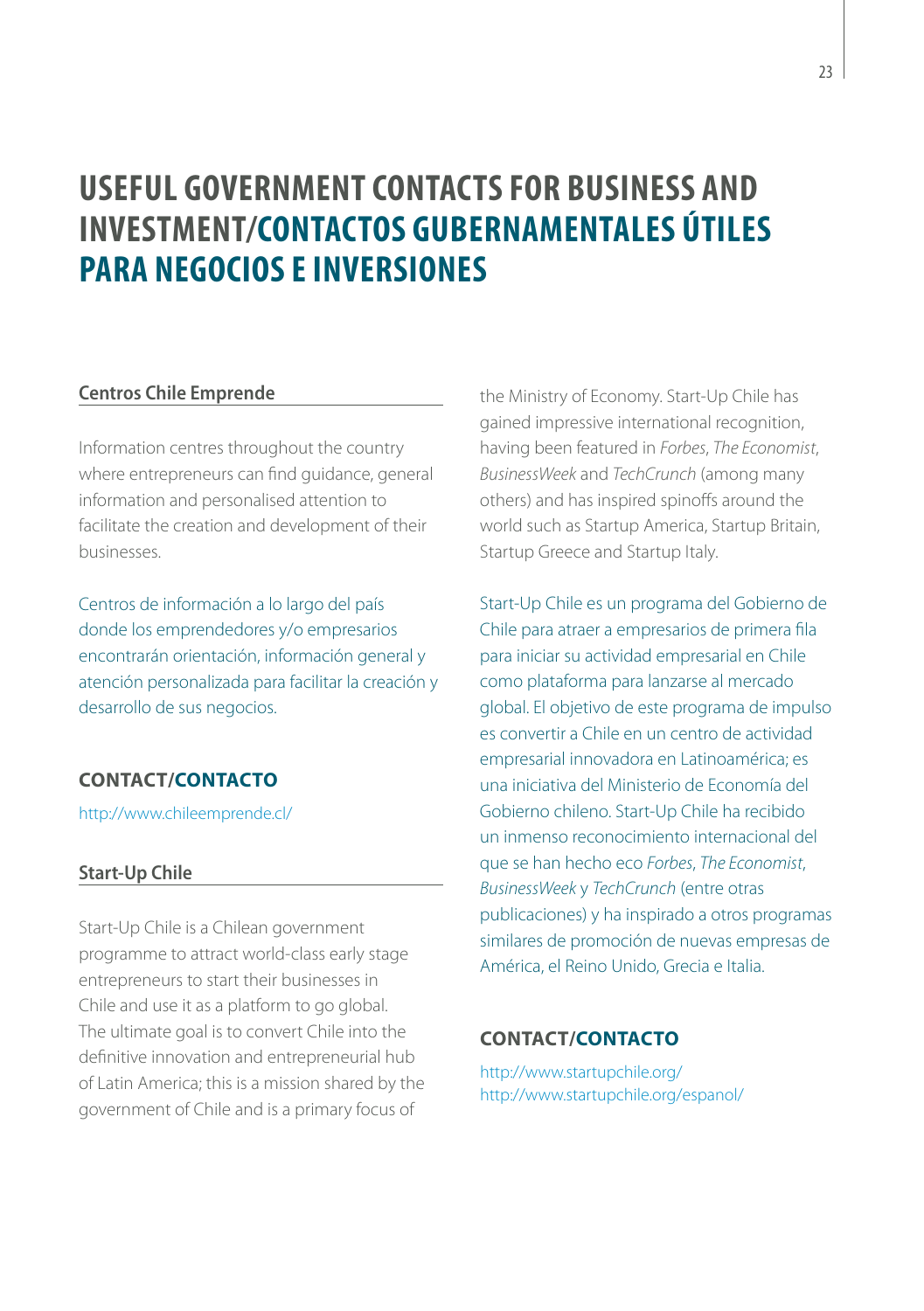### <span id="page-25-0"></span>**ARRIBA MI PYME**

These are shows held around the country that bring together more than 30 public and private institutions with full support and training for the development of micro, small and medium enterprises and good business ideas.

Ferias realizadas en todo el país que reúnen a más de 30 instituciones públicas y privadas con todo el apoyo y capacitación para el desarrollo

de las micro, pequeñas y medianas empresas y las buenas ideas de negocio.

### **CONTACT/CONTACTO**

[http://www.arribamipyme.cl/](http://www.arribamipyme.cl)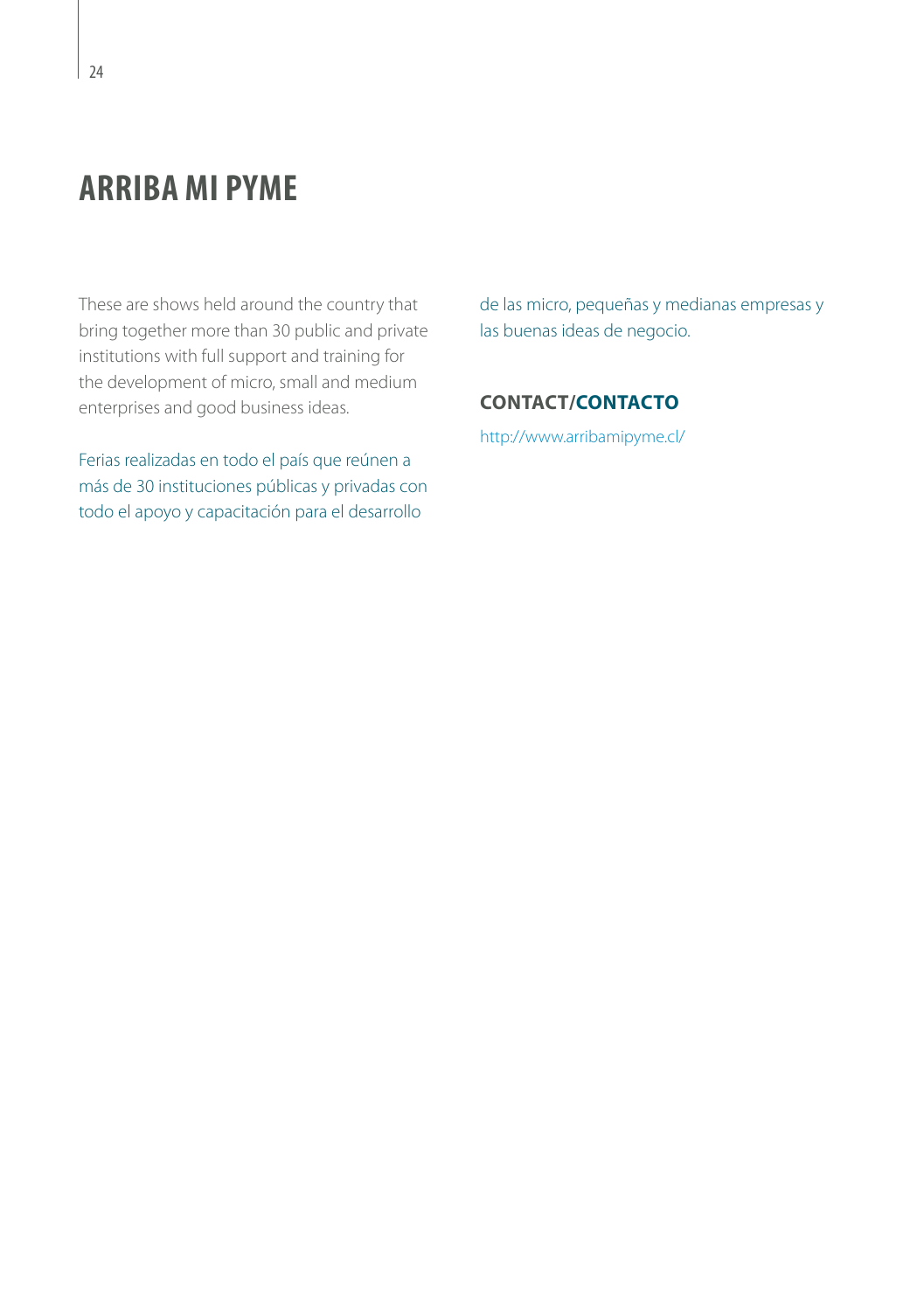### <span id="page-26-0"></span>**PROMOTION AND INVESTMENT AGENCIES/ AGENCIAS DE PROMOCIÓN E INVERSIÓN**

### **Foreign Investment Committee/Comité de Inversiones Extranjeras (CIE Chile)**

The Foreign Investment Committee (CIE Chile) promotes foreign investment in Chile and helps to position the country as a highly attractive destination for foreign investment and international business through its role in matters related to the administration and communication of the corresponding legal norms, the development of different types of promotional activities and the preparation of information concerning foreign investment for investors and potential investors.

- It develops all types of initiatives to communicate, promote, coordinate and implement measures to foster foreign direct investment (FDI) in Chile.
- It provides general information about Chile and its economic and social environment, legal framework and policies on foreign investment, giving specific details on how to begin the process of setting up a business in the country as well as the procedures and regulations to which any investor must adhere when bringing FDI into Chile.
- It publishes regular reports about Chile's business climate and about specific investment opportunities in private and public projects, and coordinates business missions abroad, seminars, and conferences.

El Comité de Inversiones Extranjeras (CIE Chile) es el organismo que promociona las inversiones extranjeras en Chile y apoya el posicionamiento de Chile como plaza de alto atractivo para la inversión extranjera y los negocios internacionales, actuando en materias relacionadas con la administración y difusión de la normativa legal pertinente, el desarrollo de actividades de promoción de diversa índole y la elaboración de información relevante en materia de inversión extranjera, para inversionistas extranjeros y potenciales inversionistas.

- Desarrolla todo tipo de iniciativas cuyo objeto sea informar, promocionar, coordinar y ejecutar acciones tendientes a incentivar la inversión extranjera directa (IED) en el país.
- Provee información general acerca de Chile, su ambiente económico y social, su marco legal y sus políticas en materia de inversión extranjera, brindando información específica sobre cómo iniciar un negocio, así como los procedimientos y regulaciones a los que todo inversior debe atenerse para realizar IED en el país.
- Publica periódicamente informes acerca sobre la situación económica en Chile y las oportunidades concretas de inversión en proyectos tanto públicos como privados y coordina reuniones de negocios, conferencias y seminarios.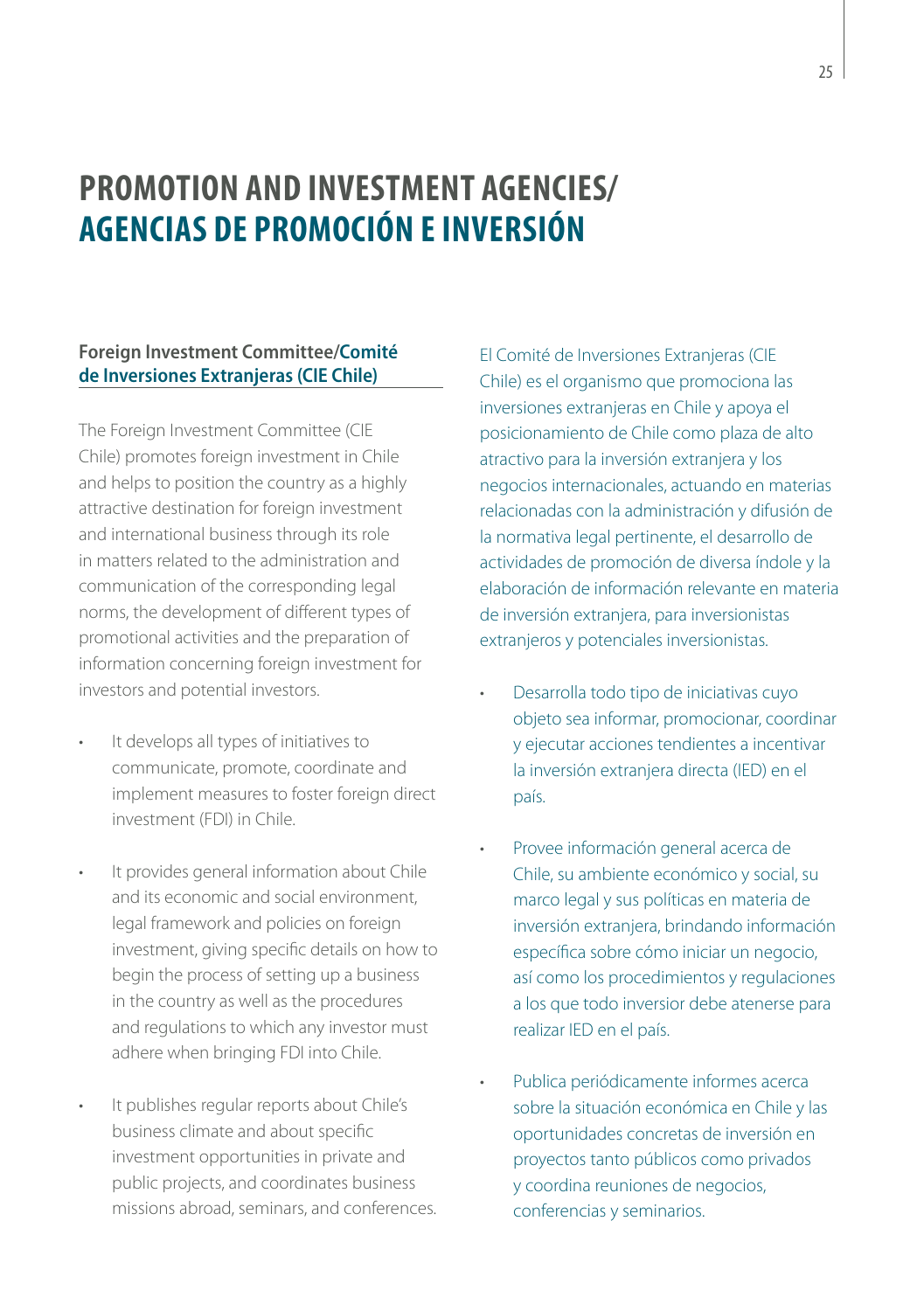### **CONTACT/CONTACTO**

Ahumada 11, piso 12, Santiago Tel (+56-2) 2663 9200 E-mail: [info@ciechile.gob.cl](mailto:info@ciechile.gob.cl) Internet (English version): <http://www.ciechile.gob.cl/en> Internet (versión en español): <http://www.ciechile.gob.cl/es>/

#### **ProChile**

ProChile is the public entity that promotes exports of products and services and international tourism and contributes to disseminating information about foreign investment opportunities though its network of over 50 offices worldwide and 15 export centres in Chile. In its role as trade facilitator, ProChile presents business opportunities to international buyers and supplies international consumers with products and services from diverse sectors. ProChile identifies strategic partners, distributors, traders and consumers for Chilean products in international markets, organises business agendas and gives advice on the qualities of the Chilean productive and services sectors, as well as information on investment opportunities in Chile and Chile´s tourist attractions. It has a websites for importers and international buyers and for Chilean exporters.

ProChile es la institución pública encargada de promover las exportaciones de productos y servicios de Chile y de fomentar el turismo internacional, además de contribuir a la difusión de oportunidades para la inversión extranjera, a través de su red de más de 50 Oficinas Comerciales en el mundo y 15 centros exportadores a lo largo de Chile. En su rol de facilitador comercial, ProChile presenta oportunidades de negocios a compradores

internacionales y pone a disposición del consumidor internacional productos y servicios de los más diversos sectores. ProChile identifica socios estratégicos, distribuidores, comerciantes o consumidores finales en los mercados internacionales, organiza agendas de negocios, asesora sobre las cualidades de los distintos sectores productivos y de servicios chilenos; además de entregar información sobre oportunidades de inversión en Chile y sobre las atracciones turísticas del país. Tiene un sitio web para importadores o compradores internacionales y otro para exportadores chilenos.

### **CONTACT/CONTACTO**

Teatinos 180, piso 10, Santiago Tel. (+56-2) 2827 5100 Contact form: [http://www.prochile.gob.cl/](http://www.prochile.gob.cl/importers/contact) [importers/contact/](http://www.prochile.gob.cl/importers/contact) Internet: [http://www.prochile.gob.cl/](http://www.prochile.gob.cl)

### **Chile's National Commission for Scientific and Technological Research/Comisión Nacional de Investigación Científica y Tecnológica (Conicyt)**

Conicyt is the state agency in charge of scientific and technological development issues in Chile, promoting training of staff, encouraging scientific research and supporting research centres of excellence or partnerships between scientific researchers and productive sectors. Conicyt is the local contact point for the EU's Horizon 2020 programme.

Conicyt es el organismo estatal encargado de promover el desarrollo científico y tecnológico en Chile, alentando y apoyando la formación de capital humano, la investigación científica, los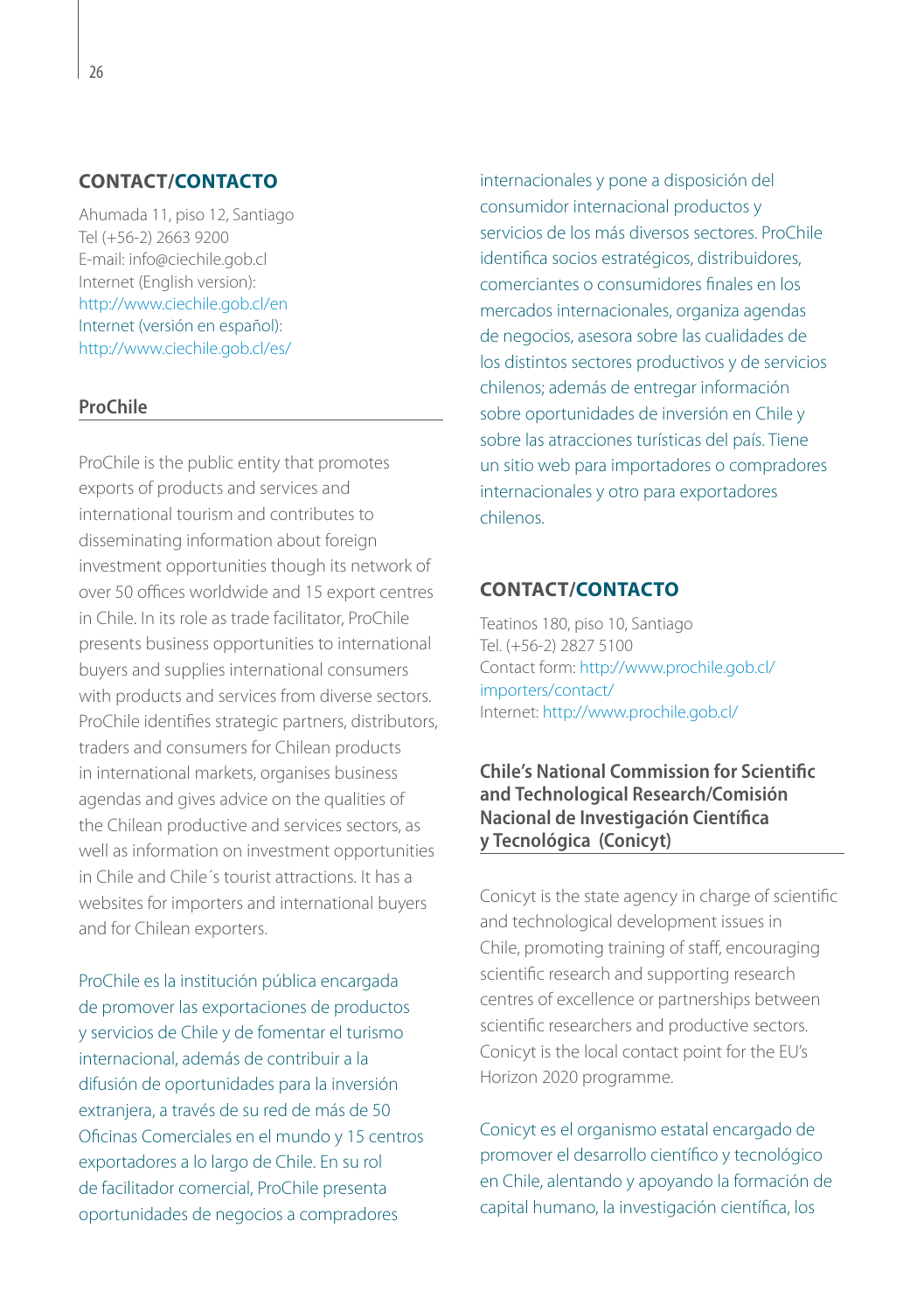centros de investigación de excelencia o alianzas entre los investigadores científicos y los sectores productivos. Conicyt es el punto de contacto local para el programa de la UE Horizonte 2020.

### **CONTACT/CONTACTO**

Moneda 1375, Santiago Centro Tel. (+56-2) 2365 4400 Internet: [http://www.conicyt.cl/](http://www.conicyt.cl)

### **Corporation of Production Promotion/ Corporación de Fomento de la Producción (CORFO)**

CORFO is the state agency that seeks to promote diversification, know-how and productive development of the country, increasing productivity and quality employment opportunities by encouraging investment, innovation and entrepreneurship. CORFO supports sectors with high growth potential and helps develop competitive financial markets that facilitate access to investment finance for economic actors. In general, CORFO aid programmes do not discriminate between national and foreign investors, so most are available for all companies established in Chile, regardless of the origin of their capital.

CORFO es la agencia estatal que busca fomentar la diversificación, el saber hacer y el desarrollo productivo del país, incrementando la productividad y oportunidades de empleo de calidad mediante el fomento a la inversión, innovación y emprendimiento. Para ello apoya la innovación, los sectores con alto potencial de crecimiento y contribuye a desarrollar mercados financieros competitivos que faciliten el acceso al financiación de la inversión a los actores económicos. En general, los programas

de ayudas de CORFO no discriminan entre inversionista nacional y extranjero, por lo que en su mayoría están disponibles para empresas establecidas en Chile, sin importar el origen de sus capitales.

### **CONTACT/CONTACTO**

Moneda 921, Santiago Tel (+56-2) 2631 8200 E-mail: [contact@corfo.cl](mailto:contact@corfo.cl) Internet (English version): [http://www.english.corfo.cl/](http://www.english.corfo.cl) Internet (versión en español): <http://www.corfo.cl>/

### **Technical Cooperation Service/Servicio de Cooperación Técnica (Sercotec)**

Sercotec is a state agency whose mission is to promote and support initiatives to improve the competitiveness of micro and small enterprises and strengthen the development of their ability to manage their businesses.

Sercotec es la agencia estatal cuya misión es promover y apoyar iniciativas de mejoramiento de la competitividad de las micro y pequeñas empresas y fortalecer el desarrollo de la capacidad de gestión de sus empresarios.

### **CONTACT/CONTACTO**

Huérfanos 1117, piso 9, Santiago Tel (+56-2) 2481 8500 Internet: [http://www.sercotec.cl/](http://www.sercotec.cl)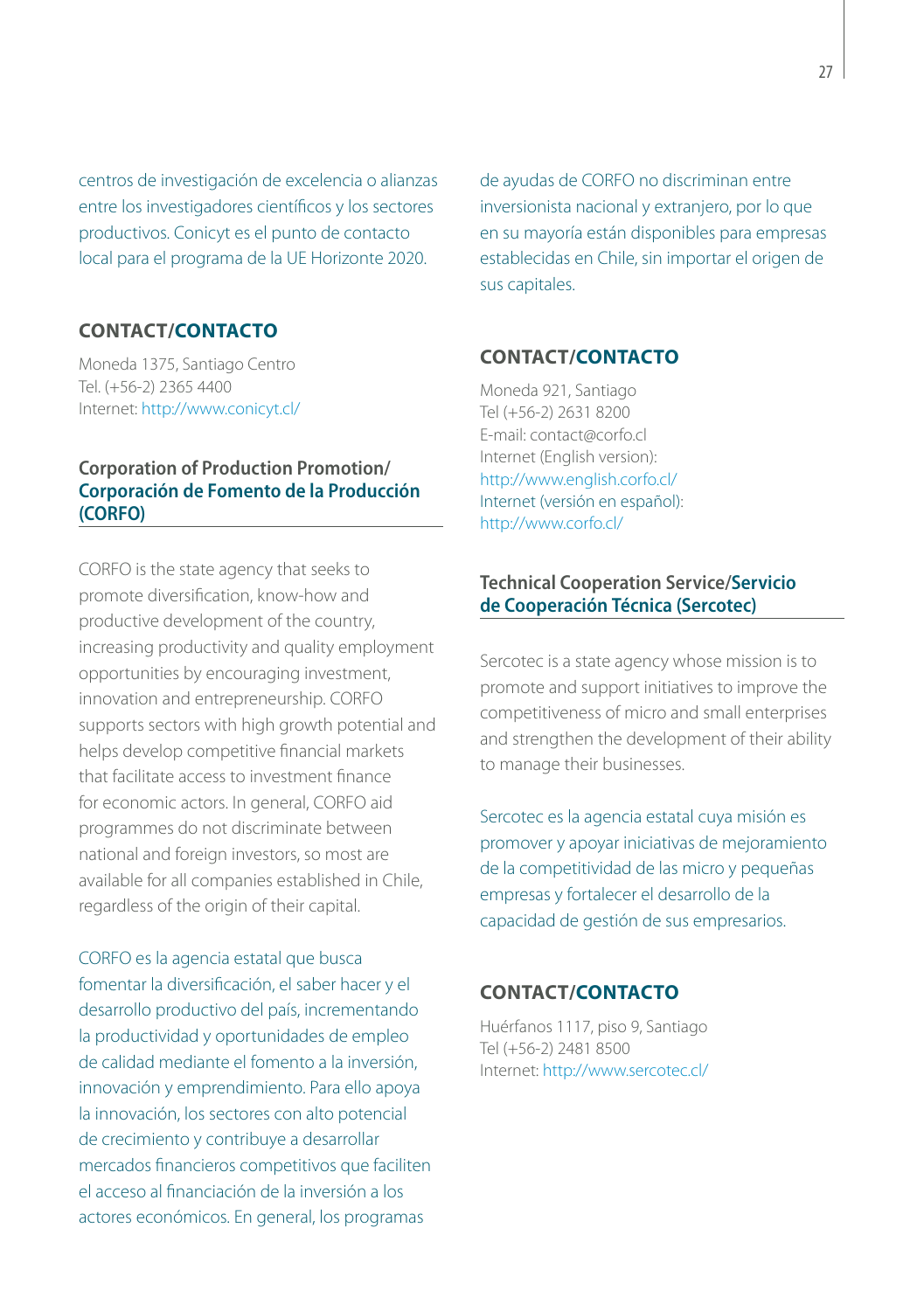### **Foundation for Agro-Innovation/Fundación para la Innovación Agraria (FIA)**

FIA provides financial contributions aimed at increasing the productivity and/or profitability of companies in the food and forestry sector through innovation.

FIA otorga contribuciones al aumento de productividad y/o rentabilidad de las empresas del sector agroalimentario y forestal, a través de la innovación.

### **CONTACT/CONTACTO**

Loreley 1582, La Reina Tel. (+56-2) 2431 3000 Internet:<http://www.fia.gob.cl>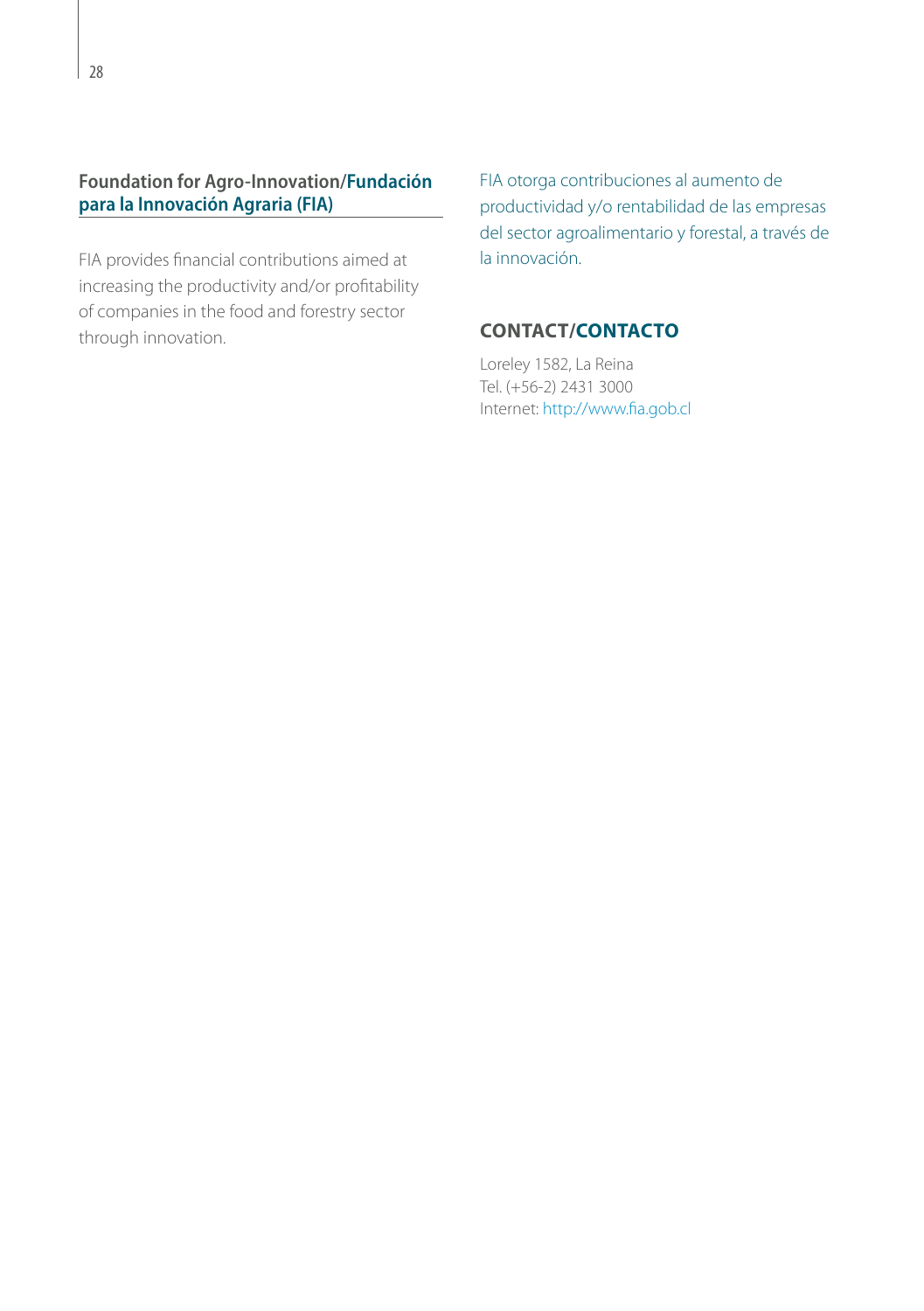# <span id="page-30-0"></span>CHAPTER 3 CAPÍTULO 3

**OTHER USEFUL INFORMATION (VISAS, IDENTITY CARDS, TAX NUMBERS), USEFUL LINKS AND LEGAL FRAMEWORK FOR EU–CHILE TRADE RELATIONS OTRAS INFORMACIONES ÚTILES (VISADOS, CARNET DE IDENTIDAD, REGISTRO ÚNICO TRIBUTARIO), ENLACES ÚTILES Y MARCO LEGAL DE LAS RELACIONES COMERCIALES UE-CHILE**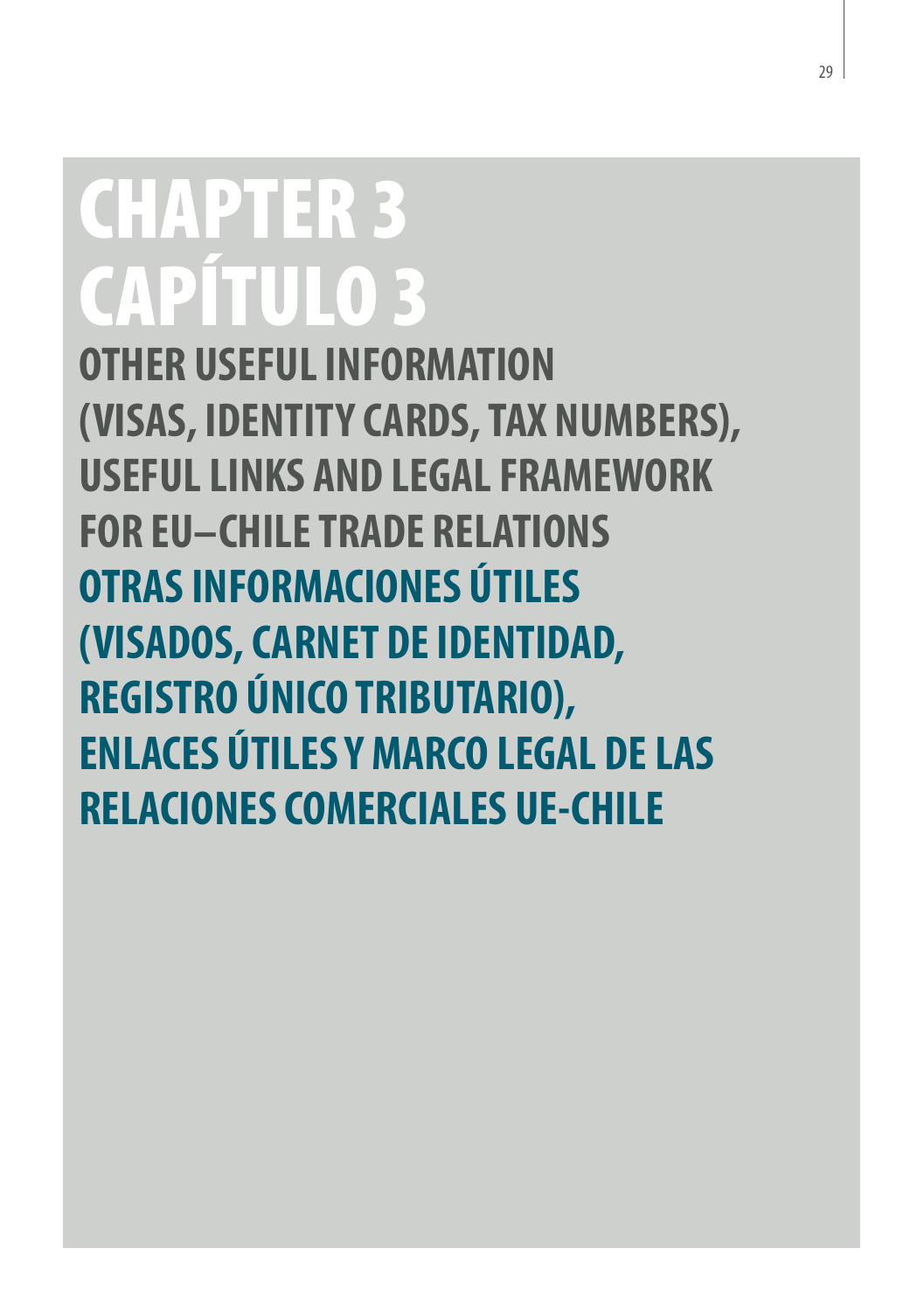### <span id="page-31-0"></span>**OTHER USEFUL INFORMATION/ OTRAS INFORMACIONES ÚTILES**

### VISAS

EU citizens do not require visas for business or tourist trips of up to 90 days. They are, however, required for residence purposes or for undertaking paid work. However, some other nationalities do require a tourist visa. Therefore foreign citizens are invited to check with the nearest Chilean consulate in their country of residence if a visa is required before travelling to Chile.

In order to enter Chile, foreign visitors must have a valid passport (citizens from some Latin American countries may enter with a valid national identity card). Upon arrival, foreign visitors may be asked by Chilean immigration authorities (Policía de Investigaciones (PDI)) to provide information about the purpose of the visit, their return ticket and their stay in Chile, such as a Chilean address (for instance a prior hotel reservation) and the amount of money available to cover their expenses while in the country.

For further information on tourist entry and visas: <http://www.extranjeria.gob.cl/preguntas>frecuentes/

Currently, there are no vaccination requirements for foreign travellers.

Every visitor entering Chile is required to fill out a customs declaration form concerning luggage, cash or monetary instruments and agricultural products and present it to the customs authorities upon arrival. It is strictly forbidden to bring undeclared agricultural products into the country and there are thorough inspections of all bags and suitcases.

For further information on the declaration of agricultural products: [http://www.sag.cl/ambitos-de-accion/](http://www.sag.cl/ambitos-de-accion/productos) [productos](http://www.sag.cl/ambitos-de-accion/productos)-de-origen-vegetal

### IDENTITY CARD

A valid passport is the main identity document which should be presented to Chilean authorities, when required, to check in to a hotel, board commercial flights, travel by bus to another Chilean city or get medical assistance in a hospital. If your passport is lost or stolen, you are advised to report the loss/theft to the local Chilean police in the area in which it occurred and contact the competent consular authorities for further assistance.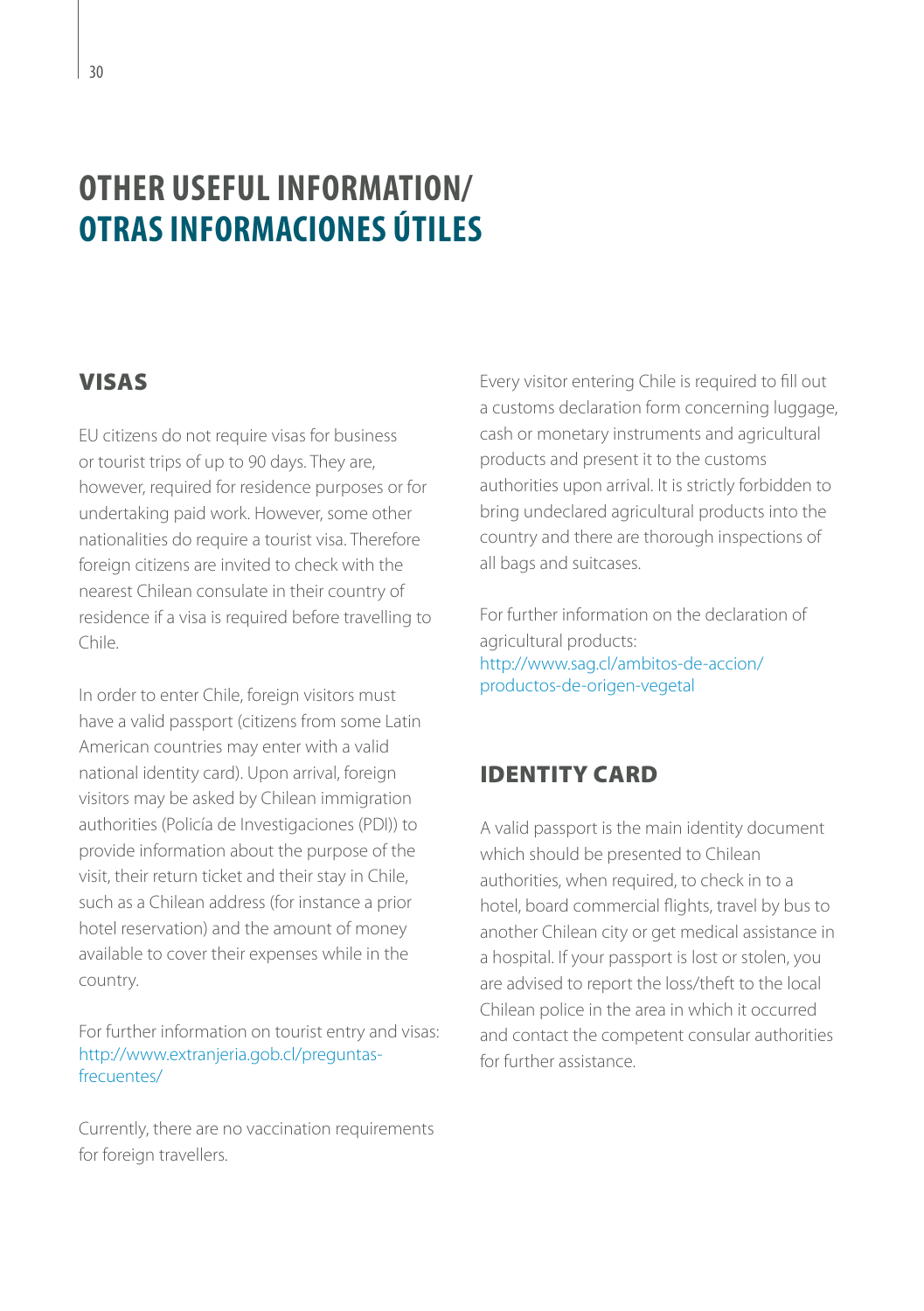### TAXPAYER NUMBER (RUT)

RUT (Rol Único Tributario) is the mechanism to identify persons and entities having the status of taxpayers. RUT is required, among others, for importers and foreign investors (both direct and portfolio investors).

For further information about RUT: [http://www.sii.cl/preguntas\\_frecuentes/catastro/](http://www.sii.cl/preguntas_frecuentes/catastro/arbol_inicio_actividades_702.htm) [arbol\\_inicio\\_actividades\\_702.htm](http://www.sii.cl/preguntas_frecuentes/catastro/arbol_inicio_actividades_702.htm)

For further information about procedures for starting a business in Chile: [http://www.doingbusiness.org/data/](http://www.doingbusiness.org/data/exploreeconomies/chile) [exploreeconomies/chile](http://www.doingbusiness.org/data/exploreeconomies/chile)

### VISADOS

Los ciudadanos de la Unión Europea no requieren visado para viajes de negocios o viajes de turismo hasta 90 días. Solo necesitan visado para residir o desarrollar actividades remuneradas en el país. No obstante, para algunas otras nacionalidades se requiere visa de turismo. Por ello, antes de viajar, los ciudadanos extranjeros son invitados a verificar, en el consulado de Chile más cercano a su residencia, si requieren un visado para viajar a Chile.

Para poder viajar a Chile, la mayoría de los visitantes extranjeros necesita un pasaporte válido (los ciudadanos de algunos países lationamericanos pueden viajar con un carnet de identidad válido). A su llegada, las autoridades migratorias chilenas (policía de Investigaciones, PDI) puede interrogar a los visitantes extranjeros acerca del propósito de su visita, su billete de regreso y su estancia en Chile, por ejemplo su dirección local (o

reserva de hotel previa) y la cantidad de dinero disponible para cubrir sus gastos mientras estén en el país.

Para mayor información sobre visados: <http://www.extranjeria.gob.cl/preguntas>frecuentes/

En la actualidad no se requieren vacunas a los viajeros internacionales.

A su llegada, cada visitante que desee viajar a Chile tiene que llenar debidamente una declaración de equipaje, dinero en efectivo o en documentos y de productos agrícolas y la debe entregar a las autoridades aduaneras a su llegada al país. Está estrictamente prohibido entrar al país con productos agrícolas no declarados y todos los bolsos y maletas son cuidadosamente inspeccionados.

Para mayor información sobre la declaración de productos agrícolas: [http://www.sag.cl/ambitos-de-accion/](http://www.sag.cl/ambitos-de-accion/productos) [productos](http://www.sag.cl/ambitos-de-accion/productos)-de-origen-vegetal

### CARNET DE IDENTIDAD

Un pasaporte válido es el documento de identificación principal que debe ser presentado a las autoridades chilenas, cuando sea necesario, para registrarse en un hotel, abordar los vuelos comerciales, viajar en autobús a otra ciudad chilena o para obtener asistencia médica en un hospital. En caso de pérdida o hurto, se recomienda denunciar la pérdida o el robo a la policía local chilena en la zona donde se produjo el hecho y ponerse en contacto con las autoridades consulares correspondientes para obtener mayor asistencia.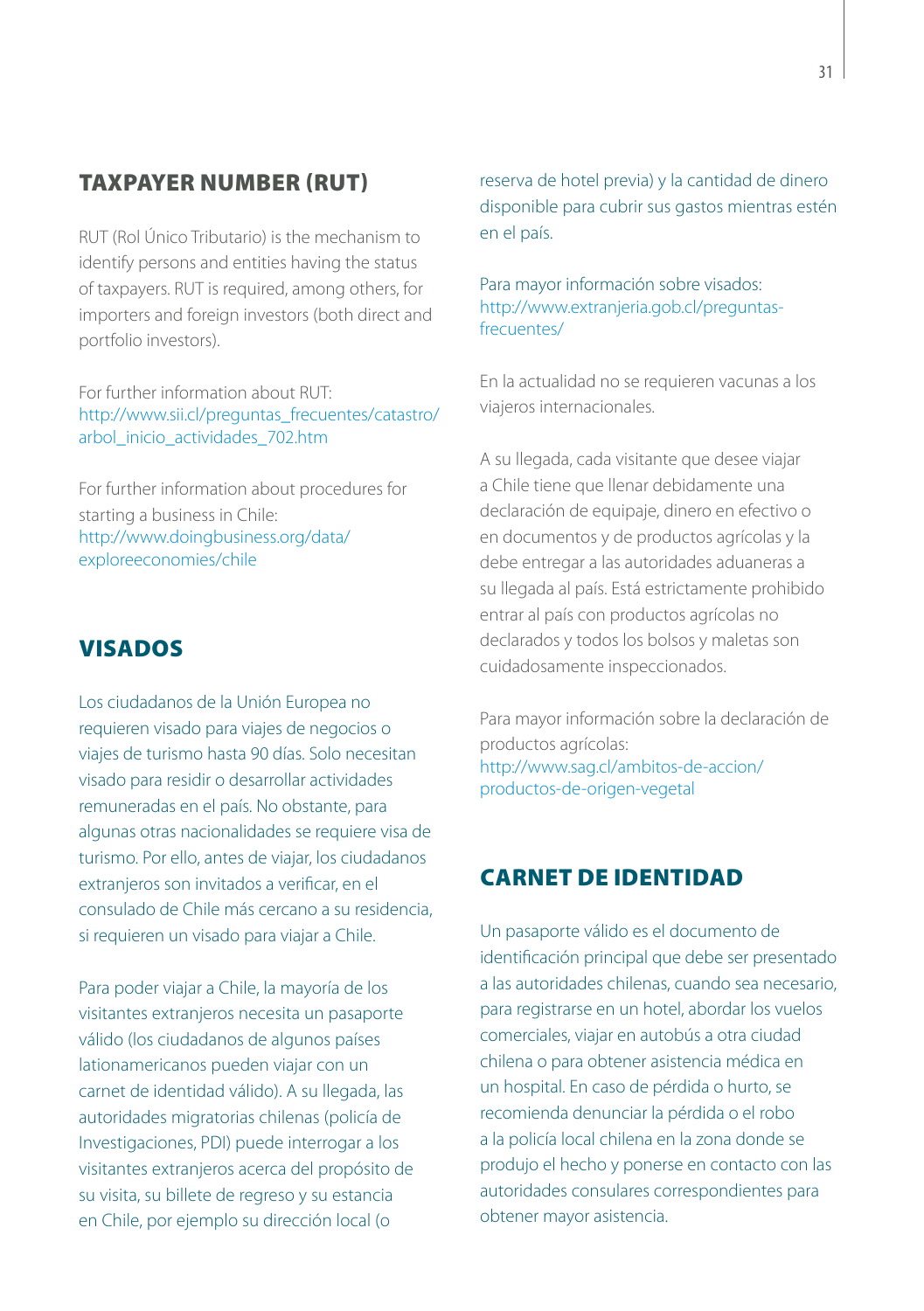### REGISTRO ÚNICO TRIBUTARIO (RUT)

El RUT (Registro Único Tributario) es el mecanismo para identificar a las personas y entidades que tengan la calidad de contribuyentes. Deben obtener RUT, entre otros, los importadores y los inversionistas extranjeros (sean inversionistas directos o de cartera).

Para más información sobre el RUT: [http://www.sii.cl/preguntas\\_frecuentes/catastro/](http://www.sii.cl/preguntas_frecuentes/catastro/arbol_inicio_actividades_702.htm) [arbol\\_inicio\\_actividades\\_702.htm](http://www.sii.cl/preguntas_frecuentes/catastro/arbol_inicio_actividades_702.htm)

Para más información sobre los procedimientos para hacer negocios en Chile: [http://www.doingbusiness.org/data/](http://www.doingbusiness.org/data/exploreeconomies/chile) [exploreeconomies/chile](http://www.doingbusiness.org/data/exploreeconomies/chile)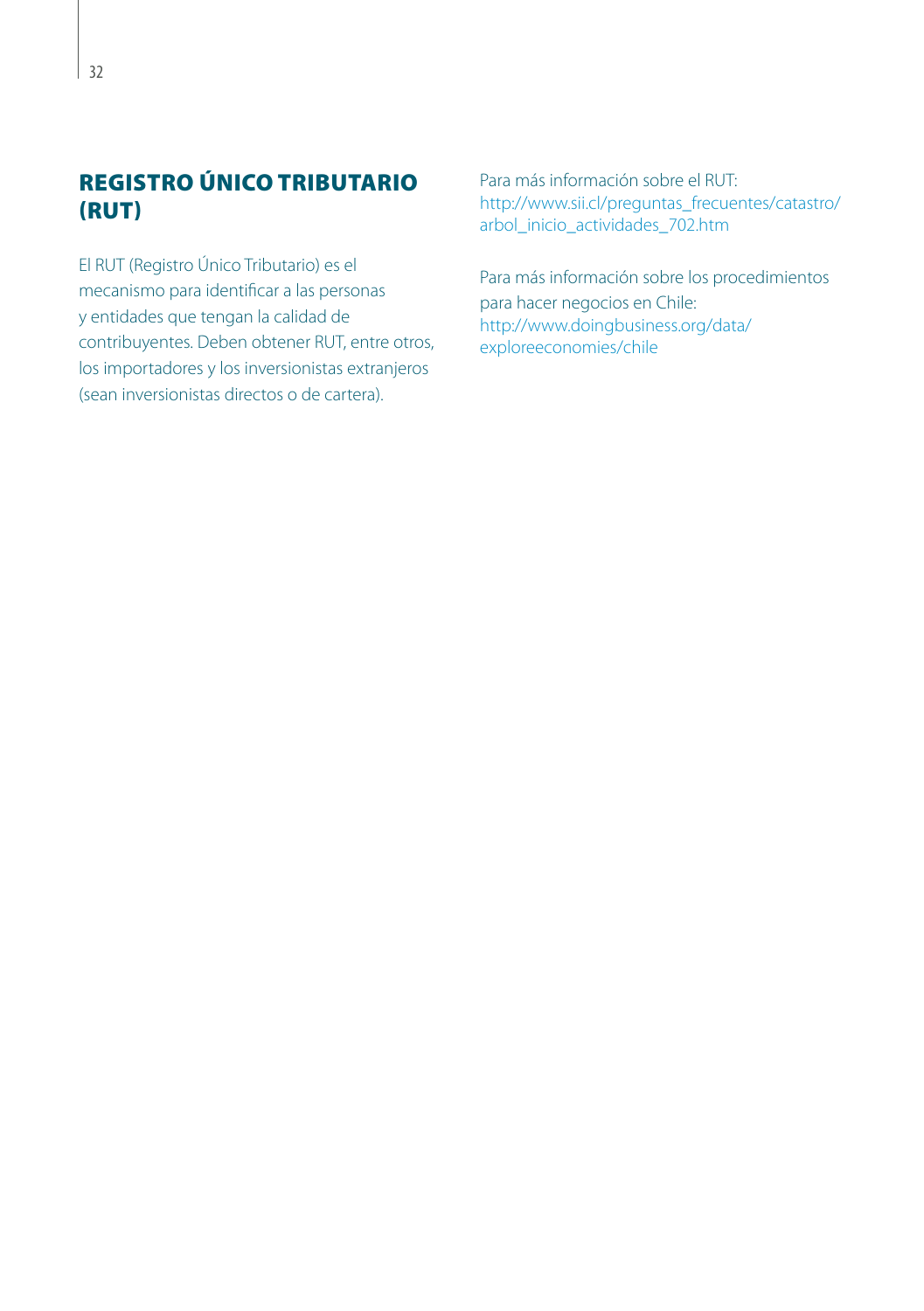### <span id="page-34-0"></span>**USEFUL LINKS/ENLACES ÚTILES**

### **Foreign Investments Committee/Comité de Inversiones Extranjeras (CIE CHILE)**

#### Publication/Publicación:

*Chile foreign investors guide — Key information for investing in Chile/Guía del Inversionista Extranjero, información clave para invertir en Chile.* Available in English and Spanish/ Disponible en inglés y español: [http://www.ciechile.gob.cl/en/guia-](http://www.ciechile.gob.cl/en/guia)delinversionista/

### **World Bank/Banco Mundial**

#### Publication/Publicación:

*Doing business 2014 — Economy profile Chile/Hacer Negocios 2014 — Perfil Económico Chile* Available in English and Spanish/ Disponible en inglés y español: [http://www.doingbusiness.org/data/](http://www.doingbusiness.org/data/exploreeconomies/chile) [exploreeconomies/chile](http://www.doingbusiness.org/data/exploreeconomies/chile) [http://www.doingbusiness.org/data/](http://www.doingbusiness.org/data/exploreeconomies/~/media/giawb/doing) [exploreeconomies/~/media/giawb/doing%](http://www.doingbusiness.org/data/exploreeconomies/~/media/giawb/doing)20 business/documents/profiles/country[/CHL.](CHL.pdf) [pdf](CHL.pdf)?ver=2

#### **OECD/OCDE**

All information on the country/ Toda la información del país: [http://www.oecd.org/chile/](http://www.oecd.org/chile) Publication/Publicación: *OECD economic survey Chile — October 2013/ Estudios Económicos de la OCDE – Chile, octubre 2013.*  Available in English and summary in Spanish/ Disponible en inglés y resumen en español: [http://www.oecd.org/eco/surveys/economic](http://www.oecd.org/eco/surveys/economic-survey-chile.htm)[survey-chile.htm](http://www.oecd.org/eco/surveys/economic-survey-chile.htm) <http://www.oecd.org/eco/surveys/Overview>%20 Chile%<20spanish.pdf>

#### **Chile Serves/Chile Atiende**

(public web portal with information on formalities/ Portal web con informaciones sobre trámites)

#### Publication/Publicación:

*How to create a company/Cómo crear una empresa* <https://www.chileatiende.cl/fichas/ver/22718> Publication/Publicación:

*Your company in one day/Tu empresa en un día* <https://www.chileatiende.cl/fichas/ver/21409> Publication/Publicación:

*Before opening your business/Antes de emprender* <https://www.chileatiende.cl/fichas/ver/22804>

### **Chilean–American Chamber of Commerce/ Cámara Chileno Norteamericana de Comercio (Amcham)**

#### Publication/Publicación:

*Guides on doing business in Chile/ Guías de hacer negocios en Chile* Available in English/Disponible en inglés <http://www.amchamchile.cl/content/guides>-doingbusiness-chile

### **Cariola (law firm/estudio legal)**

Publication/Publicación: *Doing business in Chile 2012* Available in English/Disponible en inglés: [http://www.cariola.cl/content/binary/229/Doing\\_](http://www.cariola.cl/content/binary/229/Doing_Business.pdf) [Business.pdf](http://www.cariola.cl/content/binary/229/Doing_Business.pdf)

#### **Deloitte**

#### Publication/Publicación:

*Doing business in Chile 2011/Invirtiendo en Chile 2011* Available in Spanish and English/ Disponible en español e inglés: [https://www.deloitte.com/view/es\\_CL/cl/ideas-y](https://www.deloitte.com/view/es_CL/cl/ideas-y-perspectivas/doing)[perspectivas/doing-](https://www.deloitte.com/view/es_CL/cl/ideas-y-perspectivas/doing)business/

### **PricewaterhouseCoopers**

Publication/Publicación: *Doing business in Chile 2008*  Available in English/Disponible en inglés: [http://www.pwc.com/cl/es/doing-business/index.](http://www.pwc.com/cl/es/doing-business/index.jhtml
) [jhtml](http://www.pwc.com/cl/es/doing-business/index.jhtml
)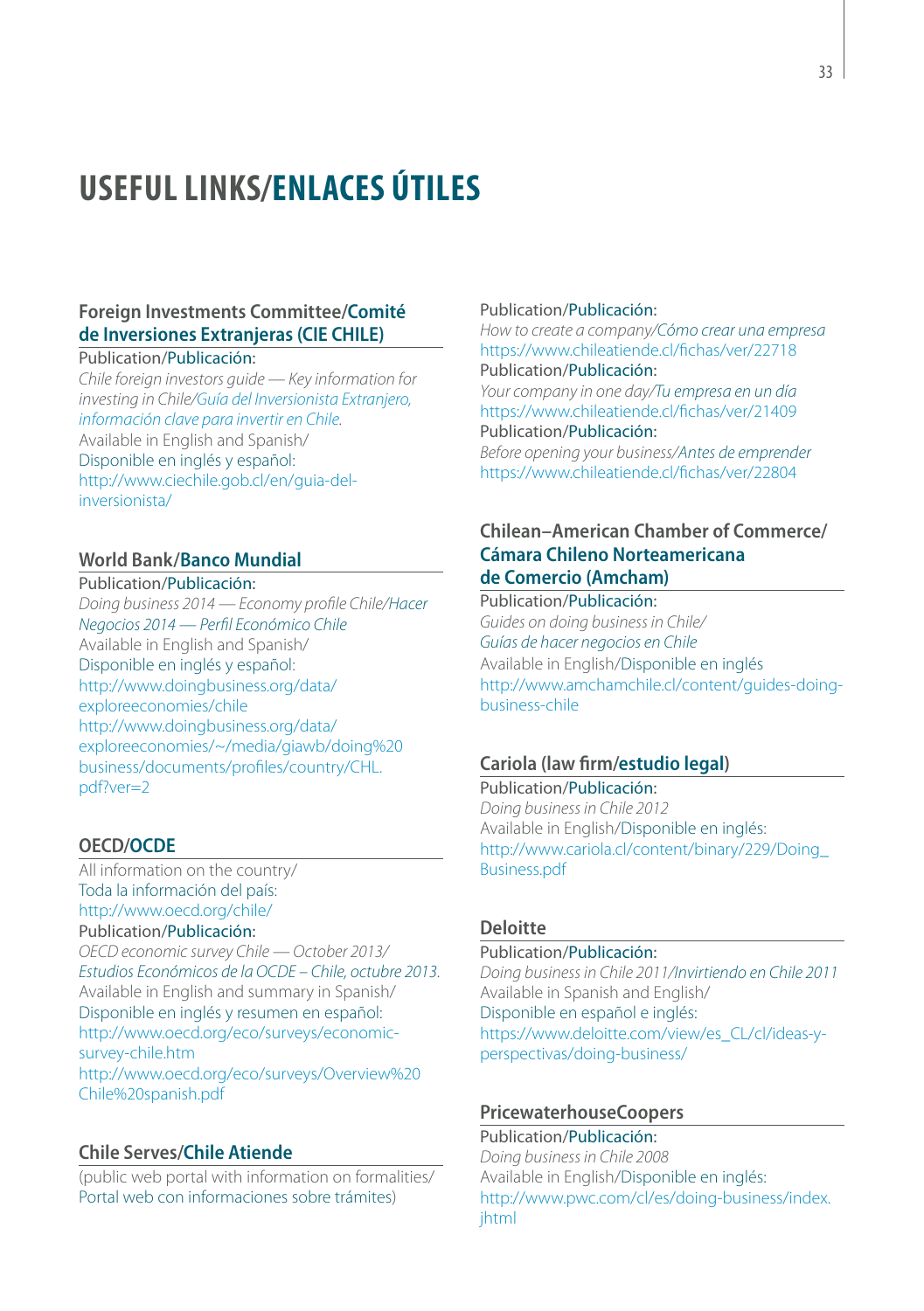### <span id="page-35-0"></span>**USEFUL CHILEAN GOVERNMENT WEBSITES/ PÁGINAS WEB ÚTILES DEL GOBIERNO CHILENO**

**Government of Chile/Gobierno de Chile** <http://www.gob.cl>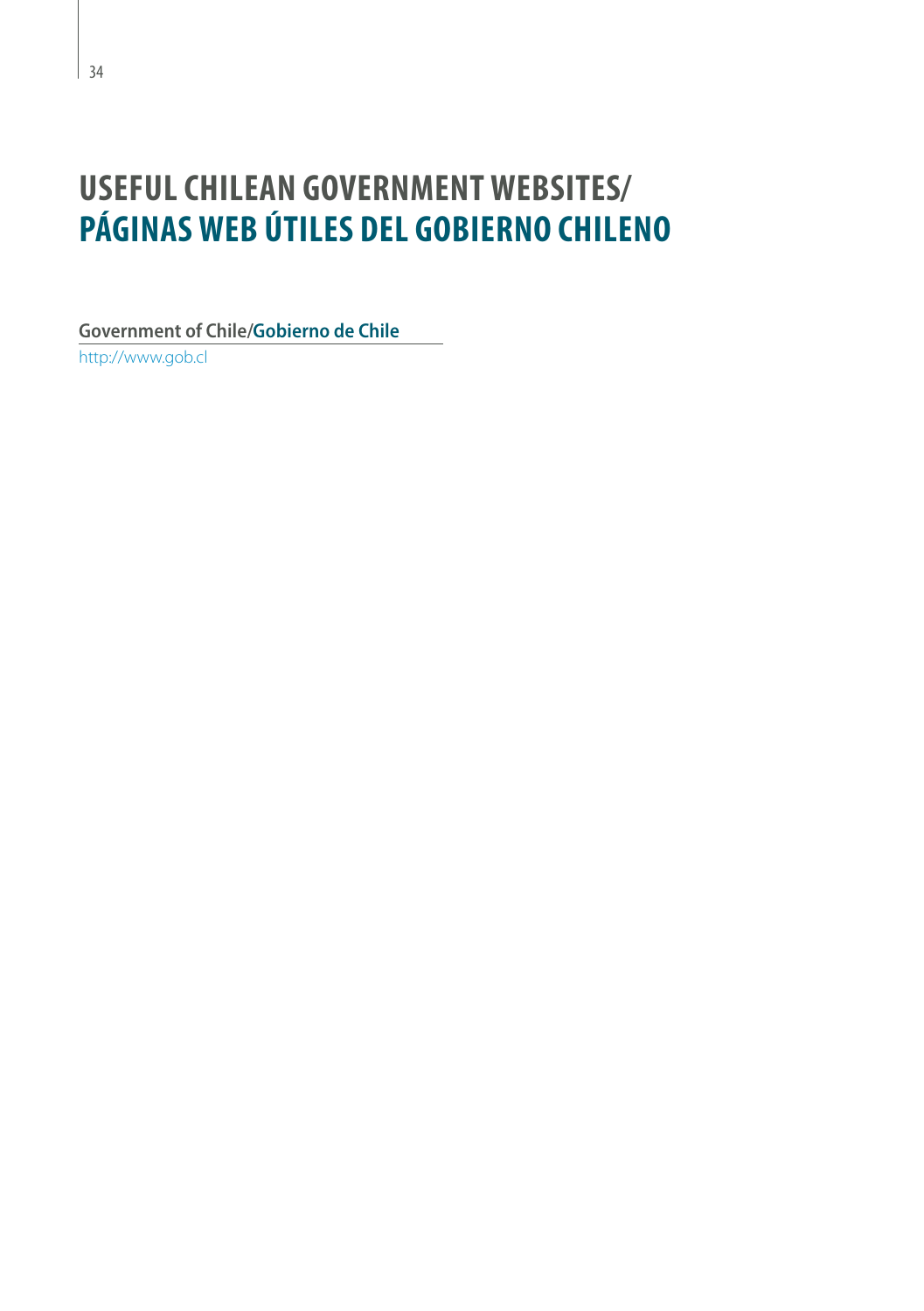### <span id="page-36-0"></span>**MINISTRIES/MINISTERIOS**

**Ministry of Economy, Promotion and Tourism/Ministerio de Economía, Fomento y Turismo**

<http://www.economia.gob.cl>

**Ministry of Foreign Affairs/ Ministerio de Relaciones Exteriores**

<http://www.minrel.gob.cl>

**Ministry of Finance/Ministerio de Hacienda** <http://www.hacienda.cl>

**Ministry of Home Affairs/ Ministerio del Interior y Seguridad Pública**

<http://www.interior.gob.cl>

**Ministry of Defence/ Ministerio de Defensa Nacional** <http://www.defensa.cl>

**Ministry General Secretariat of the Presidency/Ministerio Secretaría General de la Presidencia**

<http://www.minsegpres.gob.cl>

**Ministry Secretary General of Government/ Ministerio Secretaría General de Gobierno** <http://www.msgg.gob.cl>

**Ministry of Social Development/ Ministerio del Desarrollo Social**

<http://www.ministeriodesarrollosocial.gob.cl>

**Ministry of Education/ Ministerio de Educación**

<http://www.mineduc.cl>

**Ministry of Justice/Ministerio de Justicia** <http://www.minjusticia.gob.cl>

**Ministry of Labour and Social Security/ Ministerio del Trabajo y Previsión Social** <http://www.mintrab.gov.cl>

**Ministry of Public Works/ Ministerio de Obras Públicas** <http://www.mop.cl>

**Ministry of Health/Ministerio de Salud** <http://www.minsal.cl>

**Ministry of Housing and Urbanism/ Ministerio de Vivienda y Urbanismo**

<http://www.minvu.cl>

**Ministry of Agriculture/ Ministerio de Agricultura** <http://www.minagri.gob.cl>

**Ministry of Mining/Ministerio de Minería** <http://www.minmineria.gob.cl>

**Ministry of Transport and Telecommunications/Ministerio de Transporte y Telecomunicaciones**

<http://www.mtt.gob.cl>

**Ministry of National Assets/ Ministerio de Bienes Nacionales**

<http://www.bienesnacionales.cl>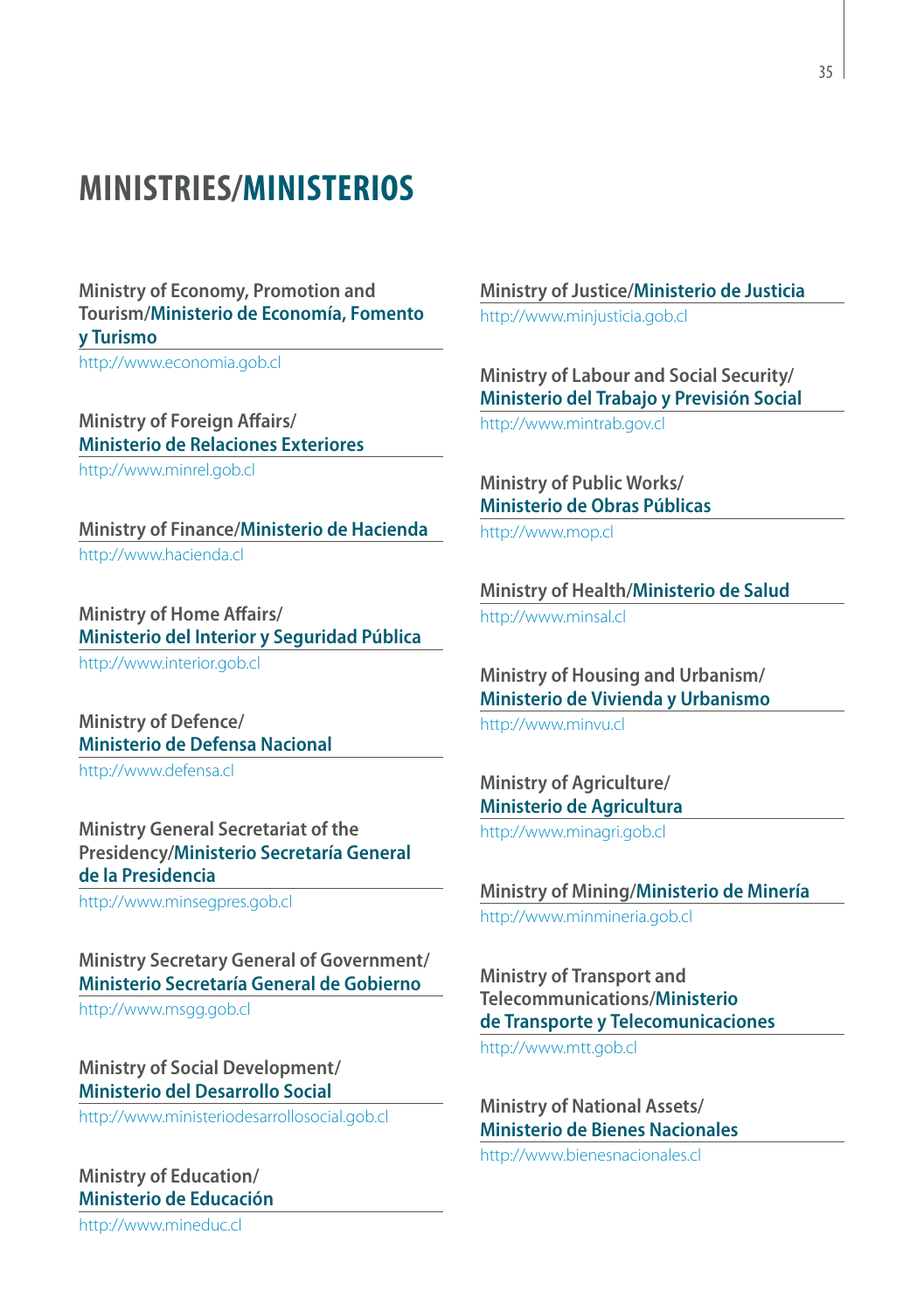### <span id="page-37-0"></span>**OTHER PUBLIC SERVICES AND AGENCIES/ OTROS ORGANISMOS Y AGENCIAS PÚBLICOS**

**Agricultural and Livestock Service/ Servicio Agrícola y Ganadero (SAG)**

[http://www.sag.cl/](http://www.sag.cl)

**Chilecompra (Chilean government procurement website/Sitio web de contratos públicos del Gobierno chileno)**

<http://www.chilecompra.cl>/

#### **Central Bank of Chile/Banco Central de Chile**

<http://www.bcentral.cl>

### **Chilean Tax Administration/ Servicio de Impuestos Internos**

<http://home.sii.cl>(information on tax number and double taxation treaties/información sobre el registro único tributario y los tratados de doble imposición)

**Chilean Customs Service/ Servicio Nacional de Aduanas**

<http://www.aduana.cl>

**Chile Serves/Chile Atiende (information on public formalities and procedures/ información sobre formalidades públicas y procedimientos)**

<https://www.chileatiende.cl>

**Chile Serves SMEs/Chile Atiende Pymes** <https://www.chileatiende.cl/empresas>

**Economic International Relations Directorate/Dirección de Relaciones Económicas Internacionales (Direcon) (information on Chile's commercial policy and FTA/información sobre la política comercial chilena y sus TLC)**

<http://www.direcon.gob.cl>

### **Foreign Investments Committee/Comité de Inversiones Extranjeras (CIE Chile)**

<http://www.ciechile.gob.cl/en>(English version) [http://www.ciechile.gob.cl/es/](http://www.ciechile.gob.cl/es) (versión en español)

**Foreign trade portal/ Portal de Comercio Exterior** 

<http://www.portalcomercioexterior.cl>

### **National Statistics Institute/ Instituto Nacional de Estadísticas**

<http://www.ine.cl>

#### **ProChile**

<http://www.prochile.gob.cl>

### **Public Works Registries of Consultants and Contractors/Registros de Consultores y Contratistas de Obras Públicas**

[http://www.mop.cl/servicios/Paginas/](http://www.mop.cl/servicios/Paginas/Contratistasyconsultores.aspx) [Contratistasyconsultores.aspx](http://www.mop.cl/servicios/Paginas/Contratistasyconsultores.aspx)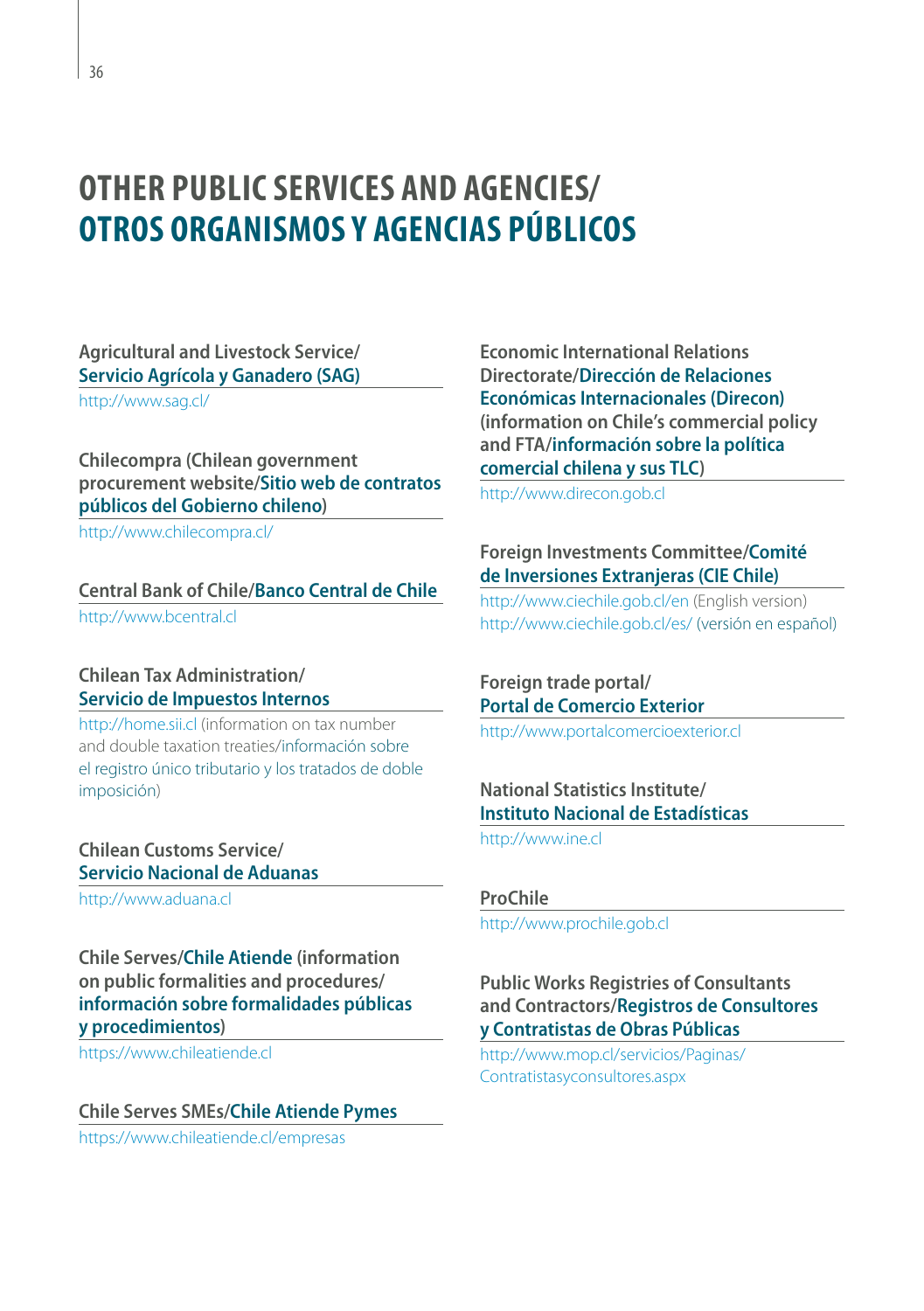**SME section at the Ministry of Economy, Promotion and Tourism/Sección Pymes del Ministerio de Economía, Fomento y Turismo**

[http://www.economia.gob.cl/areas-de-trabajo/](http://www.economia.gob.cl/areas-de-trabajo/subs-economia/emprendimiento) [subs-economia/emprendimiento](http://www.economia.gob.cl/areas-de-trabajo/subs-economia/emprendimiento)-y-pymes/ 'Your company in one day'/Tu Empresa en un día

**Government portal launched in 2013 which allows the creation of a company in one day/ Portal del Gobierno lanzada en 2013 que permite crear una empresa en un día**

[http://www.tuempresaenundia.cl/](http://www.tuempresaenundia.cl)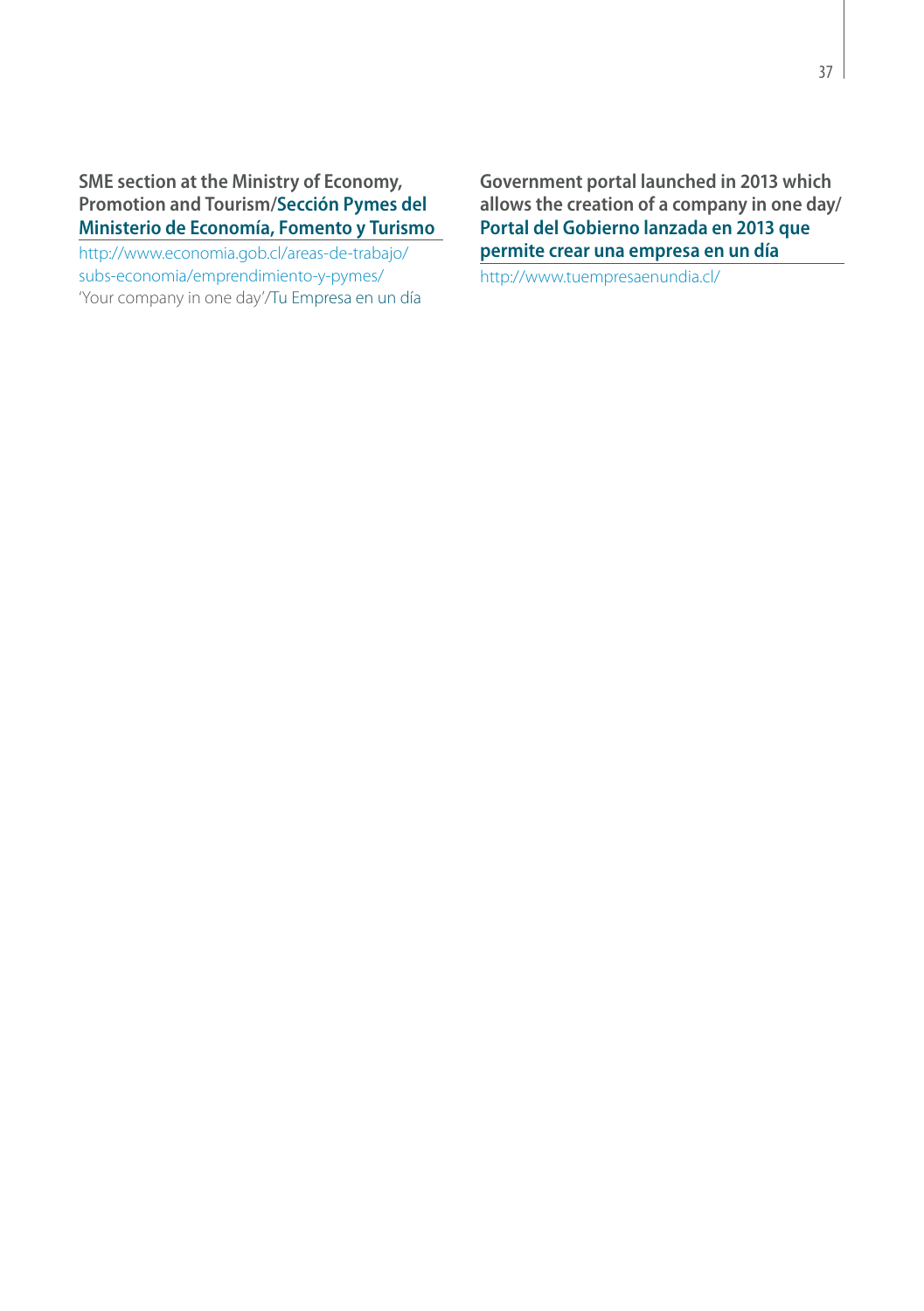### <span id="page-39-0"></span>**CHILEAN LEGISLATION/LEGISLACIÓN CHILENA**

### **Library of Congress/Biblioteca del Congreso**

[http://www.bcn.cl/](http://www.bcn.cl) <http://www.leychile.cl/Consulta> (law search engine/buscador de leyes) [http://www.bcn.cl/leyfacil/index\\_html](http://www.bcn.cl/leyfacil/index_html) (simple explanations of some laws/explicaciones sencillas de algunas leyes)

### **Official Journal of the Republic of Chile/ Diario Oficial de la República de Chile**

[http://www.diariooficial.interior.gob.cl/](http://www.diariooficial.interior.gob.cl)

**House of Representatives of Chile/ Cámara de Diputados de Chile**

[http://www.camara.cl/](http://www.camara.cl)

### **Senate of the Republic of Chile/ Senado de la República de Chile**

<http://www.senado.cl>

[http://www.senado.cl/appsenado/templates/](http://www.senado.cl/appsenado/templates/tramitacion/index.php) [tramitacion/index.php](http://www.senado.cl/appsenado/templates/tramitacion/index.php) (legislative process and state of discussion of bills of law/proceso legislativo y situación de los proyectos de ley)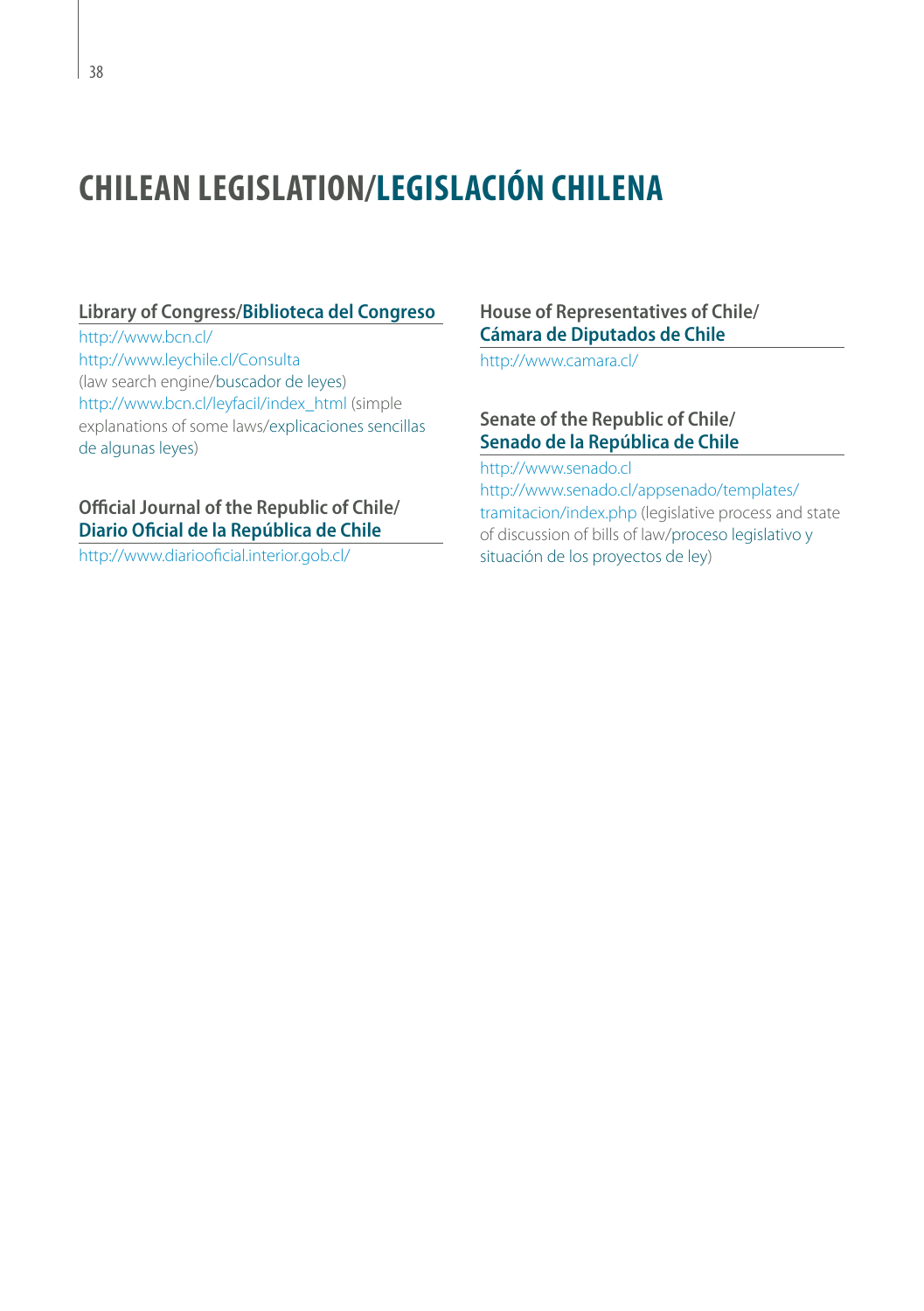### <span id="page-40-0"></span>**EUROPEAN COMMISSION/COMISIÓN EUROPEA**

### **Market Access Database (MADB)/ Base de Datos sobre Acceso a Mercados** <http://madb.europa.eu>

The MADB is a free online service provided by the Directorate-General for Trade of the European Commission, which is accessible for users located in the EU. The MADB offers product-specific information to companies exporting from the EU about import conditions in non-EU country markets, such as duties and taxes, import procedures and formalities and statistics, as well as information on sanitary and phytosanitary measures and trade barriers. More than 100 non-EU countries are covered. The MADB can also be used for preliminary market research and background information for the organisation of business events.

MADB es un servicio en línea brindado por la Dirección General de Comercio de la Comisión Europea que se encuentra disponible para usuarios en la Unión Europea (UE). MADB ofrece información específica por producto a las empresas exportadoras de la UE sobre condiciones de importaciones en mercados de países terceros: gravámenes e impuestos, procedimientos y formalidades, estadísticas, así como cuestiones sanitarias y fitosanitarias y barreras comerciales. Más de 100 países fuera de la UE están cubiertos. MADB también puede ser usado para un estudio preliminar de mercado e información de fondo sobre la organización de eventos de negocios.

### **'Your Europe' business portal/ Portal de empresas «Tu Europa»**

[http://europa.eu/youreurope/business/index\\_](http://europa.eu/youreurope/business/index_en.htm) [en.htm](http://europa.eu/youreurope/business/index_en.htm)

The 'Your Europe' business portal of the Directorate-General for Enterprise and Industry of the European Commission provides companies with information and interactive services, including help to expand their businesses abroad. The portal offers a single point of access to services available at national or European level (see 'Selling abroad' — 'Importing/exporting goods').

El portal de empresas «Tu Europa» es una página de la Dirección General de Empresa e Industria de la Comisión Europea que brinda informaciones para empresas y servicios en línea, incluyendo la ayuda para expandir los negocios en el exterior. El portal ofrece un punto de contacto único y servicios disponibles a nivel nacional y europeo (véase la sección «Vender en el extranjero. Importación/exportación de mercancías»).

Available in English and Spanish, as well as in other EU languages/Disponible en inglés y español, así como en otros idiomas de la Unión Europea.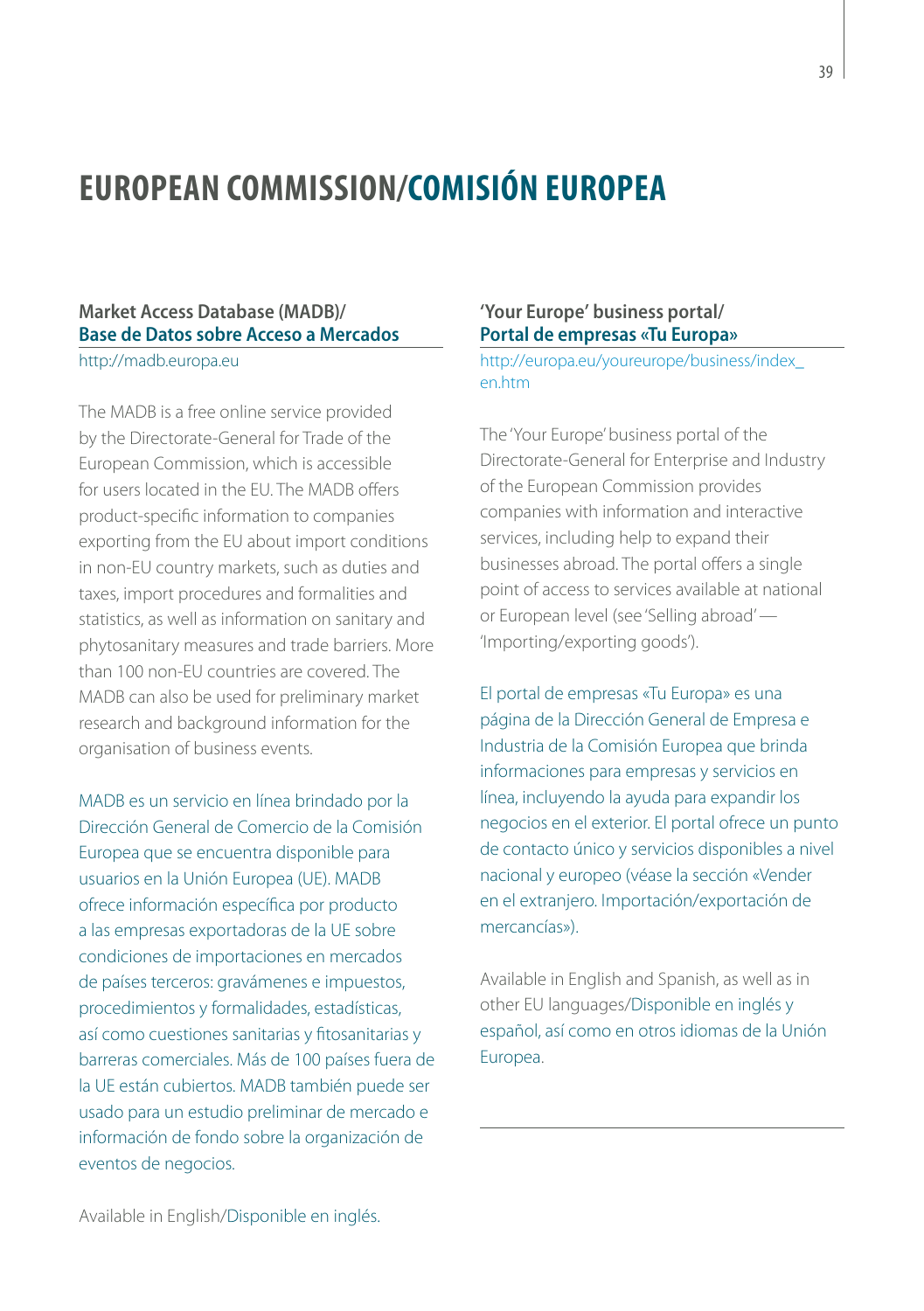### **'European small business portal'/ «Portal europeo para las pymes»**

[http://ec.europa.eu/small-business/index\\_en.htm](http://ec.europa.eu/small-business/index_en.htm)

The 'European small business portal' of the Directorate-General for Enterprise and Industry of the European Commission contains all information (including access to finance) that SMEs need to start and run their business.

El «Portal europeo para las pymes» de la Dirección General de Empresa e Industria de la Comisión Europea contiene todas las informaciones (incluyendo acceso a financiación) para pequeñas y medianas empresas que quieren comenzar o gestionar sus negocios.

Available in English and Spanish, as well as in other languages of the European Union/ Disponible en inglés y español, así como en otros idiomas de la Unión Europea.

### **Mercosur + Chile IPR SME Helpdesk/ Ayuda en Línea Propiedad Industrial Mercosur+Chile**

<http://www.mercosur-iprhelpdesk.eu/es>

The Mercosur + Chile IPR SME Helpdesk offers free of charge, first line support on intellectual property and intellectual property right matters to facilitate the expansion of European SMEs (EU SMEs and SMEs from the associated countries) already established at, or working with, entities in Mercosur and Chile as well as those potentially interested in establishing commercial and R & D activities and ventures in these countries.

El Mercosur + Chile IPR SME Helpdesk ofrece de forma gratuita una primera línea de asistencia en temas relacionados con la propiedad industria y los derechos de propiedad industria con el objetivo de facilitar la expansión de las pymes europeas (pymes de la UE y de los países asociados a la UE) que ya están instaladas, o trabajando con entidades de Mercosur y Chile, así como a aquellas potencialmente interesadas en emprender actividades comerciales y de I+D+i en estos países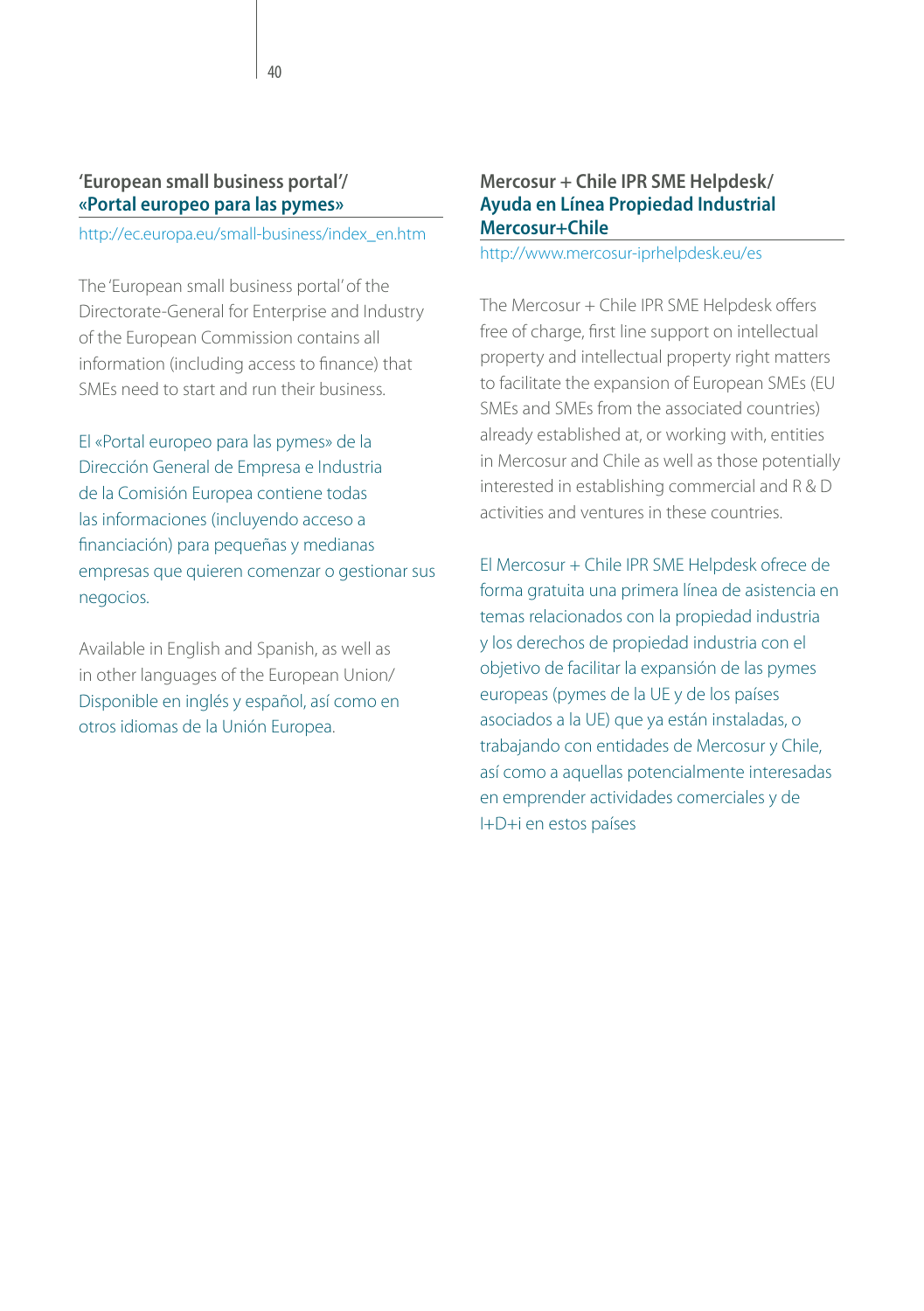### <span id="page-42-0"></span>**LEGAL FRAMEWORK FOR EU–CHILE TRADE RELATIONS/ MARCO LEGAL DE LAS RELACIONES COMERCIALES UE-CHILE**

### ASSOCIATION AGREEMENT

Trade relations between the EU and Chile are governed by the association agreement signed on 18 November 2002, which covers the main aspects of bilateral relations: political dialogue, trade and cooperation. The trade pillar of the agreement entered into force on 1 February 2003 and has led to significant growth in bilateral trade, at the same time acting as a catalyst for investment flows.

Thanks to the agreement, the EU maintains a privileged trading relationship with Chile that incorporates the liberalisation of trade in goods and services and rules governing the rights of property (investment) and mutual access to public procurement. Other relevant issues in the trade part of the agreement include intellectual property, technical barriers to trade, customs cooperation and trade facilitation. Finally, there are also very important agreements on sanitary and phytosanitary measures and wines and spirits respectively.

The agreement provides for periodic high-level meetings to follow up on issues of bilateral interest, reflecting the emphasis on trade and political relations between the two parties.

### ACUERDO DE ASOCIACIÓN

Las relaciones comerciales entre la Unión Europea y Chile se rigen por el Acuerdo de Asociación firmado el 18 de noviembre de 2002 y cubre los principales aspectos de las relaciones bilaterales: el diálogo político, el comercio y la cooperación. El pilar comercial del acuerdo entró en vigencia el 1 de febrero de 2003 y ha propiciado un crecimiento significativo en el comercio bilateral, al mismo tiempo que ha actuado como catalizador de los flujos de inversión.

Gracias al Acuerdo, la UE mantiene una privilegiada relación comercial con Chile, que incorpora la liberalización del comercio de bienes y de servicios, normas que regulan los derechos de establecimiento (inversiones) y el acceso mutuo a las compras públicas. Además, otros temas relevantes de la parte comercial del Acuerdo incluyen la propiedad intelectual, las normas relativas a obstáculos técnicos al comercio, así como el capítulo de cooperación aduanera y facilitación del comercio. Finalmente, muy importantes son los acuerdos sobre medidas sanitarias y fitosanitarias y vinos y bebidas espirituosas.

El Acuerdo prevé reuniones periódicas de alto nivel para dar seguimiento a temas de interés bilateral, que reflejan la importancia otorgada a las relaciones comerciales y políticas entre ambas partes.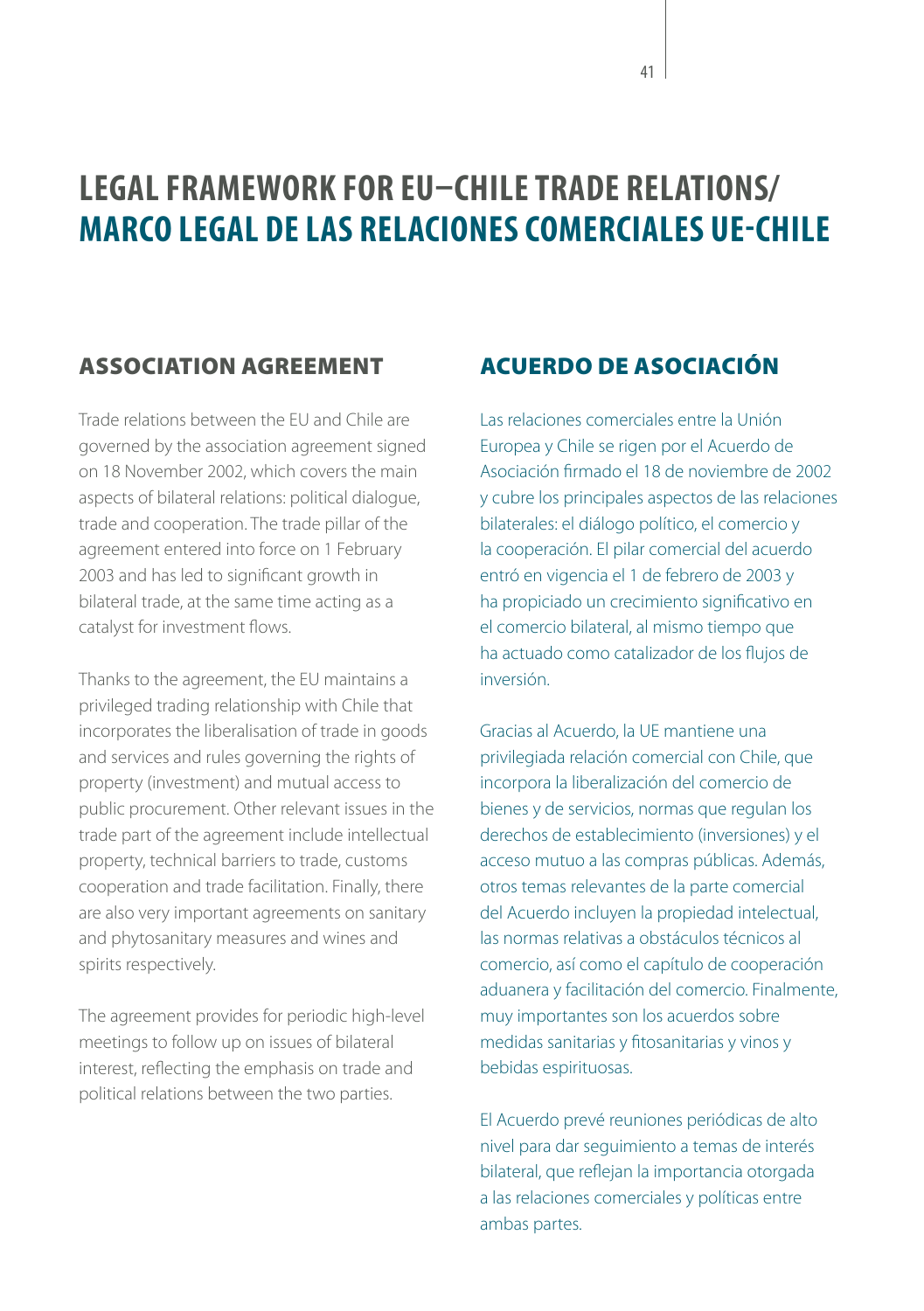For more information/Para más información: [http://ec.europa.eu/trade/policy/countries-and](http://ec.europa.eu/trade/policy/countries-and-regions/countries/chile)[regions/countries/chile/](http://ec.europa.eu/trade/policy/countries-and-regions/countries/chile) [http://eeas.europa.eu/delegations/chile/eu\\_chile/](http://eeas.europa.eu/delegations/chile/eu_chile/trade_relation/bilateral_trade_eu_chili/index_es.htm) [trade\\_relation/bilateral\\_trade\\_eu\\_chili/index\\_](http://eeas.europa.eu/delegations/chile/eu_chile/trade_relation/bilateral_trade_eu_chili/index_es.htm) [es.htm](http://eeas.europa.eu/delegations/chile/eu_chile/trade_relation/bilateral_trade_eu_chili/index_es.htm)